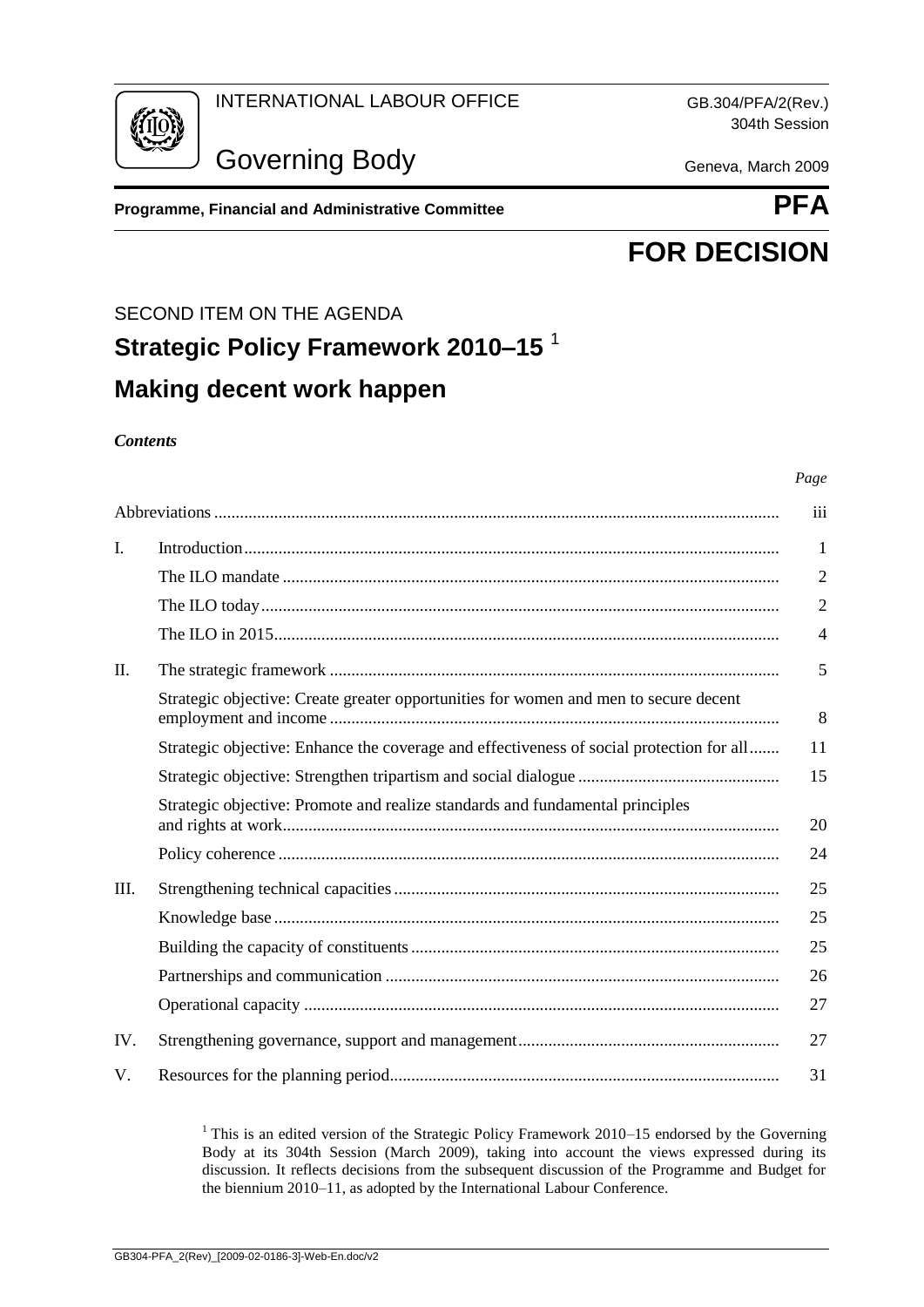# **Abbreviations**

| EPZ          | export processing zone                                  |
|--------------|---------------------------------------------------------|
| <b>FAO</b>   | Food and Agriculture Organization of the United Nations |
| Global Fund  | Global Fund to Fight AIDS, Tuberculosis and Malaria     |
| <b>HR</b>    | human resources                                         |
| <b>IMO</b>   | International Maritime Organization                     |
| <b>IPSAS</b> | <b>International Public Sector Accounting Standards</b> |
| IT           | information technology                                  |
| <b>OSH</b>   | occupational safety and health                          |
| <b>RBSA</b>  | <b>Regular Budget Supplementary Account</b>             |
| <b>SMEs</b>  | small and medium-sized enterprises                      |
| <b>UN</b>    | <b>United Nations</b>                                   |
| <b>UNDAF</b> | United Nations Development Assistance Framework         |
| <b>UNWTO</b> | World Tourism Organization                              |
| <b>WHO</b>   | World Health Organization                               |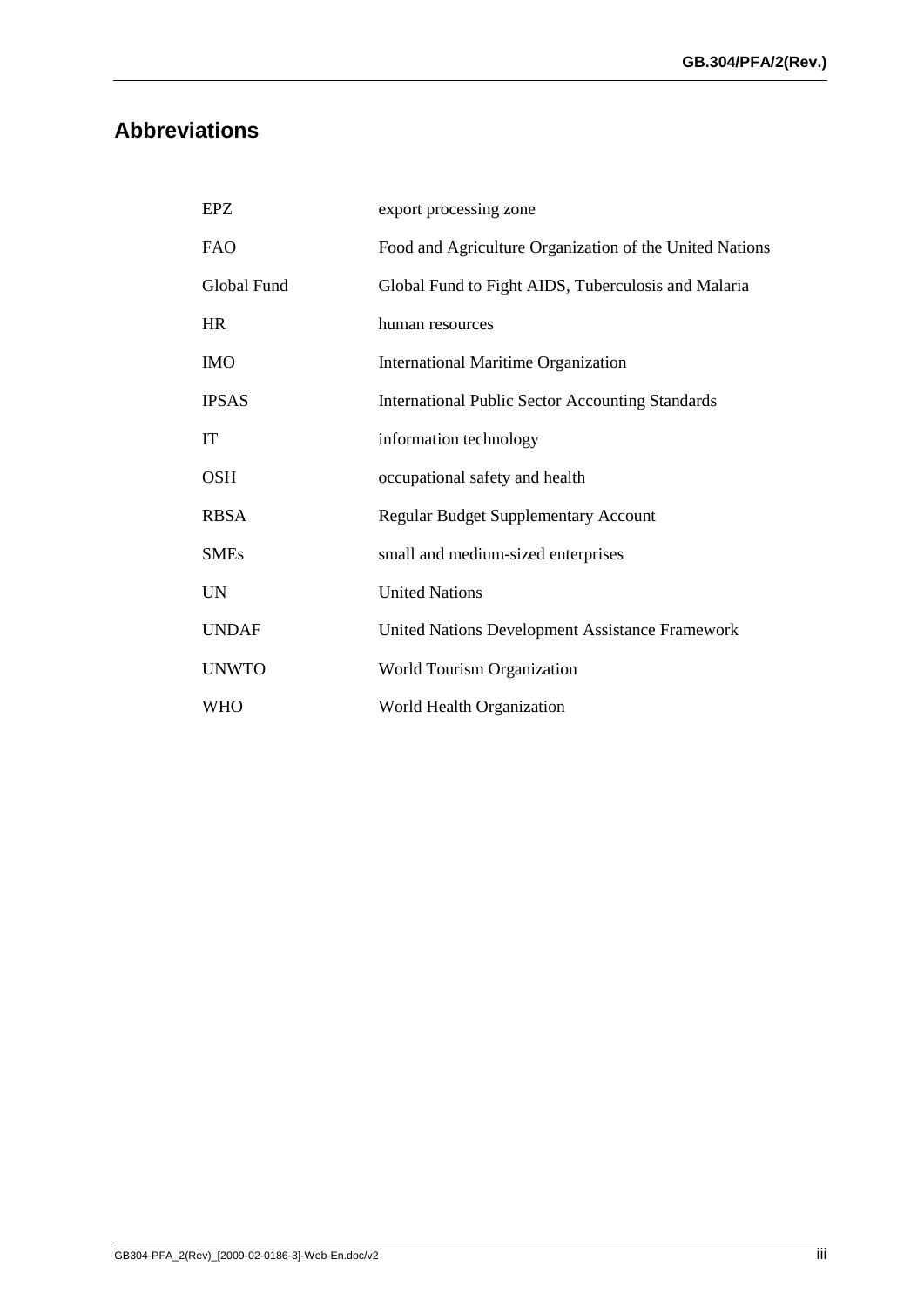# <span id="page-2-0"></span>**I. Introduction**

- **1.** The Strategic Policy Framework (the SPF) is the ILO's medium-term planning document. It is the expression of the strategic orientation of the Organization, what it aims to achieve and how.
- **2.** The SPF 2010–15 provides the framework for delivering on the Decent Work Agenda over the planning period in response to the needs of ILO constituents in the context of a globalized world shaken by multiple crises. Concomitantly, it aims to reinforce the governance of the Office in order to effectively assist constituents in delivering on that Agenda. The SPF sets priorities and ensures an effective use of resources. While it aims to provide a stable framework, it is open to adaptation to new developments, in particular through the adoption of each biennial programme and budget during the planning period.
- **3.** The ILO Declaration on Social Justice for a Fair Globalization adopted in June 2008 (the Social Justice Declaration) has significantly influenced the preparation of this SPF covering the period 2010–15. It has led the Office to re-examine priorities, capacities and methods of work within a renewed affirmation of the relevance and mandate of the Organization.
- **4.** This SPF contains a number of new features and approaches that will underpin the three consecutive programme and budget documents over the period:
	- A strategic framework that emphasizes the inseparable, interrelated and mutually supportive nature of the four equally important strategic objectives of employment, social protection, social dialogue and rights at work, through which the Decent Work Agenda is expressed.
	- Emphasis on services to constituents in response to the priorities identified by the governing organs (International Labour Conference and Governing Body), Regional Meetings and in Decent Work Country Programmes:
	- A significant simplification of expected results and a clearer identification of priorities captured in 19 outcomes.
	- Greater emphasis on results measurement, detailed further in the programme and budget through specific measurement statements for each performance indicator.
	- A renewed focus on strengthening four key technical capacities of the Office, namely knowledge, capacity building of constituents, partnerships and communication, and operational capacity, to serve constituents better under each outcome.
	- A method of work entrenched in a work culture linked to results rather than administrative structures, and that accentuates collaboration across the Office at headquarters and with the regions and the International Training Centre in Turin (the Turin Centre).
	- **Stronger integration of different budgetary resources to achieve results specified by** indicators and targets. This will be supported by a workplan specific to each outcome detailing staff and resource commitments from across sectors and regions.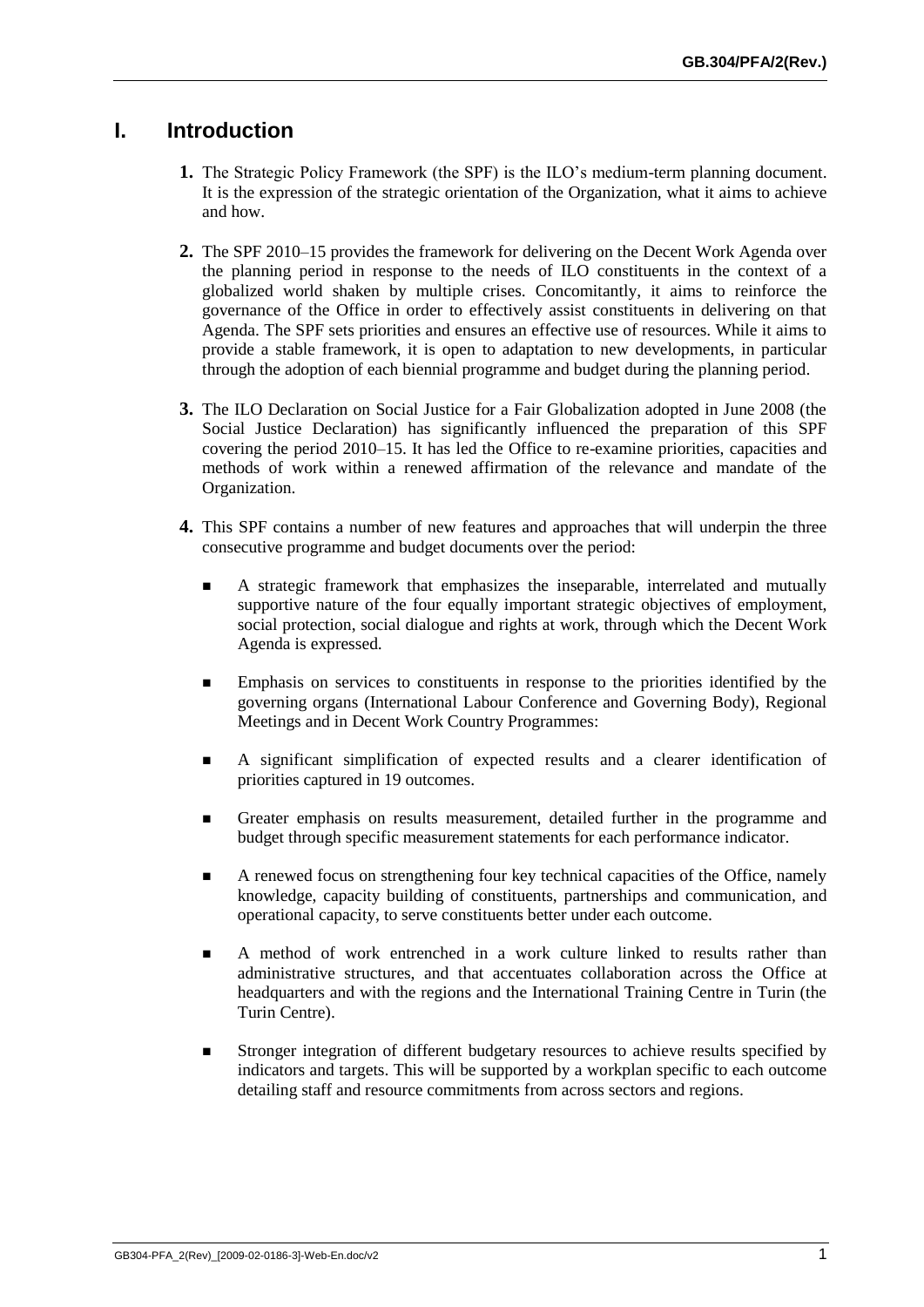- Improvements in governance, support and management of the Office, including changes in administrative work methods allowing for streamlining and efficiency and management information systems based on IRIS to improve transparency and accountability.
- **5.** The vision underpinning the Strategic Policy Framework 2010–15 is that of an Organization assisting its Members to seize, from the standpoint of the world of work, the opportunities of globalization and confront its challenges; and to respond to the short-, medium- and long-term national, regional and global implications of the world financial and economic crisis. It is founded on the experience that ILO tripartite constituents are able, separately and together, and as an Organization, to advance towards decent work and humane conditions of labour for all working women and men.

#### **The ILO mandate**

- **6.** The International Labour Organization embodies a vision of universal humane conditions of labour as an expression of social justice and a condition for peace among nations. This vision is rooted in the values of the Organization and its unique tripartite structure giving equal weight to Government, Employer and Worker representatives.
- **7.** The International Labour Organization is mandated to realize, through social dialogue and tripartism, social justice and the universal values of freedom, human dignity, security and non-discrimination in the world of work. The contemporary expression of the ILO's vision and strategy is the Decent Work Agenda.
- **8.** In the Social Justice Declaration, the tripartite delegations of ILO member States confirmed the key role of the Organization in assisting its Members in their efforts to reach the ILO's objectives, as set out in its constitutional mandate, in the context of globalization.
- **9.** The Social Justice Declaration is "based on the mandate contained in the ILO Constitution, including the Declaration of Philadelphia (1944)" while "drawing on and reaffirming the ILO Declaration on Fundamental Principles and Rights at Work and its Follow-up (1998)". It requires the Organization to "promote the ILO's standard-setting policy as a cornerstone of ILO activities by enhancing its relevance to the world of work, and ensure the role of standards as a useful means of achieving the constitutional objectives of the Organization".
- **10.** The Organization's foremost task is to respond to constituents' needs related to the world of work, in keeping with its basic values and mandate in a globalized world.

#### **The ILO today**

- **11.** The world of work is being transformed through the rapid globalization of trade, labour, financial, information and technology flows. As a consequence, the economic and political geography of the world is changing.
- **12.** In today's societies, work and employment constitute the main path to a better life. The promise of rapid economic growth raises expectations for advancement through decent work. The extent to which the world of work is able to meet such expectations is a major contributory factor to economic and social progress and political stability.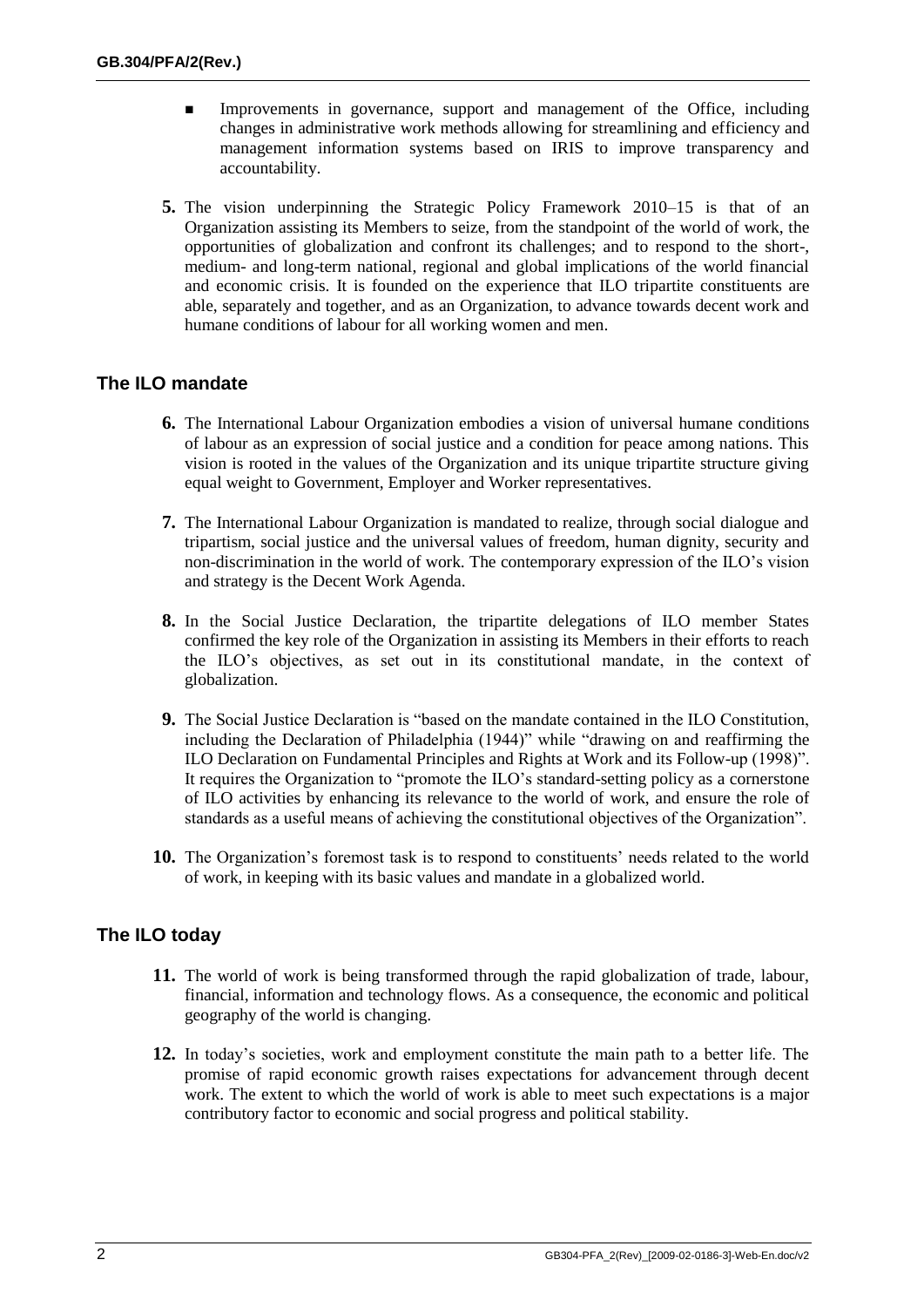- <span id="page-4-0"></span>**13.** Globalization is accelerating adjustments in employment, occupations and skills, bringing new pressures on labour markets and insecurities to individuals, families and societies. Overall gains in one country and globally, by themselves, do not compensate for the adjustments borne by enterprises and workers.
- **14.** The World Commission on the Social Dimension of Globalization in its 2004 report, *A fair globalization: Creating opportunities for all*, proposed that decent work should become a global goal to be pursued by every country and the international community. The World Commission pointed to the uneven impact and volatile nature of globalization. It emphasized the central role of the ILO Decent Work Agenda, in partnership with other international and regional organizations, in contributing to an inclusive and sustainable globalization. It is vital that effective national and international tripartism influence decisively the shaping of a social dimension to a new and more stable globalization for the twenty-first century.
- **15.** The Decent Work Agenda of the ILO has received strong political backing from the United Nations General Assembly and its Economic and Social Council, from regional summits and from many other political forums. A wide spectrum of political leaders, across all regions, has committed, in one form or another, to decent work as a policy agenda.
- **16.** The 2005 UN General Assembly stated, inter alia, that "We strongly support fair globalization and resolve to make the goals of full and productive employment and decent work for all, including for women and young people, a central objective of our relevant national and international policies as well as our national development strategies, including poverty reduction strategies, as part of our efforts to achieve the Millennium Development Goals".<sup>2</sup>
- **17.** This call is amplified in the Social Justice Declaration, which requires the International Labour Office (the Office) to effectively assist its Members in their efforts to: promote employment, skills development, sustainable enterprises and economic growth; extend social security and labour protection; promote social dialogue and tripartism; and respect, promote and realize the fundamental principles and rights at work and other international labour standards.
- **18.** A global and integrated strategy for decent work is called for, which gives concrete expression to the inseparable, interrelated and mutually supportive nature of the four dimensions of decent work. Members expect the ILO to assist with the implementation of an integrated strategy for decent work, adapted to national circumstances, taking into account the rapidly evolving external context.
- **19.** In late 2008 and early 2009, the global financial and economic crisis has engulfed all countries and regions. The halting of, and recovery from, the crisis and its long-term implications are set to dominate agendas of constituents for a good part of the period to 2015.
- **20.** The crisis is leading to a fundamental rethinking of policies. Values and ethical standards are given renewed prominence; the balance between the productive function of the market, the regulatory role of the State and the democratic expressions of society, between responsibility and opportunity, protection and security, is being revisited. The policies implemented to combat the crisis, deemed unorthodox only a few months ago, will have long-term implications for future economic and social policies and for global policy coordination. The ethical foundation of the ILO and the balanced and integrated nature of

 $^{2}$  A/RES/60/1, para. 47.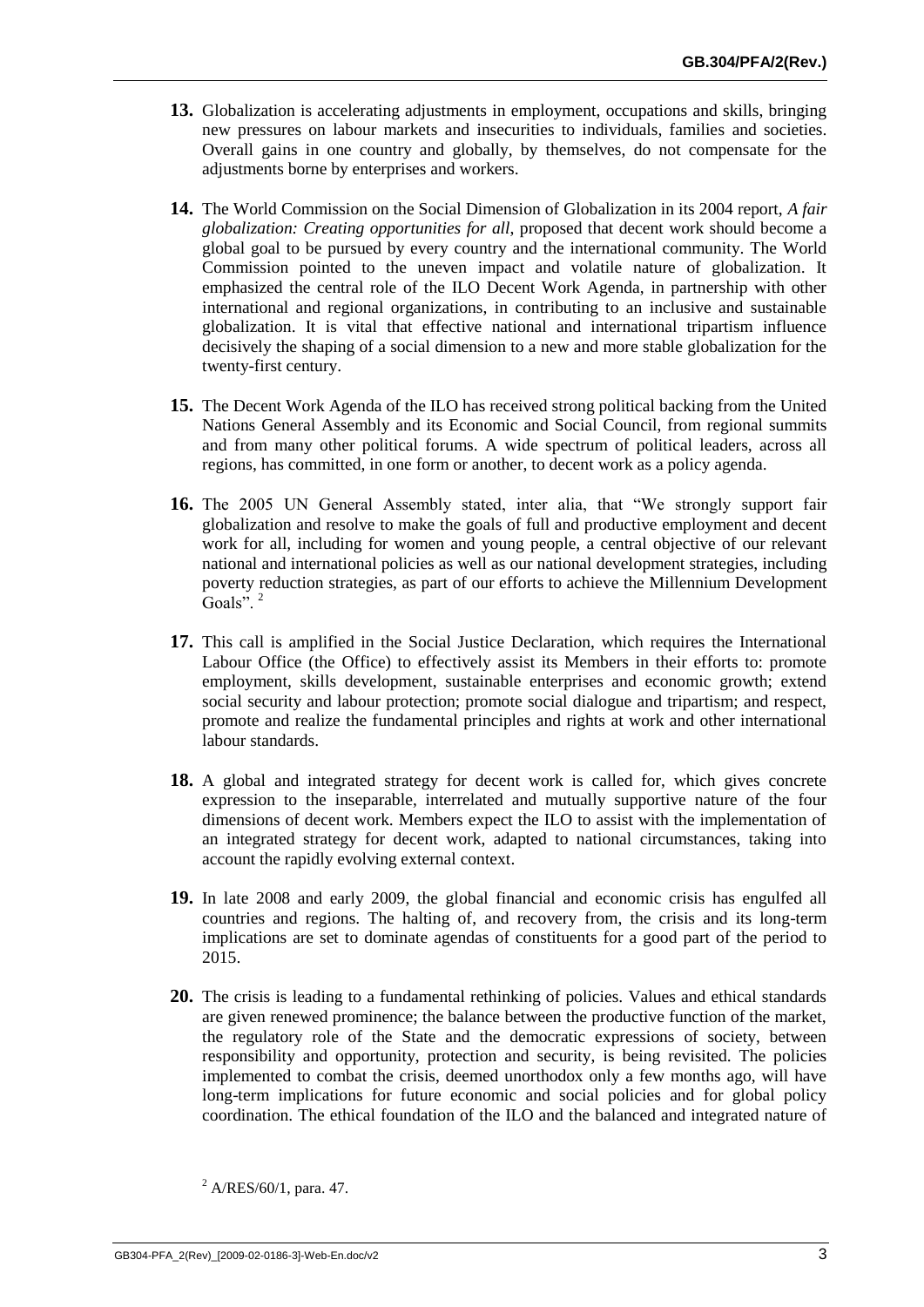the ILO Decent Work Agenda, fully reflected in the Social Justice Declaration, are proving to be well adapted to the new global economic and social context. In the context of crisis, many governments are applying elements of decent work policies on rights, employment, social protection and social dialogue.

- **21.** The rising number of ratifications of international labour Conventions is another signal of support to the Decent Work Agenda. In 2008, there were 1,306 ratifications of the eight fundamental Conventions. This represents almost 90 per cent of the total potential ratifications of these Conventions by 182 member States. Thirty-three member States have not yet ratified the Freedom of Association and Protection of the Right to Organise Convention, 1948 (No. 87). The total number of ratifications of all Conventions reached 7,600 in 2008.
- <span id="page-5-0"></span>**22.** In parallel, a growing number of donors are entrusting the ILO with increasing amounts of voluntary contributions to assist countries to implement one or several dimensions of the Decent Work Agenda. Extra-budgetary resources have almost doubled over the last decade in nominal dollar terms.
- **23.** This increase in donor contributions dovetails with the increase in demand for ILO services, as reflected in Decent Work Country Programmes and in the requests for assistance linked to the financial and economic crisis. This demand is also reflected in UN Development Assistance Frameworks (UNDAFs) and joint UN operations in which ILO services and policies are frequently integrated.
- **24.** With strong political backing for a reconfirmed agenda, the ILO is confronted with the task of effectively and efficiently assisting its Members facing the opportunities and challenges of the globalizing world of work, as well as with implementing the necessary internal reform to enable the Organization to do so.

## **The ILO in 2015**

- <span id="page-5-1"></span>**25.** By the end of the planning period, the ILO will best attend the needs of its constituents and will give effect to the Social Justice Declaration through realizing the following vision:
	- The ILO is recognized as the foremost forum for debate and authoritative guidance on policies on the world of work and on placing full and productive employment and decent work for all at the centre of economic and social policies. Policy debates on strategic issues are held annually at the International Labour Conference and through Governing Body sessions, as well as regional and technical meetings. The resulting guidance is efficiently implemented and effectively monitored.
	- **The ILO Decent Work Agenda is recognized for its contribution to building** sustainable economies and societies, enabling countries to recover from the global crisis with more balanced policies combining economic and social objectives and setting the foundations for a fair globalization.
	- A strengthened ILO standards system, through more efficient, transparent and effective procedures, authoritatively supports the attainment of decent work for women and men across the world.
	- **The Office is able to rapidly implement the decisions and guidance of the** International Labour Conference and Governing Body, and progress is made on the implementation of all elements of the Social Justice Declaration.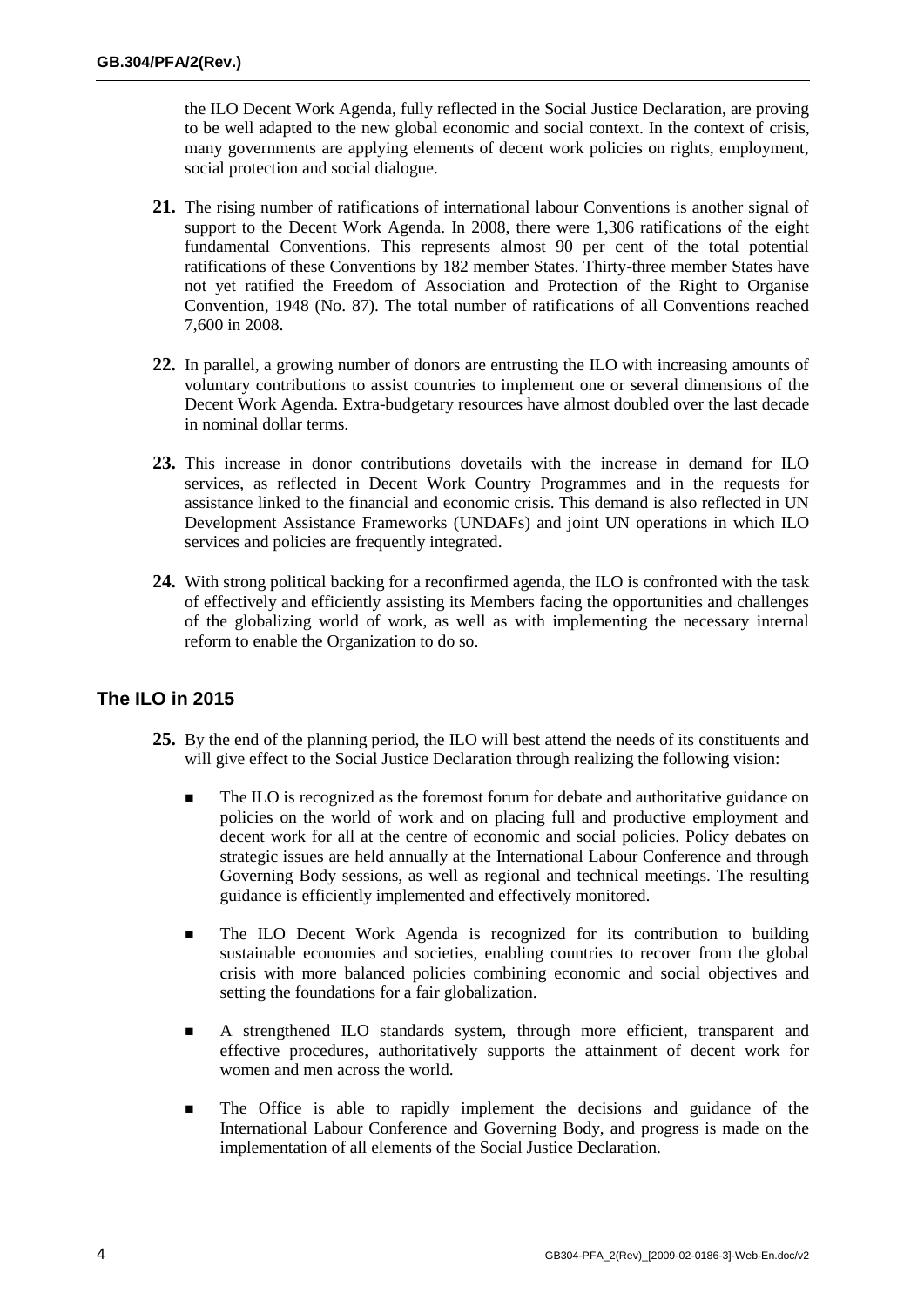- **The Office is the authoritative source of information, data, knowledge and advice on** decent work policies in all their dimensions. As the centre of excellence on decent work, the Office researches, monitors and evaluates world of work trends and policies, thereby establishing a recognized competency in the policies and subject matters in which the ILO has a clear comparative advantage.
- The ILO cooperates actively, directly and through common UN country programmes, with governments and with employers' and workers' organizations at national, regional and global levels, assisting them to design and implement decent work policies. Capacity building programmes using a variety of modalities are carried out for the benefit of ILO constituents. There is a close partnership among beneficiaries and donor countries on the ILO programme priorities.
- The ILO is cooperating closely with other organizations at regional and global levels and achieving convergence and coherence on the orientation of major policies that impact on the world of work. The ILO is recognized for its key contributions to making the UN system an effective and efficient partner in realizing decent work outcomes.
- The regular budget, complemented by voluntary contributions, enables the ILO to perform its functions, including the delivery of technical cooperation, more effectively and efficiently. The management and internal governance practices of the Office are aligned with best practices in the UN system and elsewhere. The ILO is a learning organization with a diverse and highly competent staff with opportunities for staff development, knowledge sharing, teamworking, geographical and career mobility.
- **26.** To achieve this vision and goals, the ILO has developed a focused, results-based strategic framework for the period 2010–15, as well as an implementation plan for the Social Justice Declaration and its accompanying resolution that, inter alia, provides for the necessary internal reform of the Organization.

## **II. The strategic framework**

- **27.** The Social Justice Declaration emphasizes the inseparable, interrelated and mutually supportive nature of the strategic objectives, challenging the Office to put in place a strategic framework and work methods that will drive an integrated approach to achieving results. The strategic framework is centred on essential priorities in the world of work captured in 19 outcomes. While they are broadly associated with specific strategic objectives, this association is not exclusive. Each outcome contributes to all four strategic objectives. Figure 1 illustrates the strategic framework for 2010–15.
- **28.** The ILO strategic framework covers three biennia, and for each biennium, a Programme and Budget will continue to be prepared, to provide details on the strategies, targets, measurement of achievement, and the level of resources for the 19 outcomes. The present document provides for each outcome a set of indicators with baseline information, targets for each biennium through the planning period and a statement on the position to be reached by 2015.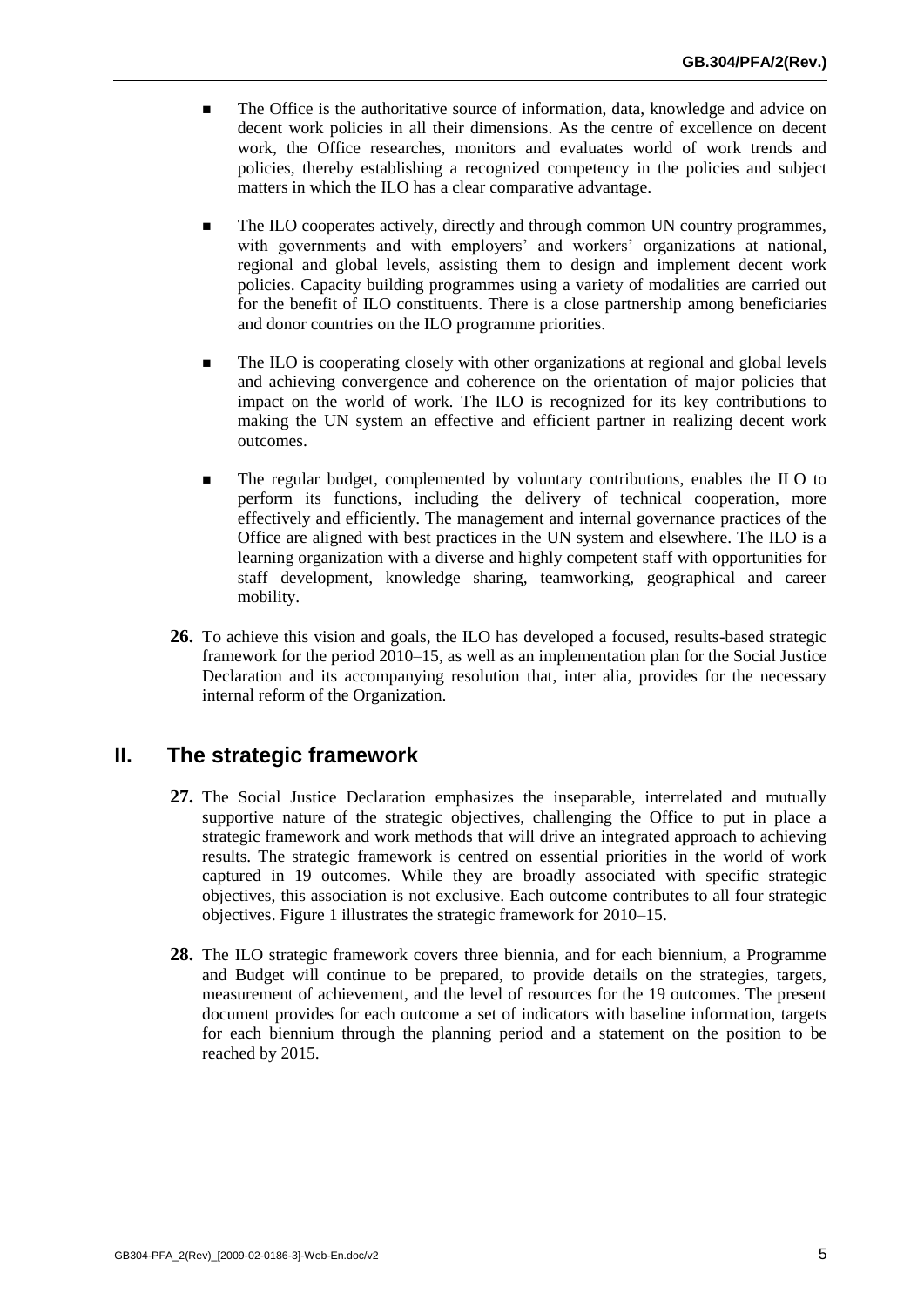- **29.** The strategic framework applies a results-based management approach and proposes marked improvements in the measurement of results. Performance indicators focus on systemic changes in policies or in capacities in member States, which are to be achieved with significant ILO contribution. At the level of the programme and budget, each indicator is accompanied by a measurement statement that specifies the qualitative criteria that have to be met in order for a result to be counted as a reportable change.
- **30.** Results-based targets have been set for the full planning period. The achievement of these targets depends on the full level of resources presented in the resource scenario later in this document. Targets take into account the level of achievement defined in the measurement statement, being understood that either preparatory or follow-up work towards results will be carried out in a larger number of countries during each biennium.
- **31.** In establishing the positions to be reached by 2015 for each outcome, the total number of member States assisted takes into account that some member States will have results under more than one indicator. The total number of member States assisted as reflected in the positions to be reached is, therefore, normally less than the sum of the targets.
- **32.** Gender equality and non-discrimination are critical to achieve decent work for all and are central to all four strategic objectives. In the programme and budget documents, each outcome strategy will explain how gender equality and non-discrimination will be mainstreamed in achieving the outcome.
- <span id="page-7-0"></span>**33.** Working as a team, senior management will emphasize integrated action that responds to the cross-cutting nature of expected results, which will require the application of expertise from across the Office. Teamwork will be an essential feature in the day-to-day delivery of integrated services to constituents. This will require close working relations between headquarters and the regions and across technical services. Teamwork will be implemented across the Office during the full planning period and evaluated periodically.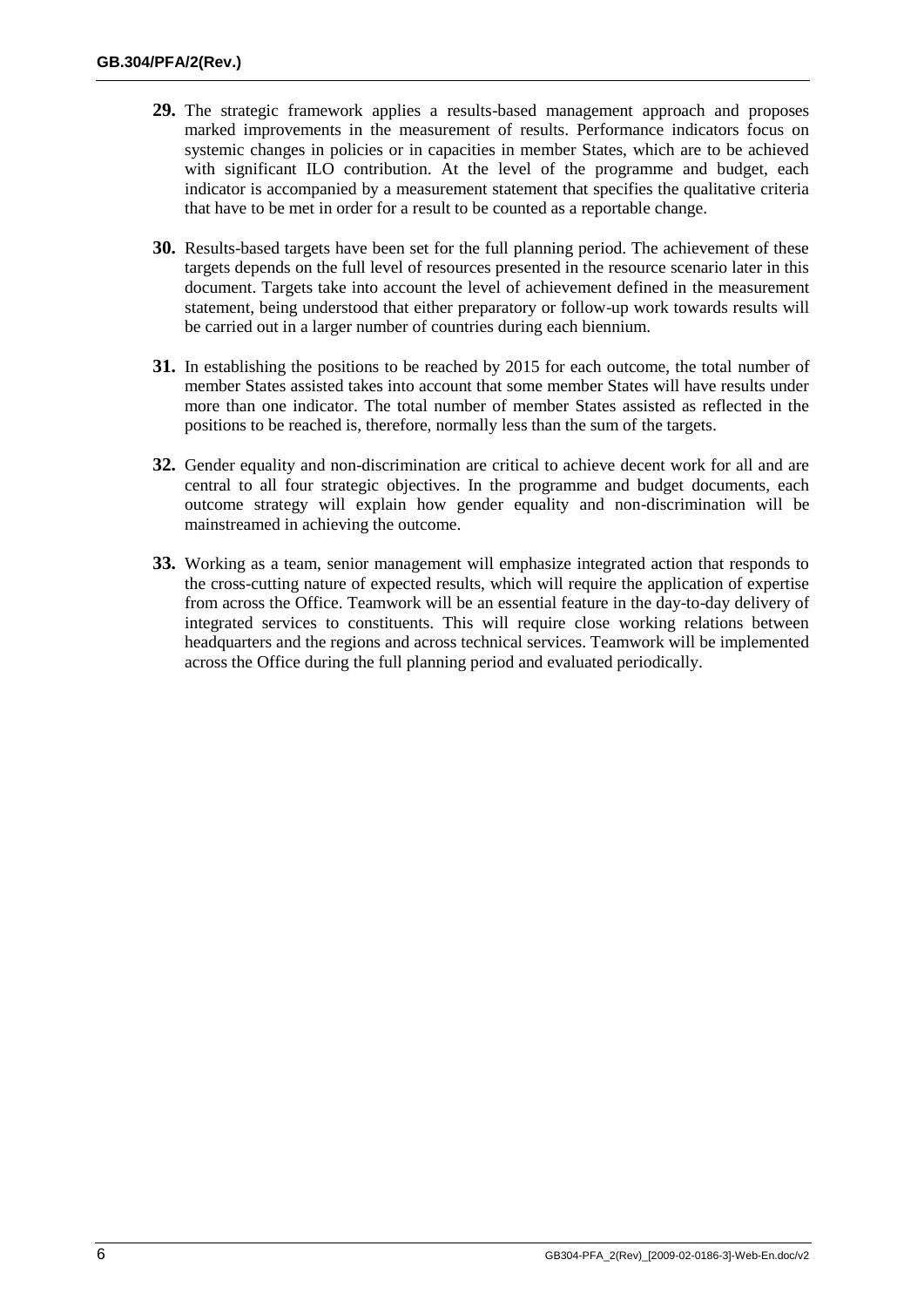#### **Figure 1. The strategic framework for 2010 –15**

**RESOURCES** 

**TECHNICAL** 

**DELIVERY** 

| i                                    |  |
|--------------------------------------|--|
| ì                                    |  |
| י<br>ג<br>ξ<br>;<br>;<br>;<br>ı<br>ı |  |

| <b>Employment promotion</b><br><b>Skills development</b><br><b>Sustainable enterprises</b><br>Services, products<br>Knowledge<br><b>Regular budget</b><br>and advocacy<br><b>Social security</b><br>based on:<br><b>Working conditions</b><br>• ILO mandate and<br>Occupational safety and health<br><b>EMPLOYMENT</b><br>tripartite principles<br>as set out in the<br><b>Labour migration</b><br><b>Constitution, the</b><br><b>Declaration of</b><br><b>Reinforcing the</b><br><b>HIV/AIDS</b><br>Philadelphia, the<br>capacity of<br>PRINCIPLES AND RIGHT<br><b>OCIAL PROTECTION</b><br>1998 Declaration, and<br>constituents<br><b>Employers' organizations</b><br><b>STANDARDS</b><br>the Social Justice<br><b>Declaration</b><br><b>Workers' organizations</b><br><b>DECENT</b><br><b>Regular Budget</b><br>Labour administration and<br>Supplementary<br><b>WORK</b><br>labour law<br>• International Labour<br><b>Account</b><br><b>Conference and</b><br>Social dialogue and<br><b>Governing Body</b><br><b>Partnerships</b><br>industrial relations<br>decisions<br>and<br>communication<br>Decent work in economic sectors<br>Freedom of association and<br><b>SOCIAL DIALOG</b><br>• Constituents'<br>collective bargaining<br>priorities, in<br>particular as found in<br><b>Forced labour</b><br><b>Decent Work Country</b><br>Programmes,<br><b>Child labour</b><br><b>Regional Meetings,</b><br>Operational<br>Extra-budgetary<br>agreements and<br>capacity<br>resources<br>plans of action<br><b>Discrimination at work</b><br>International labour standards<br><b>Mainstreaming decent work</b><br><b>GOVERNANCE, SUPPORT AND MANAGEMENT</b><br><b>OUTCOME TITLES: Use of resources, Governance</b> | <b>CAPACITIES</b> |  |  |
|--------------------------------------------------------------------------------------------------------------------------------------------------------------------------------------------------------------------------------------------------------------------------------------------------------------------------------------------------------------------------------------------------------------------------------------------------------------------------------------------------------------------------------------------------------------------------------------------------------------------------------------------------------------------------------------------------------------------------------------------------------------------------------------------------------------------------------------------------------------------------------------------------------------------------------------------------------------------------------------------------------------------------------------------------------------------------------------------------------------------------------------------------------------------------------------------------------------------------------------------------------------------------------------------------------------------------------------------------------------------------------------------------------------------------------------------------------------------------------------------------------------------------------------------------------------------------------------------------------------------------------------------------------------------------------------------------------------------------|-------------------|--|--|
|                                                                                                                                                                                                                                                                                                                                                                                                                                                                                                                                                                                                                                                                                                                                                                                                                                                                                                                                                                                                                                                                                                                                                                                                                                                                                                                                                                                                                                                                                                                                                                                                                                                                                                                          |                   |  |  |
|                                                                                                                                                                                                                                                                                                                                                                                                                                                                                                                                                                                                                                                                                                                                                                                                                                                                                                                                                                                                                                                                                                                                                                                                                                                                                                                                                                                                                                                                                                                                                                                                                                                                                                                          |                   |  |  |
|                                                                                                                                                                                                                                                                                                                                                                                                                                                                                                                                                                                                                                                                                                                                                                                                                                                                                                                                                                                                                                                                                                                                                                                                                                                                                                                                                                                                                                                                                                                                                                                                                                                                                                                          |                   |  |  |
|                                                                                                                                                                                                                                                                                                                                                                                                                                                                                                                                                                                                                                                                                                                                                                                                                                                                                                                                                                                                                                                                                                                                                                                                                                                                                                                                                                                                                                                                                                                                                                                                                                                                                                                          |                   |  |  |
|                                                                                                                                                                                                                                                                                                                                                                                                                                                                                                                                                                                                                                                                                                                                                                                                                                                                                                                                                                                                                                                                                                                                                                                                                                                                                                                                                                                                                                                                                                                                                                                                                                                                                                                          |                   |  |  |

**OUTCOME TITLES** 

**STRATEGIC OBJECTIVES AND GOAL** 

GB. 304/PFA/2/Rev.) **GB. 304/PFA/2/Rev.)**

<span id="page-8-0"></span> $\overline{\phantom{0}}$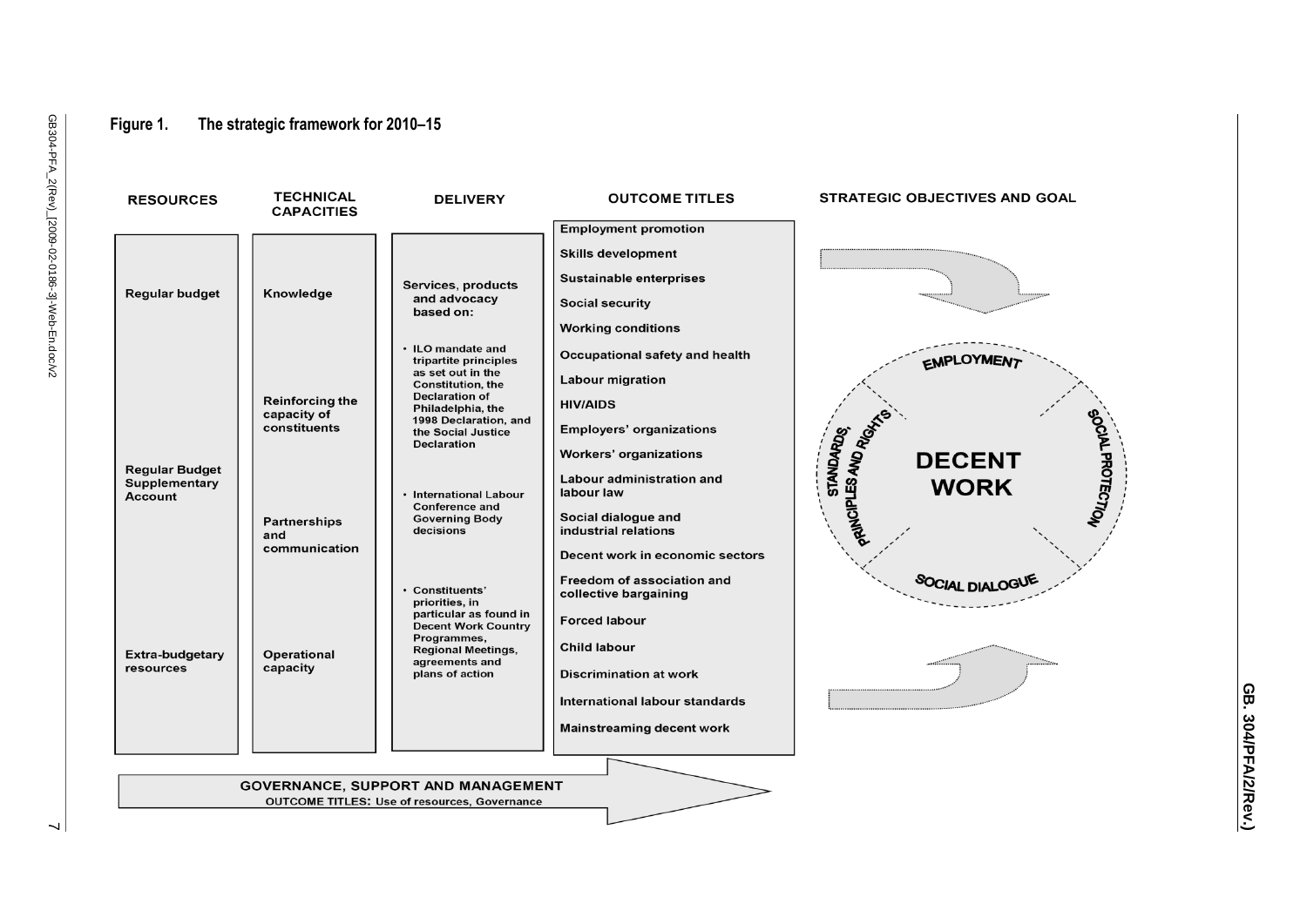#### **Strategic objective: Create greater opportunities for women and men to secure decent employment and income**

- **34.** Persistent poverty, increasing income inequality and slow job growth further exacerbated by financial and economic crises and climate change – are critical constraints on economic and social progress. Promoting inclusive job-rich growth is a central challenge for all countries today. The Social Justice Declaration reconfirms the importance of the mission of member States and the ILO to place full and productive employment and decent work at the centre of economic and social policies.
- **35.** During the period 2010–15, the ILO's strategy for promoting full, productive and freelychosen employment, as stipulated in Convention No. 122, will be guided by the Global Employment Agenda, and include the following key outcomes:
	- (i) coordinated and coherent policies to generate productive employment, decent work and income opportunities;
	- (ii) skills development policies to increase the employability of workers, the competitiveness of enterprises and the inclusiveness of growth;
	- (iii) policies and programmes to promote sustainable enterprises and entrepreneurship.
- **36.** The outcomes will focus Office support to constituents to attain more productive employment and decent work, especially through efforts to enhance labour demand, employability and quality of work. The employment strategy will be pursued within an integrated framework of the Decent Work Agenda's four interrelated strategic objectives, and through articulation of policies, programmes, and participation of social partners and other stakeholders. Particular emphasis will be placed on addressing young men and women's unemployment and vulnerability. Priorities also include support to constituents' efforts in designing and implementing integrated policies for rural employment, transformation of the informal economy and crisis responses.
- **37.** Promoting equal opportunities for women and men will be achieved including through the application of existing tools such as the gender checklist that encompasses the Global Employment Agenda's policy areas.
- **38.** The strategy includes a comprehensive approach to knowledge management, which consists of an integrated cycle of research, knowledge-sharing, and networking with UN agencies and other external partners. This approach will be geared towards policy coherence and advocacy, technical cooperation and monitoring and impact assessments for decent work.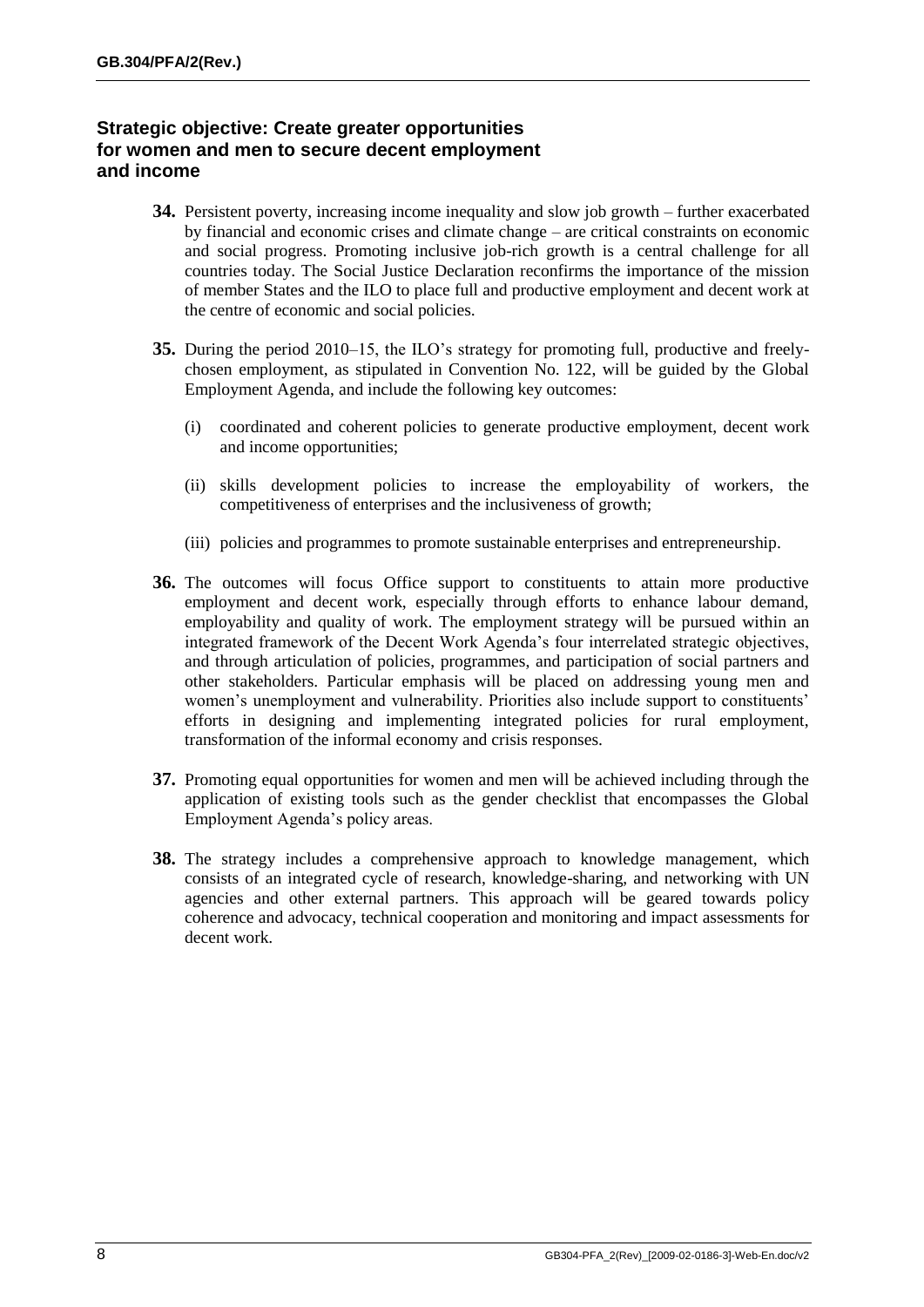#### *Outcome 1: Employment promotion*

More women and men have access to productive employment, decent work and income opportunities

> **39.** Creating opportunities for productive and decent employment for women and men is a global challenge, especially in the context of economic downturn where more unemployment, informality and poverty are projected. The ILO's work for promoting inclusive job-rich growth focuses on support to constituents to generate, analyse and monitor labour market data and trends. It also helps them to formulate and implement coordinated policies and programmes that make employment central to national development frameworks and poverty reduction strategies, and that improve the quality of employment for those in the rural and informal economies. Priorities for capacity building of the tripartite partners and of policy-makers will include coherent and coordinated policy development, sectoral strategies, employment-intensive infrastructure investment, microfinance, crisis prevention and recovery. ILO support will include generation of knowledge, practical tools, good practice reviews and evaluation of effective policies in the above areas including on climate change and green jobs and on transition to formality.

| Indicator 1.1: Number of member States that, with ILO support, integrate national, sectoral or local employment policies and<br>programmes in their development frameworks.                                                                                                                                             |                                                                                                                                                                                                                                   |                    |  |
|-------------------------------------------------------------------------------------------------------------------------------------------------------------------------------------------------------------------------------------------------------------------------------------------------------------------------|-----------------------------------------------------------------------------------------------------------------------------------------------------------------------------------------------------------------------------------|--------------------|--|
| Baseline: To be established based on 2008-09 performance.                                                                                                                                                                                                                                                               |                                                                                                                                                                                                                                   |                    |  |
| Target 2010-11: 8                                                                                                                                                                                                                                                                                                       | Target 2012-13: 5                                                                                                                                                                                                                 | Target 2014-15: 5  |  |
|                                                                                                                                                                                                                                                                                                                         | Indicator 1.2: Number of member States in which, with ILO support, national public authorities adopt social finance policies that<br>encourage decent jobs and services to the working poor through local financial institutions. |                    |  |
| Baseline: To be established based on 2008-09 performance.                                                                                                                                                                                                                                                               |                                                                                                                                                                                                                                   |                    |  |
| Target 2010-11: 9                                                                                                                                                                                                                                                                                                       | Target 2012-13: 9                                                                                                                                                                                                                 | Target 2014-15: 9  |  |
| systems and disseminate information on national labour market trends.                                                                                                                                                                                                                                                   | Indicator 1.3: Number of member States that, with ILO support, put in place or strengthen labour market information and analysis                                                                                                  |                    |  |
| Baseline: To be established based on 2008-09 performance.                                                                                                                                                                                                                                                               |                                                                                                                                                                                                                                   |                    |  |
| Target 2010-11: 5                                                                                                                                                                                                                                                                                                       | Target 2012-13: 10                                                                                                                                                                                                                | Target 2014-15: 10 |  |
| Indicator 1.4: Number of member States that, with ILO support, include the promotion of productive employment, decent work<br>and income opportunities in their disaster risk reduction/recovery measures and in their conflict prevention, reconstruction and<br>recovery programmes.                                  |                                                                                                                                                                                                                                   |                    |  |
| Baseline: To be established based on 2008-09 performance.                                                                                                                                                                                                                                                               |                                                                                                                                                                                                                                   |                    |  |
| Target 2012-13: 7<br>Target 2010-11: 7<br>Target 2014-15: 7                                                                                                                                                                                                                                                             |                                                                                                                                                                                                                                   |                    |  |
| Indicator 1.5: Number of member States that, with ILO support, show an increasing employment content of investments in<br>employment-intensive infrastructure programmes for local development.                                                                                                                         |                                                                                                                                                                                                                                   |                    |  |
| Baseline: To be established based on 2008-09 performance.                                                                                                                                                                                                                                                               |                                                                                                                                                                                                                                   |                    |  |
| Target 2010-11: 5                                                                                                                                                                                                                                                                                                       | Target 2012-13: 6                                                                                                                                                                                                                 | Target 2014-15: 7  |  |
| Indicator 1.6: Number of member States where, with ILO support, governments, employers' and/or workers' organizations have<br>taken initiatives in policy areas that facilitate transition of informal activities to formality.                                                                                         |                                                                                                                                                                                                                                   |                    |  |
| Baseline: To be established based on 2008-09 performance.                                                                                                                                                                                                                                                               |                                                                                                                                                                                                                                   |                    |  |
| Target 2012-13: 3<br>Target 2014-15: 3<br>Target 2010-11: 6                                                                                                                                                                                                                                                             |                                                                                                                                                                                                                                   |                    |  |
| Position to be reached by 2015: At least 50 member States have increased capacity to formulate and implement coordinated<br>and coherent policies that prioritize productive employment generation so that the employment content of growth is higher, the<br>quality of employment is improved and poverty is reduced. |                                                                                                                                                                                                                                   |                    |  |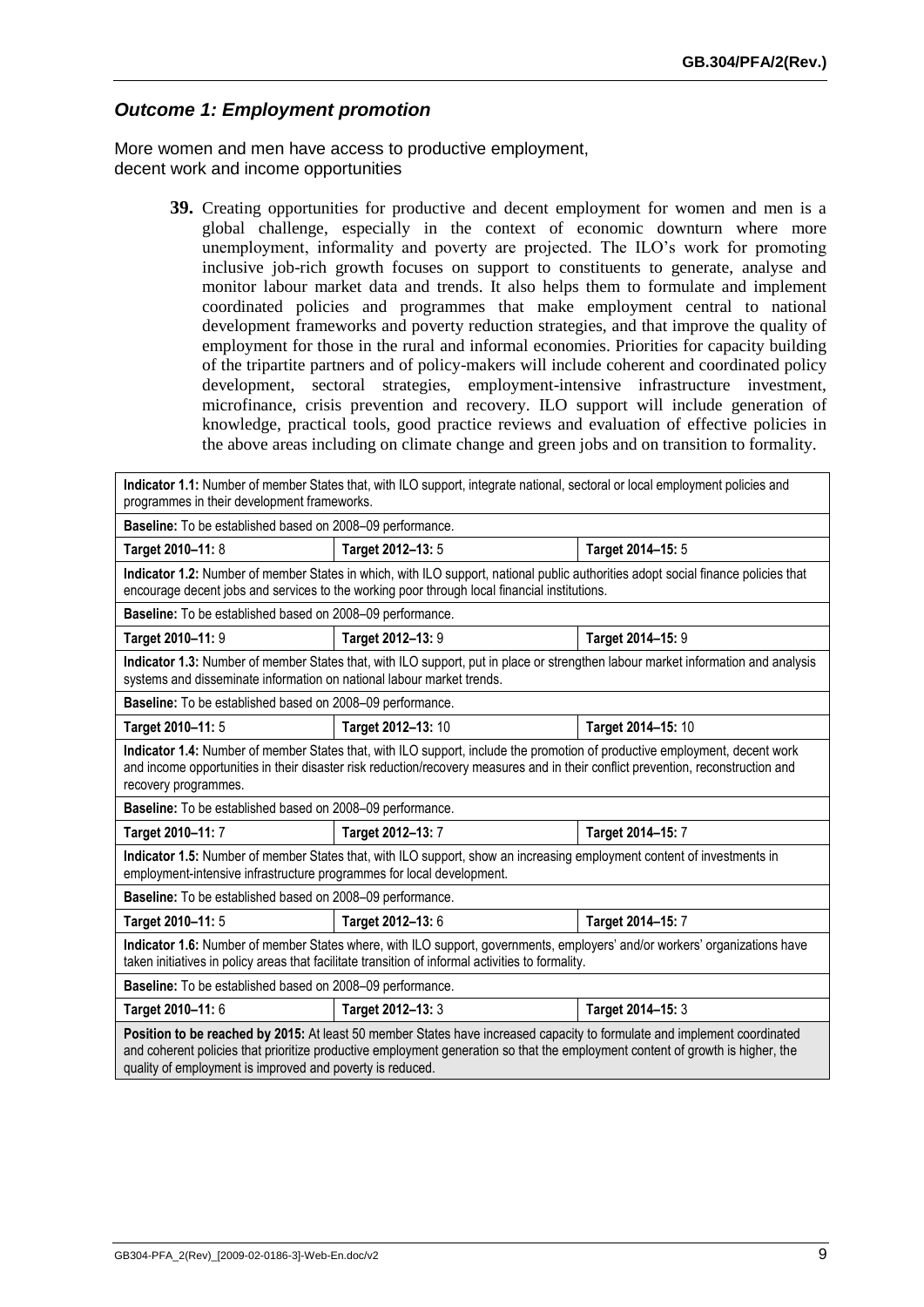#### <span id="page-11-0"></span>*Outcome 2: Skills development*

Skills development increases the employability of workers, the competitiveness of enterprises, and the inclusiveness of growth

> **40.** A skilled workforce is a necessary condition for inclusive growth and sustainable enterprises. However, persistent skill gaps, the unemployment and underemployment of young people and redundancies in the face of change show the dramatic consequences of failing to meet this condition. The ILO's work is based on the Human Resources Development Recommendation, 2004 (No. 195); the 2008 International Labour Conference resolution concerning skills for improved productivity, employment growth and development; and the 2005 International Labour Conference resolution concerning youth employment. The key policy elements of the ILO's approach include skills forecasting, skills recognition systems, skills development for disadvantaged groups and employment services. Attention to gender issues is particularly important in the work on apprenticeships, youth employability, community-based training and recognition of informally acquired skills. Research and policy tools on skills development will contribute to Office-wide outcomes on sustainable enterprises, preparing for green jobs, managing labour migration, combating human trafficking and child labour, and achieving gender equality.

**Indicator 2.1:** Number of member States that, with ILO support, integrate skills development into sector or national development strategies. **Baseline:** To be established based on 2008–09 performance. **Target 2010–11:** 8, of which at least 3 in Africa **Target 2012–13:** 8, of which at least 3 in Africa **Target 2014–15:** 6, of which at least 3 in Africa **Indicator 2.2:** Number of member States that, with ILO support, make relevant training more readily accessible in rural communities. **Baseline:** 8 member States (based on past performance). **Target 2010–11:** 8, of which at least 4 in Africa **Target 2012–13:** 10 **Target 2014–15:** 10 **Indicator 2.3:** Number of member States that, with ILO support, make relevant training more readily accessible to people with disabilities. **Baseline:** 11 member States (based on past performance). **Target 2010–11:** 7 **Target 2012–13:** 4 **Target 2014–15:** 6 **Indicator 2.4:** Number of member States that, with ILO support, strengthen employment services to deliver on employment policy objectives. **Baseline:** To be established based on 2008–09 performance. **Target 2010–11:** 5, of which at least 2 in Africa **Target 2012–13:** 5 **Target 2014–15:** 5 **Indicator 2.5:** Number of member States that, with ILO support, develop and implement integrated policies and programmes to promote productive employment and decent work for young women and men. **Baseline:** To be established based on 2008–09 performance. **Target 2010–11:** 15, of which at least 6 in Africa **Target 2012–13:** 10 **Target 2014–15:** 10 **Position to be reached by 2015:** Over 30 member States have aligned training supply and demand, extended access to training opportunities to a wider proportion of workers and have integrated skills development in sector and national development policies and in responses to global drivers of change such as technology, trade, and global warming.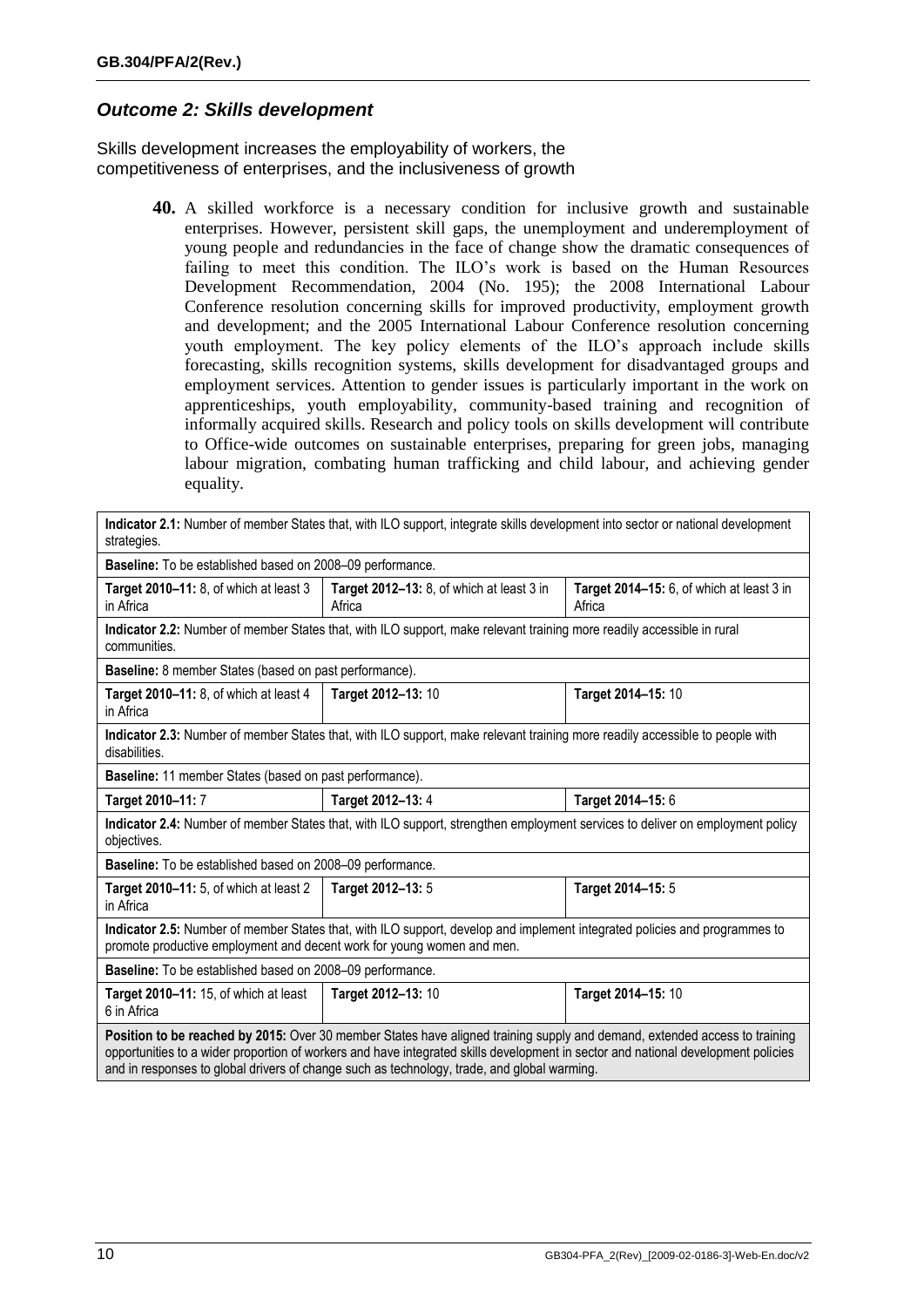#### *Outcome 3: Sustainable enterprises*

Sustainable enterprises create productive and decent jobs

**41.** Sustainable enterprises are a principal source of growth, wealth creation, employment and decent work. The ILO will continue to help constituents to implement policy, legal and regulatory reforms that support the development of sustainable enterprises and promote respect for workers' rights and gender equality. Efforts will also continue to support enterprise development programmes in economic sectors with employment creation potential and to stimulate local economic development. These programmes will also focus on small and medium-sized enterprises (SMEs) – particularly those run by women and young people – and cooperatives. Encouraging the adoption of socially responsible enterprise-level practices will be an integral part of these programmes. Finally, the ILO will also help constituents and multinational enterprises to apply the guidance provided in the Tripartite Declaration of Principles concerning Multinational Enterprises and Social Policy (MNE Declaration), in order to enhance the positive social and employment effects of the operations of multinational enterprises.

| Indicator 3.1: Number of member States that, with ILO support, reform their policy or regulatory frameworks to improve the<br>enabling environment for sustainable enterprises.                                 |                                                                                                                    |                    |  |  |
|-----------------------------------------------------------------------------------------------------------------------------------------------------------------------------------------------------------------|--------------------------------------------------------------------------------------------------------------------|--------------------|--|--|
| Baseline: To be established based on 2008-09 performance.                                                                                                                                                       |                                                                                                                    |                    |  |  |
| Target 2010-11: 5                                                                                                                                                                                               | Target 2012-13: 10                                                                                                 | Target 2014-15: 10 |  |  |
| programmes for the creation of productive employment and decent work.                                                                                                                                           | Indicator 3.2: Number of member States that, with ILO support, implement entrepreneurship development policies and |                    |  |  |
| <b>Baseline:</b> To be established based on 2008–09 performance.                                                                                                                                                |                                                                                                                    |                    |  |  |
| Target 2010-11: 10                                                                                                                                                                                              | Target 2014-15: 12<br>Target 2012-13: 12                                                                           |                    |  |  |
| Indicator 3.3: Number of member States that, with ILO support, implement programmes to foster the adoption of responsible and<br>sustainable enterprise-level practices.                                        |                                                                                                                    |                    |  |  |
| <b>Baseline:</b> To be established based on 2008–09 performance.                                                                                                                                                |                                                                                                                    |                    |  |  |
| Target 2012-13: 10<br>Target 2014-15: 10<br>Target 2010-11: 5                                                                                                                                                   |                                                                                                                    |                    |  |  |
| Indicator 3.4: Number of member States that, with ILO support, adopt policies that integrate the principles of the MNE<br>Declaration.                                                                          |                                                                                                                    |                    |  |  |
| <b>Baseline:</b> To be established based on 2008–09 performance.                                                                                                                                                |                                                                                                                    |                    |  |  |
| Target 2010-11: 5<br>Target 2012-13: 10<br>Target 2014–15: 10                                                                                                                                                   |                                                                                                                    |                    |  |  |
| <b>Position to be reached by 2015:</b> Constituents in over 40 member States have improved the enabling environment for<br>sustainable enterprises and adopted socially responsible enterprise-level practices. |                                                                                                                    |                    |  |  |

#### **Strategic objective: Enhance the coverage and effectiveness of social protection for all**

**42.** The Social Justice Declaration offers a powerful response to current global crises, combining social protection measures with employment promotion, social dialogue and rights at work to contribute to social progress. Indeed, social protection is an economic necessity for societies wishing to ensure fair growth sustaining rising productivity with social stability. The social protection strategy will interact with the other strategic objectives to provide necessary security while stimulating productive employment and growth.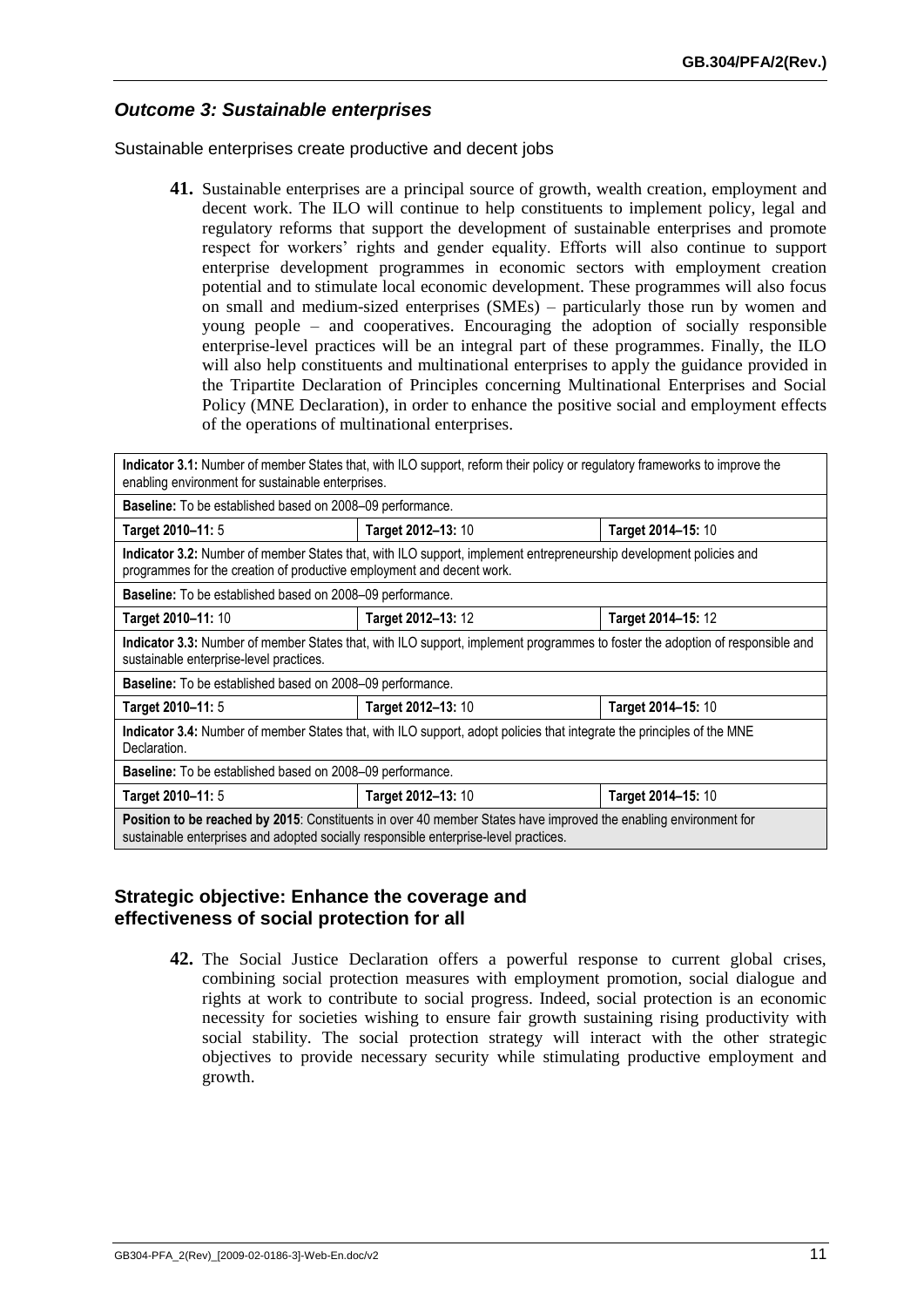- **43.** In the framework of the Global Campaign on Social Security and Coverage for All, the ILO will develop guidelines for rapid gender-responsive social security extension and promote existing standards through a basic benefit package. Advisory services will be enhanced through web-based knowledge management platforms, promoting standards, facilitating growth and helping reduce child labour. Capacity-building initiatives will be strengthened.
- **44.** A tripartite consensus will be sought around labour protection policies linked to other dimensions of decent work. Balancing flexibility and security for workers will be promoted by expanding and disseminating knowledge through products such as the *Global Wage Report*. The Office will support constituents' efforts to create a preventative safety and health culture, mainstreaming occupational safety and health (OSH) policies and strengthening labour inspection to advance rights at work. These efforts provide baseline information for integrated policy approaches and practical tools to help constituents improve occupational safety and health, wages and earnings, hours and other conditions of work, employability, and enterprise sustainability. The efforts should be geared towards designing policies that ensure a just share of the fruits of progress to all and a minimum living wage to all employed and in need of such protection.
- **45.** The Office will help constituents improve rights-based labour migration policies emphasizing gender-responsive protection and integration. It will collaborate with other international organizations and monitor developments in international labour migration, identifying new areas and tools for its interventions.
- **46.** The AIDS pandemic still disproportionately affects those who are already most disadvantaged. The world of work's full potential will be used to respond to this situation with special training for tripartite constituents, subject to the adoption of the recommendation on HIV/AIDS in 2010. Global fund-raising will support African Decent Work Country Programmes while intensifying prevention worldwide. Research will enhance learning and knowledge management.

#### *Outcome 4: Social security*

More people have access to better managed and more gender-equitable social security benefits

> **47.** Increased social security coverage reduces poverty and social insecurity and is an investment in expanding productive employment. The ILO's work encompasses legal, social, economic, financial, fiscal, statistical and actuarial aspects of social security. It focuses on capacity-building support to constituents for the generation and dissemination of data, knowledge and good practice, and for policy development and implementation. The implementation of four basic social security benefits (access to essential health care, access to child benefits, assistance for unemployed workers, and basic pensions for older people and those with disabilities) and the extension of coverage to excluded groups will be a priority. The ILO will intensify and broaden training programmes aimed at reinforcing the capacities of social security staff, analysts, policy-makers, and representatives of tripartite supervisory bodies as a matter of priority.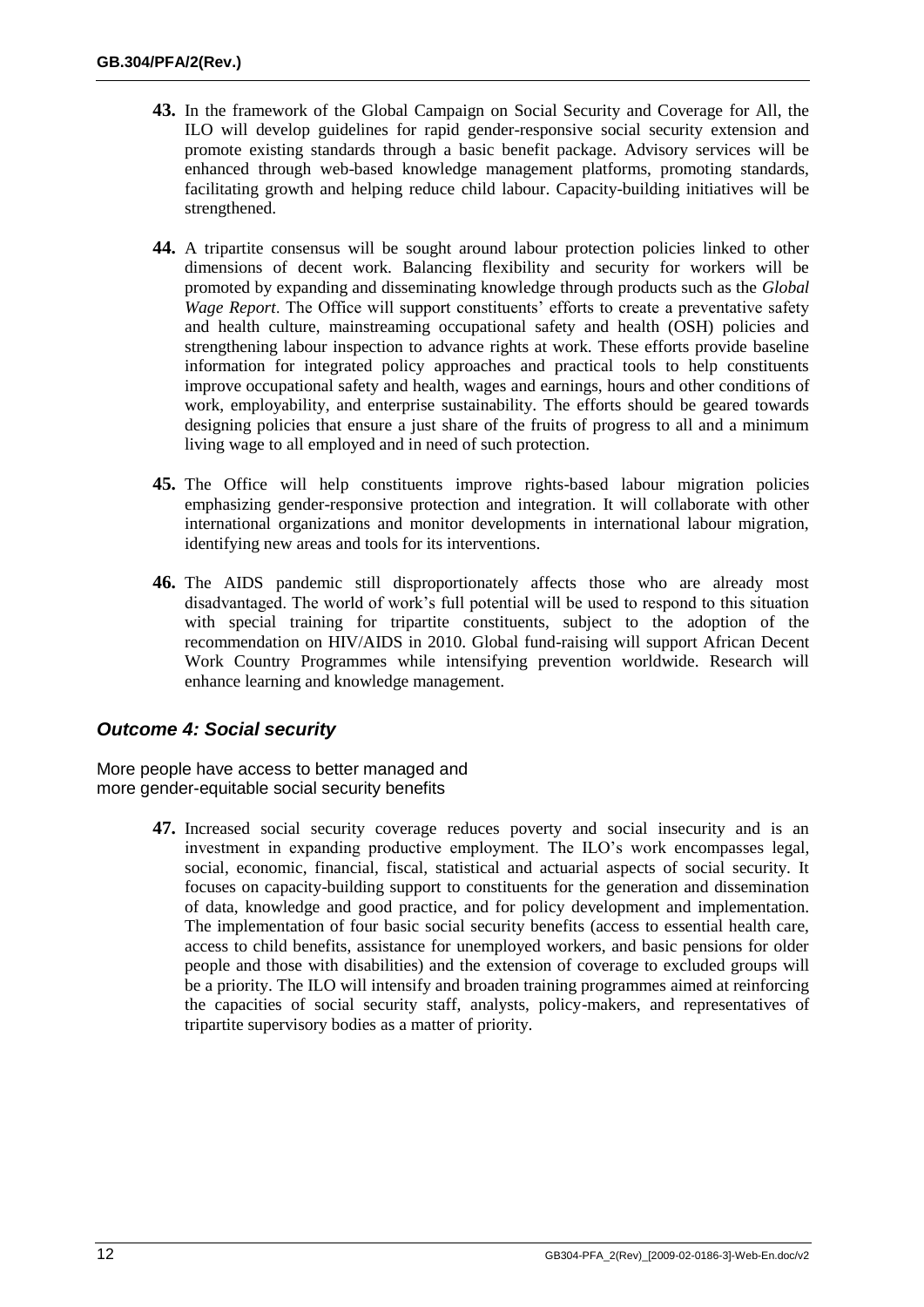| Indicator 4.1: Number of member States that, with ILO support, improve the knowledge and information base on the coverage<br>and performance of their social security system.                                                                                                                                                                                                                                                     |                    |                    |  |
|-----------------------------------------------------------------------------------------------------------------------------------------------------------------------------------------------------------------------------------------------------------------------------------------------------------------------------------------------------------------------------------------------------------------------------------|--------------------|--------------------|--|
| Baseline: 50 member States (for which information is available as of 2008).                                                                                                                                                                                                                                                                                                                                                       |                    |                    |  |
| Target 2010-11: 20, of which at least 5<br>in Africa and at least 2 in each other<br>region                                                                                                                                                                                                                                                                                                                                       | Target 2012-13: 30 | Target 2014-15: 37 |  |
| Indicator 4.2: Number of member States that, with ILO support, develop policies improving social security coverage, notably of<br>excluded groups.                                                                                                                                                                                                                                                                                |                    |                    |  |
| <b>Baseline:</b> To be established based on 2008-09 performance.                                                                                                                                                                                                                                                                                                                                                                  |                    |                    |  |
| Target 2014-15: 3<br>Target 2010-11: 3<br>Target 2012-13: 3                                                                                                                                                                                                                                                                                                                                                                       |                    |                    |  |
| Indicator 4.3: Number of member States that, with ILO support, improve the legal framework, general and financial management<br>and/or tripartite governance of social security in line with international labour standards.                                                                                                                                                                                                      |                    |                    |  |
| <b>Baseline:</b> To be established based on 2008–09 performance.                                                                                                                                                                                                                                                                                                                                                                  |                    |                    |  |
| Target 2010-11: 8<br>Target 2012-13: 8<br>Target 2014-15: 8                                                                                                                                                                                                                                                                                                                                                                       |                    |                    |  |
| Position to be reached by 2015: In at least 9 member States, access to social security benefits has improved. In over<br>20 member States, the legal framework, management or governance of social security will be strengthened. For 75 per cent of all<br>member States, information, data and/or reliable estimates on social security are available, allowing global progress of social<br>security coverage to be monitored. |                    |                    |  |

#### *Outcome 5: Working conditions*

Women and men have better and more equitable working conditions

> **48.** Over recent decades, globalization, economic growth and labour market deregulation have often brought greater informality, widening income inequality, and polarized working hours, negatively affecting workers, their families, and society as a whole. This situation is likely to worsen as the global financial and economic crisis continues, since experience shows that greater unemployment risk is accompanied by deteriorating working conditions. However, these effects may not be immediately visible and may not therefore be considered in policy responses, thus delaying economic recovery. In order to ensure their effectiveness, labour protection policies need to be grounded in solid evidence. It is crucial to build the ILO's knowledge base regarding working conditions with products such as the *Global Wage Report*, to create networks to monitor and share information on trends in major aspects of people's working lives, and to use these tools to provide sound policy guidance. The aim is to help constituents both improve working conditions and enhance enterprise performance, particularly in SMEs.

<span id="page-14-0"></span>

| Indicator 5.1: Number of member States in which tripartite constituents, with ILO support, adopt policies or implement strategies<br>to promote improved or more equitable working conditions, especially for the most vulnerable workers.                                                                |                                        |  |  |  |  |
|-----------------------------------------------------------------------------------------------------------------------------------------------------------------------------------------------------------------------------------------------------------------------------------------------------------|----------------------------------------|--|--|--|--|
| <b>Baseline:</b> To be established based on performance in 2010–11.                                                                                                                                                                                                                                       |                                        |  |  |  |  |
| Target 2010-11: 5                                                                                                                                                                                                                                                                                         | Target 2012-13: 5<br>Target 2014-15: 5 |  |  |  |  |
| Indicator 5.2: Number of member States that, with ILO support, strengthen their institutional capacity to implement sound wage<br>policies.                                                                                                                                                               |                                        |  |  |  |  |
| Baseline: To be established based on performance in 2010-11.                                                                                                                                                                                                                                              |                                        |  |  |  |  |
| Target 2012-13: 3<br>Target 2010-11: 3<br>Target 2014-15: 3                                                                                                                                                                                                                                               |                                        |  |  |  |  |
| Position to be reached by 2015: As a result of ILO knowledge and policy guidance, governments, employers' and workers'<br>organizations in some 20 countries have labour protection policies that contribute to improved working conditions and/or greater<br>equity in conditions between women and men. |                                        |  |  |  |  |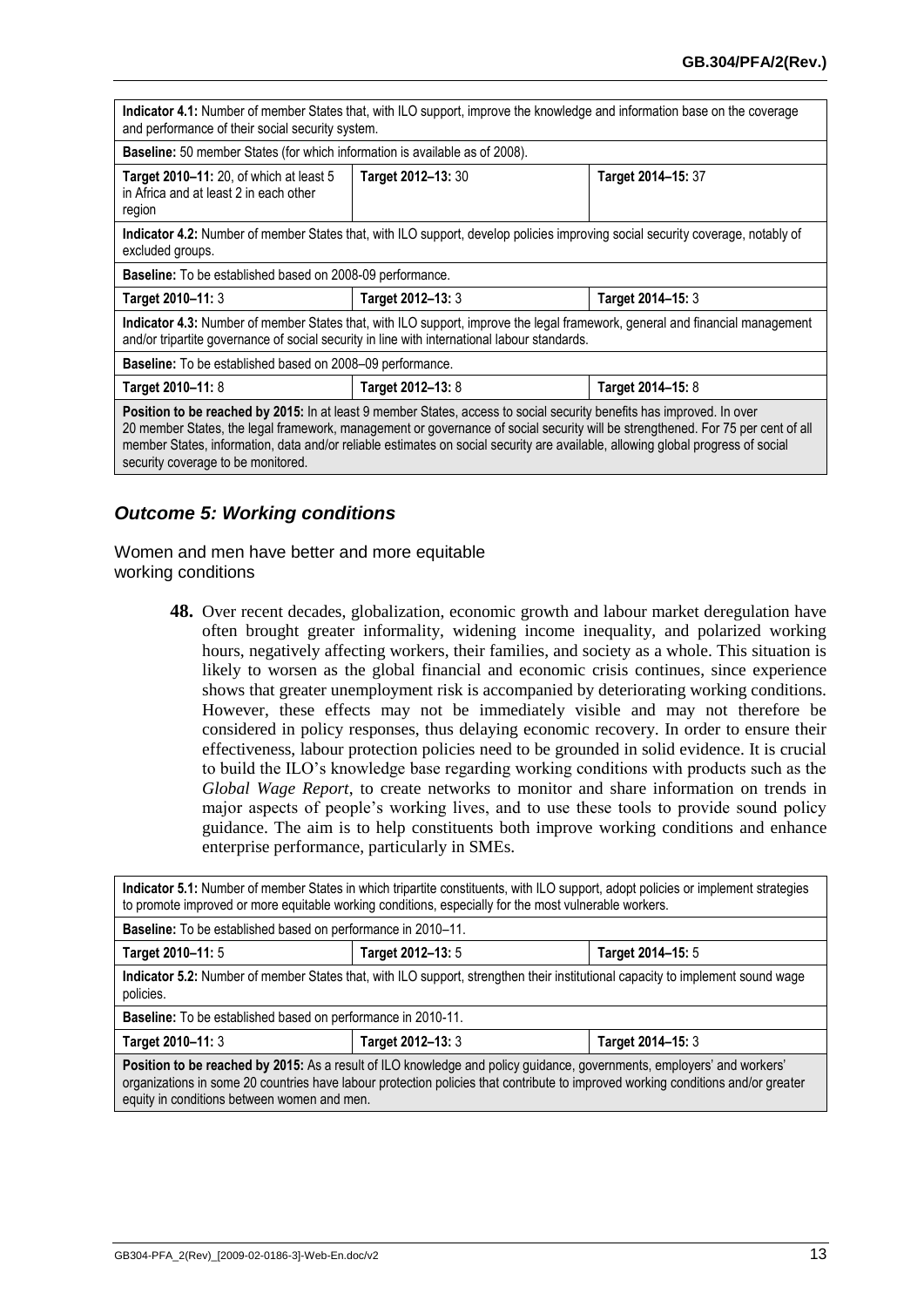#### *Outcome 6: Occupational safety and health*

Workers and enterprises benefit from improved safety and health conditions at work

> **49.** Improving OSH measures is essential to prevent human suffering, exclusion from the labour market, and economic costs to employers and governments. This takes on added importance in the present global crisis, which could undermine any efforts in the OSH field. Guided by the Global Strategy on OSH, the Office will support constituents' efforts in creating a preventative safety and health culture and a systems approach to OSH. National programmes will reinforce countries' systems, expanding coverage to small enterprises and the informal economy. Emphasis will be placed on linking national economic, employment and OSH policies, and strengthened labour inspection, as part of an overall Office effort to advance rights at work, worker employability and enterprise sustainability. Observance of the World Day for Safety and Health at Work will be encouraged. This and the next three World Congresses on Safety and Health at Work will reinforce a safety culture and dialogue among the tripartite constituents and other actors.

| Indicator 6.1: Number of member States that, with ILO support, adopt policies and programmes to promote improved safety and<br>health at work.                                                                                                                    |                                          |  |  |  |
|-------------------------------------------------------------------------------------------------------------------------------------------------------------------------------------------------------------------------------------------------------------------|------------------------------------------|--|--|--|
| Baseline: To be established based on 2008-09 performance.                                                                                                                                                                                                         |                                          |  |  |  |
| Target 2010-11: 10, across all regions                                                                                                                                                                                                                            | Target 2012-13: 10<br>Target 2014-15: 10 |  |  |  |
| Indicator 6.2: Number of member States in which tripartite constituents, with ILO support, implement programmes to promote<br>improved safety and health at work.                                                                                                 |                                          |  |  |  |
| Baseline: To be established based on 2008-09 performance.                                                                                                                                                                                                         |                                          |  |  |  |
| Target 2012-13: 10<br>Target 2010-11: 10, across all regions<br>Target 2014-15: 10                                                                                                                                                                                |                                          |  |  |  |
| Position to be reached by 2015: As a result of ILO policy guidance, at least 30 member States have adopted national OSH<br>profiles, programmes or policies and/or started to implement measures based on the programmes to improve safety and health at<br>work. |                                          |  |  |  |

## *Outcome 7: Labour migration*

More migrant workers are protected and more migrant workers have access to productive employment and decent work

> **50.** The fundamental objective is to protect migrant workers' rights, while maximizing the development benefits of the international labour migration flows for both countries of origin and destination. The strategy is informed by the principles and the provisions in the 2004 International Labour Conference resolution concerning a fair deal for migrant workers in a global economy, the ILO Multilateral Framework on Labour Migration and the provisions of Conventions on migration for employment. Commensurately, the Office will assist member States in developing and improving rights-based labour migration policies and institutions to reduce ill-effects, protect migrant workers better and promote development. It will emphasize integration in receiving societies and workplaces, paying special attention to women, and will promote social dialogue on labour migration. It will work with governments and social partners and involve migrants' associations where appropriate. It will seek collaboration with other international and regional organizations and will monitor developments in international labour migration, identifying new areas and tools for its interventions.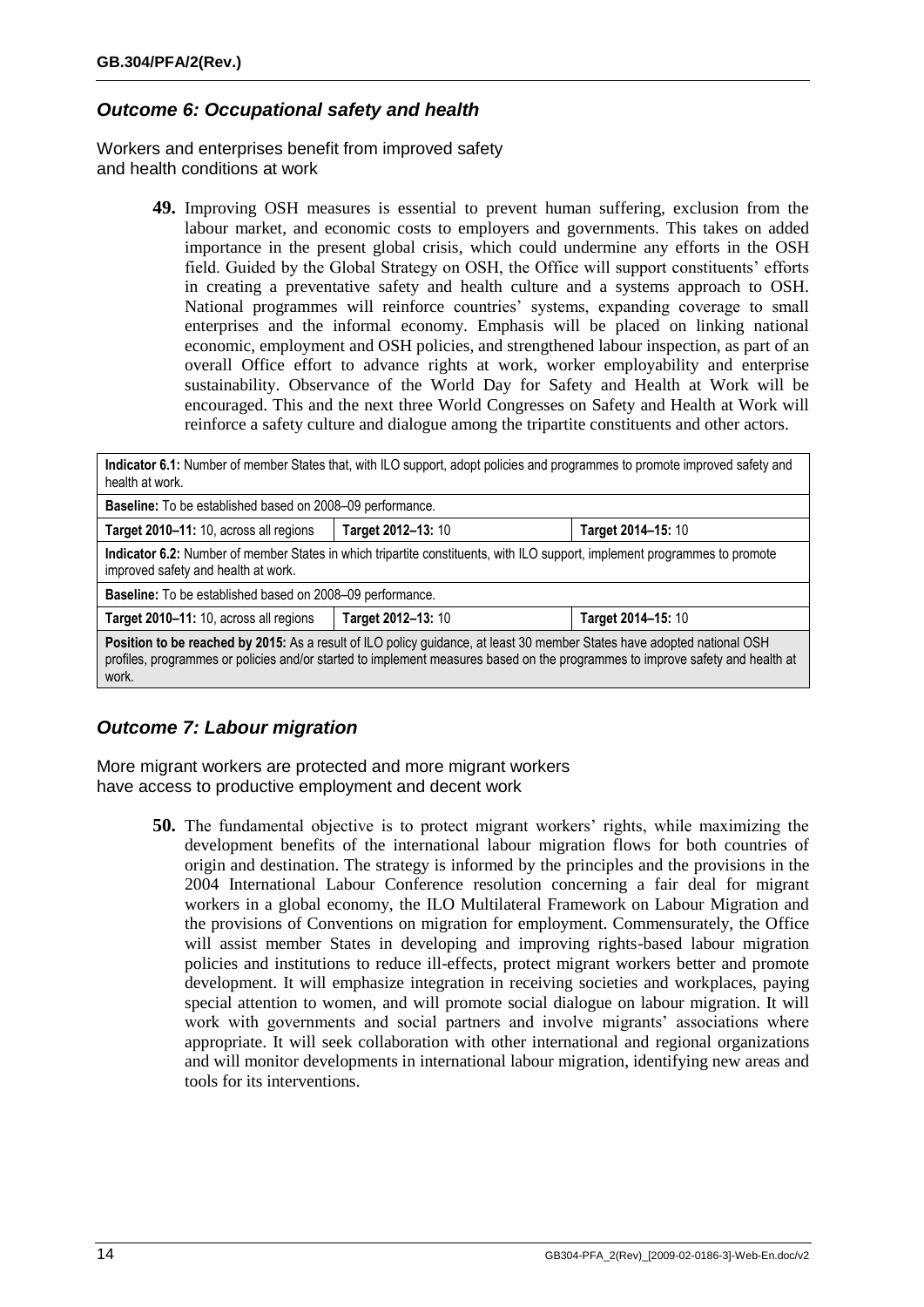| Indicator 7.1: Number of member States that, with ILO support, adopt gender-sensitive labour migration policies to protect<br>migrant workers that reflect the ILO Multilateral Framework and the provisions of relevant international labour standards.                                               |                   |                    |  |
|--------------------------------------------------------------------------------------------------------------------------------------------------------------------------------------------------------------------------------------------------------------------------------------------------------|-------------------|--------------------|--|
| <b>Baseline:</b> To be established based on 2008–09 performance.                                                                                                                                                                                                                                       |                   |                    |  |
| Target 2010-11: 5                                                                                                                                                                                                                                                                                      | Target 2012-13: 5 | Target 2014-15: 10 |  |
| Indicator 7.2: Number of member States that, with ILO support, adopt gender-sensitive labour migration policies and practices<br>that reflect the ILO Multilateral Framework with a view to promoting productive employment and decent work for migrant workers.                                       |                   |                    |  |
| <b>Baseline:</b> To be established based on 2008–09 performance.                                                                                                                                                                                                                                       |                   |                    |  |
| Target 2010-11: 5<br>Target 2012-13: 5<br>Target 2014-15: 5                                                                                                                                                                                                                                            |                   |                    |  |
| Position to be reached by 2015: In at least 25 member States measures are in place to ensure that migrant workers are<br>protected and that international labour migration is regular, responds to labour market needs in countries of destination and<br>promotes development in countries of origin. |                   |                    |  |

#### *Outcome 8: HIV/AIDS*

The world of work responds effectively to the HIV/AIDS epidemic

**51.** The HIV epidemic has detrimental effects on workers and enterprises. It undermines productivity and economic growth, jeopardizes the achievement of decent work and intensifies poverty. It affects women, men, girls and boys differently in terms of vulnerability, discrimination and impact. The ILO will address those issues in its response and will continue to work with constituents to develop and implement workplace programmes aimed at preventing new infections, accessing treatment and combating discrimination in employment. The ILO will also help constituents access funding available at country level, through the Global Fund and other donors. The ILO will provide capacity-building programmes for employer and worker representatives, for labour ministry officials and labour judges, and training for peer educators in enterprises and other workplaces. The promotion and implementation of the HIV/AIDS labour standard foreseen to be adopted by the International Labour Conference in 2010 will be a priority.

| Indicator 8.1: Number of member States that, with ILO support, develop a national tripartite workplace policy on HIV/AIDS, as<br>part of the national AIDS response.       |  |  |  |  |
|----------------------------------------------------------------------------------------------------------------------------------------------------------------------------|--|--|--|--|
| Baseline: To be established based on 2008-09 performance.                                                                                                                  |  |  |  |  |
| Target 2010-11: 50, of which at least 10<br>Target 2012-13: 35<br>Target 2014-15: 35<br>in Africa, 5 in Asia and in the Americas, 3<br>in Europe, and 2 in the Arab States |  |  |  |  |
| Indicator 8.2: Number of member States where tripartite constituents, with ILO support, take significant action to implement<br>HIV/AIDS programmes at workplaces.         |  |  |  |  |
| Baseline: To be established based on 2008-09 performance.                                                                                                                  |  |  |  |  |
| Target 2012-13: 10<br>Target 2010-11: 10<br>Target 2014-15: 10                                                                                                             |  |  |  |  |
| Position to be reached by 2015: A national tripartite workplace policy is integrated in national AIDS strategies in at least<br>90 member States.                          |  |  |  |  |

#### **Strategic objective: Strengthen tripartism and social dialogue**

**52.** The Social Justice Declaration reaffirms that social dialogue and the practice of tripartism between governments, workers' and employers' organizations within and across borders are now more relevant than ever to achieving solutions and building up social cohesion and the rule of law through, among other means, international labour standards. The Declaration provides further that the promotion of social dialogue and tripartism are the most appropriate methods for making labour law and institutions effective, including in respect of the recognition of the employment relationship.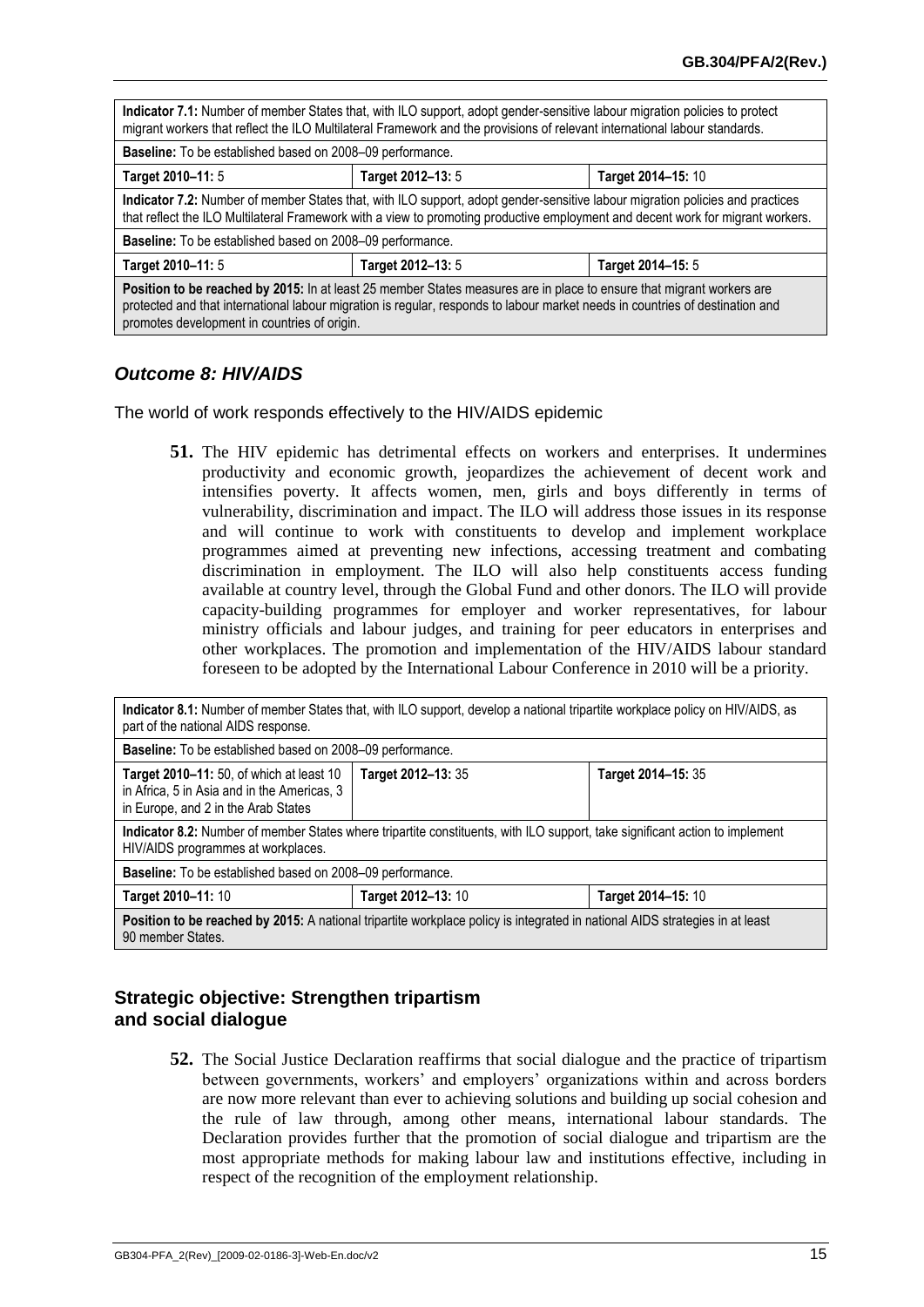- **53.** Constituents face major challenges in the context of globalization. The ministries in charge of labour issues do not always have the capacity, authority and resources they need to formulate appropriate labour policies and to secure their effective implementation in national development strategies. To deal with a demanding and changing agenda, employers and workers need to strengthen their capacity. Helping constituents to respond to these challenges will remain one of the ILO's top priorities.
- **54.** Well-functioning and representative employers' organizations are crucial for shaping an environment conducive to competitive and sustainable enterprises. For workers, the focus will be on reducing poverty, inequality and poor labour practices through organizing and collective bargaining, implementation of international labour standards, fair employment relations and social protection systems, including in export processing zones (EPZs).
- **55.** Attention will continue to be paid to strengthening the capacity and resources of labour administrations, including labour inspectorates. The adaptation of labour legislation in accordance with international labour standards and the promotion of sound social dialogue and collective bargaining mechanisms at all levels remain key for effective labour market governance.
- **56.** Stronger links between the international, national and workplace levels will be created by focusing on specific economic sectors, both public and private. Global governance will be strengthened through the promotion of ILO sectoral standards, codes of practice and guidelines, and through an approach that reaches out to trade unions and employers' organizations operating at the global and sectoral levels, to UN agencies and other economic actors, including multinational enterprises.
- **57.** The Office will provide all appropriate assistance within its mandate to support constituents' efforts and will also continue to advocate the inclusion of social dialogue and tripartism as core components of the overall development agenda. Collaboration throughout the Office in research and other joint action will be essential in this regard.

#### *Outcome 9: Employers' organizations*

Employers have strong, independent and representative organizations

> **58.** Strong and effective employers' organizations are essential for sound governance of the labour market. They can play a pivotal role in promoting, inter alia, policies conducive to the creation of sustainable and competitive enterprises and an entrepreneurship culture, which are the basis for job creation, economic growth and development. Within the UN and the multilateral system, the ILO's unique relation with employers' organizations is often pointed out as a distinctive strength of the Organization. The ILO will continue to work with these organizations based on analysis and prioritization of their needs, to reinforce organizational structures, management and capacity to influence policy development. It will also build on the strengths of its ongoing work to help employers' organizations improve existing services and develop new ones that make them more valuable to member enterprises.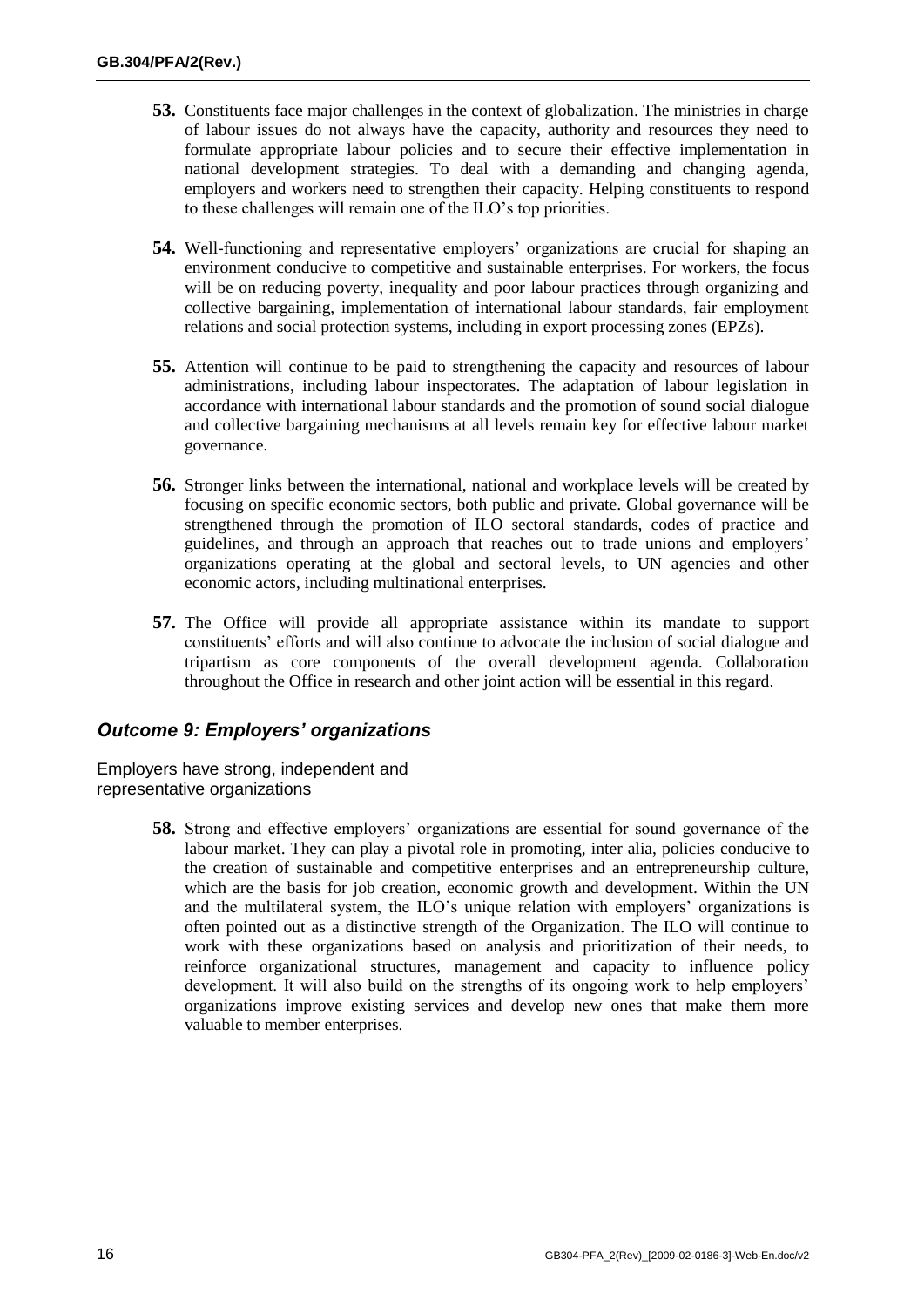| Indicator 9.1: Number of national employers' organizations that, with ILO support, adopt a strategic plan to increase effectiveness<br>of their management structures and practices.                                                                      |                    |                    |  |
|-----------------------------------------------------------------------------------------------------------------------------------------------------------------------------------------------------------------------------------------------------------|--------------------|--------------------|--|
| Baseline: To be established based on performance in 2010-11.                                                                                                                                                                                              |                    |                    |  |
| Target 2010-11: 10                                                                                                                                                                                                                                        | Target 2012-13: 15 | Target 2014-15: 15 |  |
| Indicator 9.2: Number of national employers' organizations that, with ILO support, create or significantly strengthen services to<br>respond to the needs of existing and potential members.                                                              |                    |                    |  |
| Baseline: To be established based on 2008-09 performance.                                                                                                                                                                                                 |                    |                    |  |
| Target 2010-11: 15                                                                                                                                                                                                                                        | Target 2012-13: 20 | Target 2014-15: 20 |  |
| Indicator 9.3: Number of national employers' organizations that, with ILO support, have enhanced capacity to analyse the<br>business environment and influence policy development at the national, regional and international levels.                     |                    |                    |  |
| <b>Baseline:</b> To be established based on 2008–09 performance.                                                                                                                                                                                          |                    |                    |  |
| Target 2012-13: 17<br>Target 2010-11: 15<br>Target 2014-15: 17                                                                                                                                                                                            |                    |                    |  |
| Position to be reached by 2015: Employers' organizations in at least 40 member States have new or reinforced capacity to<br>provide services to their existing and potential members, analyse the business environment, and influence policy development. |                    |                    |  |

#### *Outcome 10: Workers' organizations*

Workers have strong, independent and representative organizations

> **59.** Strong workers' organizations are crucial for delivering decent work and translating the Social Justice Declaration into tangible results. International labour standards, their implementation and enforcement in national legislation are the bedrock of these organizations' strength. Support in the formulation of their positions for the International Labour Conference, Governing Body sessions, regional, sectoral and thematic meetings will continue to be a priority. Through capacity building, workers' involvement in the four integrated decent work components will be strengthened as a key feature of sustainable development programmes. Freedom of association, effective recognition of the right to collective bargaining, labour legislation based on international labour standards, and social dialogue and tripartism are fundamental for building the rule of law. They will be important for fair industrial relations – including in employment relationships and effective labour inspection systems and workers' rights in EPZs. Gender perspectives will be universally mainstreamed, and campaigns developed to combat discrimination, especially against women, migrant workers, people with disabilities, workers affected by HIV/AIDS, and other vulnerable groups.

<span id="page-18-0"></span>

| Indicator 10.1: Number of national workers' organizations that, with ILO support, include the Decent Work Agenda in their<br>strategic planning and training programmes.                                                                                                                                                                                                                                                                                                                                                                        |                    |                    |  |
|-------------------------------------------------------------------------------------------------------------------------------------------------------------------------------------------------------------------------------------------------------------------------------------------------------------------------------------------------------------------------------------------------------------------------------------------------------------------------------------------------------------------------------------------------|--------------------|--------------------|--|
| <b>Baseline:</b> To be established based on 2008–09 performance.                                                                                                                                                                                                                                                                                                                                                                                                                                                                                |                    |                    |  |
| Target 2010-11: 30, of which at least 6 in<br>Africa, in Asia and in the Americas, and at<br>least 2 in Europe and Arab States                                                                                                                                                                                                                                                                                                                                                                                                                  | Target 2012-13: 20 | Target 2014-15: 20 |  |
| Indicator 10.2: Number of workers' organizations that, with ILO support, achieve greater respect for fundamental workers' rights<br>and international labour standards through their participation in policy discussions at national, regional or international levels.                                                                                                                                                                                                                                                                         |                    |                    |  |
| Baseline: To be established based on 2008-09 performance.                                                                                                                                                                                                                                                                                                                                                                                                                                                                                       |                    |                    |  |
| <b>Target 2010–11:</b> 20, of which at least 4 in<br>Africa, in Asia and in the Americas, 2 in<br>Europe and 1 in Arab States                                                                                                                                                                                                                                                                                                                                                                                                                   | Target 2012-13:15  | Target 2014-15:15  |  |
| Position to be reached by 2015: At least 70 workers' organizations have the capacity to analyse economic, labour, social and<br>environmental policies in the light of the fundamental objective of social justice to improve workers' conditions. Broader<br>recognition and use of freedom of association and collective bargaining enhance workers' participation in development and<br>poverty reduction. No less than 50 workers' organizations are actively involved in Decent Work Country Programmes, UNDAFs<br>and other partnerships. |                    |                    |  |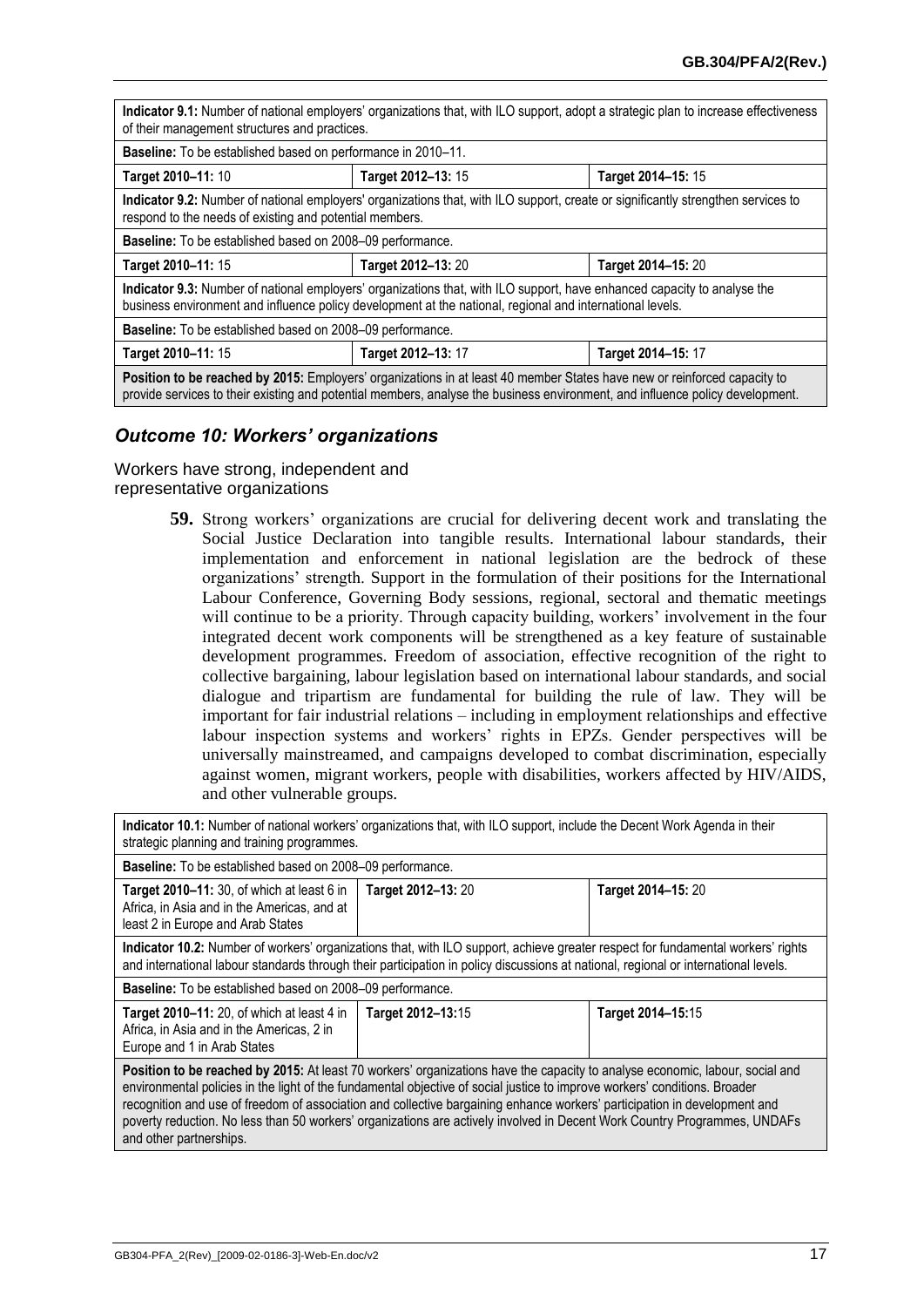#### *Outcome 11: Labour administration and labour law*

Labour administrations apply up to date labour legislation and provide effective services

> **60.** An efficient and well-coordinated system of labour administration is key for the formulation and implementation of sound national labour policies and laws. The ILO will advocate and assist member States in strengthening the labour administration system, including the labour inspection and employment services. It will also help them enhance the coordination between the different labour administration bodies in order to deliver high-quality services to employers and workers, including those in the informal economy, and their organizations in the areas of labour legislation, employment, industrial relations, labour inspection and social security. Up to date labour legislation is key in order to ensure the effective legal protection of workers and appropriate regulation of the labour market. The ILO will help member States to revise and update their labour legislation in accordance with the stipulations of international labour standards and based on the most recent labour law trends and good practices.

| Indicator 11.1: Number of member States that, with ILO support, strengthen labour administration systems in line with<br>international labour standards.                                                                                                                                                                                                                             |                   |                   |
|--------------------------------------------------------------------------------------------------------------------------------------------------------------------------------------------------------------------------------------------------------------------------------------------------------------------------------------------------------------------------------------|-------------------|-------------------|
| Baseline: 10 members States (based on past performance).                                                                                                                                                                                                                                                                                                                             |                   |                   |
| Target 2010-11: 10, of which at least 1<br>in each region                                                                                                                                                                                                                                                                                                                            | Target 2012-13: 5 | Target 2014-15: 5 |
| Indicator 11.2: Number of member States that, with ILO support, strengthen their labour inspection system in line with<br>international labour standards.                                                                                                                                                                                                                            |                   |                   |
| Baseline: 10 member States (based on past performance).                                                                                                                                                                                                                                                                                                                              |                   |                   |
| Target 2010-11: 8, of which at least 1 in<br>each region                                                                                                                                                                                                                                                                                                                             | Target 2012-13: 5 | Target 2014-15: 5 |
| Indicator 11.3: Number of member States that, with ILO support, adopt new or improve existing labour laws in line with<br>international labour standards, in consultation with the social partners.                                                                                                                                                                                  |                   |                   |
| <b>Baseline:</b> To be established based on 2008–09 performance.                                                                                                                                                                                                                                                                                                                     |                   |                   |
| Target 2010–11: 5, across all regions                                                                                                                                                                                                                                                                                                                                                | Target 2012-13: 5 | Target 2014-15: 5 |
| Position to be reached by 2015: In at least 20 per cent of all member States, the labour administration has been strengthened<br>and plays a key role in formulating and implementing labour policies and laws. Similarly, in at least 15 member States, up to date<br>legislation provides improved legal protection to workers and an appropriate regulation of the labour market. |                   |                   |

#### *Outcome 12: Social dialogue and industrial relations*

Tripartism and strengthened labour market governance contribute to effective social dialogue and sound industrial relations

> **61.** Effective social dialogue and sound industrial relations represent a key instrument of labour market governance and promotion of decent work for all. The ILO will build on its current work and help member States to strengthen the mechanisms for social dialogue in all its forms including: tripartite cooperation, collective bargaining, information and consultation, labour disputes prevention and resolution. Where there are no such mechanisms, the ILO will help tripartite constituents to establish some and make them operational. Emphasis will be placed on strengthening the capacity of tripartite actors to play their role effectively in social dialogue institutions and mechanisms at all levels. The ILO approach to this outcome calls for close cooperation across the Office, an expanded knowledge base in the field of industrial relations, and enhanced cooperation with academia and research institutions to underpin technical assistance when promoting social dialogue in member States.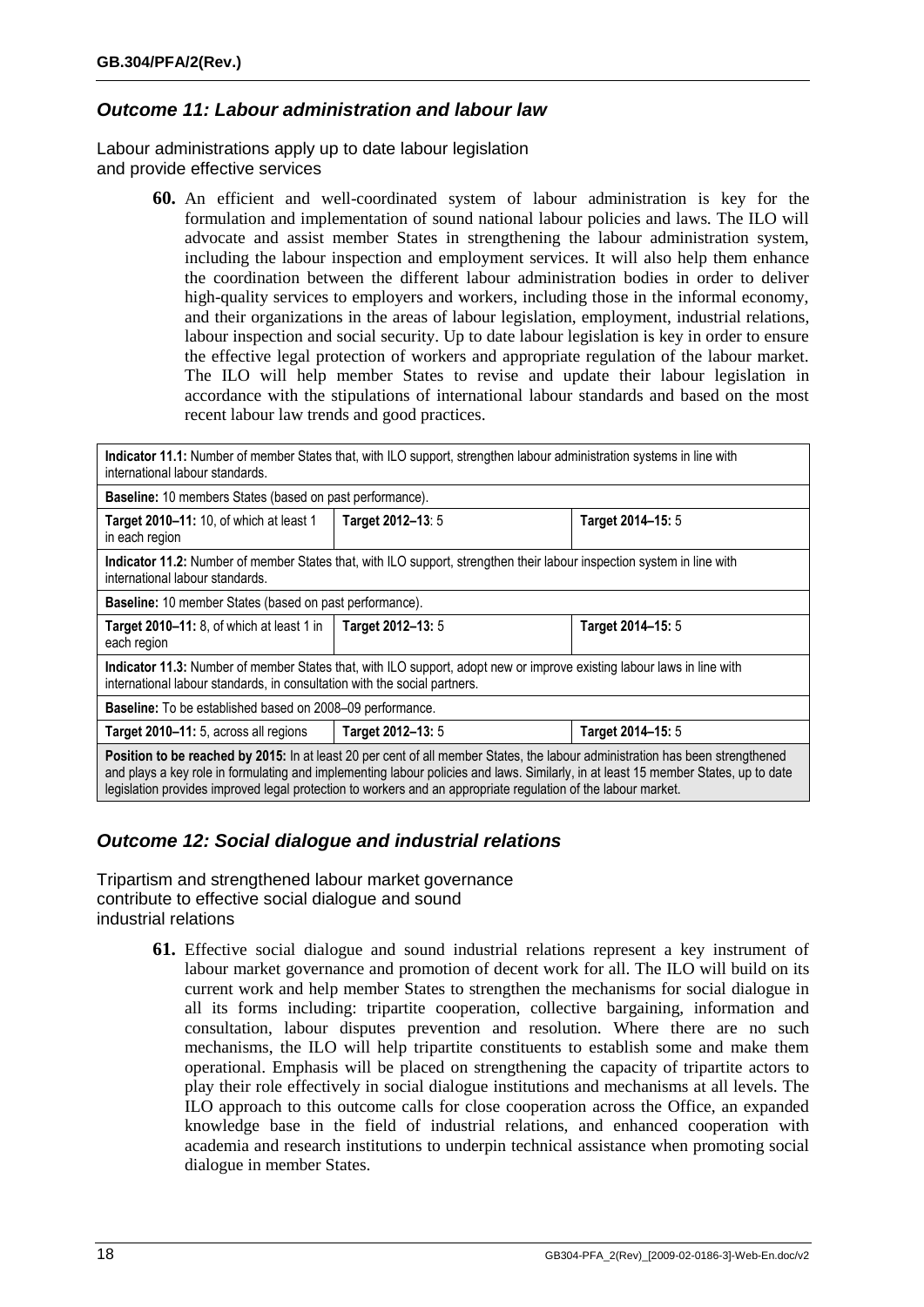| Indicator 12.1: Number of member States that, with ILO support, strengthen social dialogue institutions and mechanisms in line<br>with international labour standards.                                                                                                                |                   |                   |
|---------------------------------------------------------------------------------------------------------------------------------------------------------------------------------------------------------------------------------------------------------------------------------------|-------------------|-------------------|
| Baseline: 20 member States (based on past performance).                                                                                                                                                                                                                               |                   |                   |
| Target 2010-11: 10, across all regions                                                                                                                                                                                                                                                | Target 2012-13: 5 | Target 2014-15: 5 |
| Indicator 12.2: Number of member States that, with ILO support, strengthen the machinery for collective bargaining and labour<br>disputes settlement, in line with international labour standards, and in consultation with the social partners.                                      |                   |                   |
| <b>Baseline:</b> 10 member States (based on past performance).                                                                                                                                                                                                                        |                   |                   |
| Target 2010-11: 10, across all regions                                                                                                                                                                                                                                                | Target 2012-13: 5 | Target 2014-15: 5 |
| Position to be reached by 2015: At least 30 member States have strengthened their social dialogue institutions including<br>Economic and Social Councils, collective bargaining and the mechanisms for the prevention and settlement of labour disputes,<br>based on ILO Conventions. |                   |                   |

#### *Outcome 13: Decent work in economic sectors*

A sector-specific approach to decent work is applied

**62.** Industries and services have their own specific sets of issues, just as individuals have when tackling occupational challenges. Recognizing this principle, the ILO pursues a sectoral approach that translates high-level policy advice into practice where impact is needed: the workplace. Sectoral work will focus on reinforcing the integration of economic, social and environmental dimensions. Central to this strategy will be the involvement of constituents. As set out in the Social Justice Declaration, the Organization will, as appropriate and in consultation with representative national and international organizations of workers and employers, reach out to other non-state entities and economic actors, such as multinational enterprises and global union federations. The involvement of intergovernmental organizations with a sectoral focus (such as the FAO, WHO, IMO or UNWTO), multinational enterprises and their suppliers, and ministries that do not normally work directly with the ILO, is another important element in mainstreaming the Decent Work Agenda in member States and throughout the multilateral system.

| Indicator 13.1: Number of member States that, with ILO support, implement sectoral standards, codes of practice or guidelines.                                                                                                                              |                                          |                    |  |
|-------------------------------------------------------------------------------------------------------------------------------------------------------------------------------------------------------------------------------------------------------------|------------------------------------------|--------------------|--|
| Baseline: To be established based on 2008-09 performance.                                                                                                                                                                                                   |                                          |                    |  |
| Target 2010-11: 15                                                                                                                                                                                                                                          | Target 2012-13: 15<br>Target 2014-15: 15 |                    |  |
| Indicator 13.2: Number of member States in which constituents, with ILO support, take significant action for a specific sector to<br>advance the Decent Work Agenda.                                                                                        |                                          |                    |  |
| Baseline: To be established based on 2008-09 performance.                                                                                                                                                                                                   |                                          |                    |  |
| Target 2010-11: 10                                                                                                                                                                                                                                          | Target 2012-13: 10                       | Target 2014-15: 10 |  |
| Position to be reached by 2015: At least 40 member States have strengthened decent work in economic sectors through the<br>implementation of sectoral standards, the adoption and application of codes of practice and guidelines, and the strengthening of |                                          |                    |  |

sectoral social dialogue.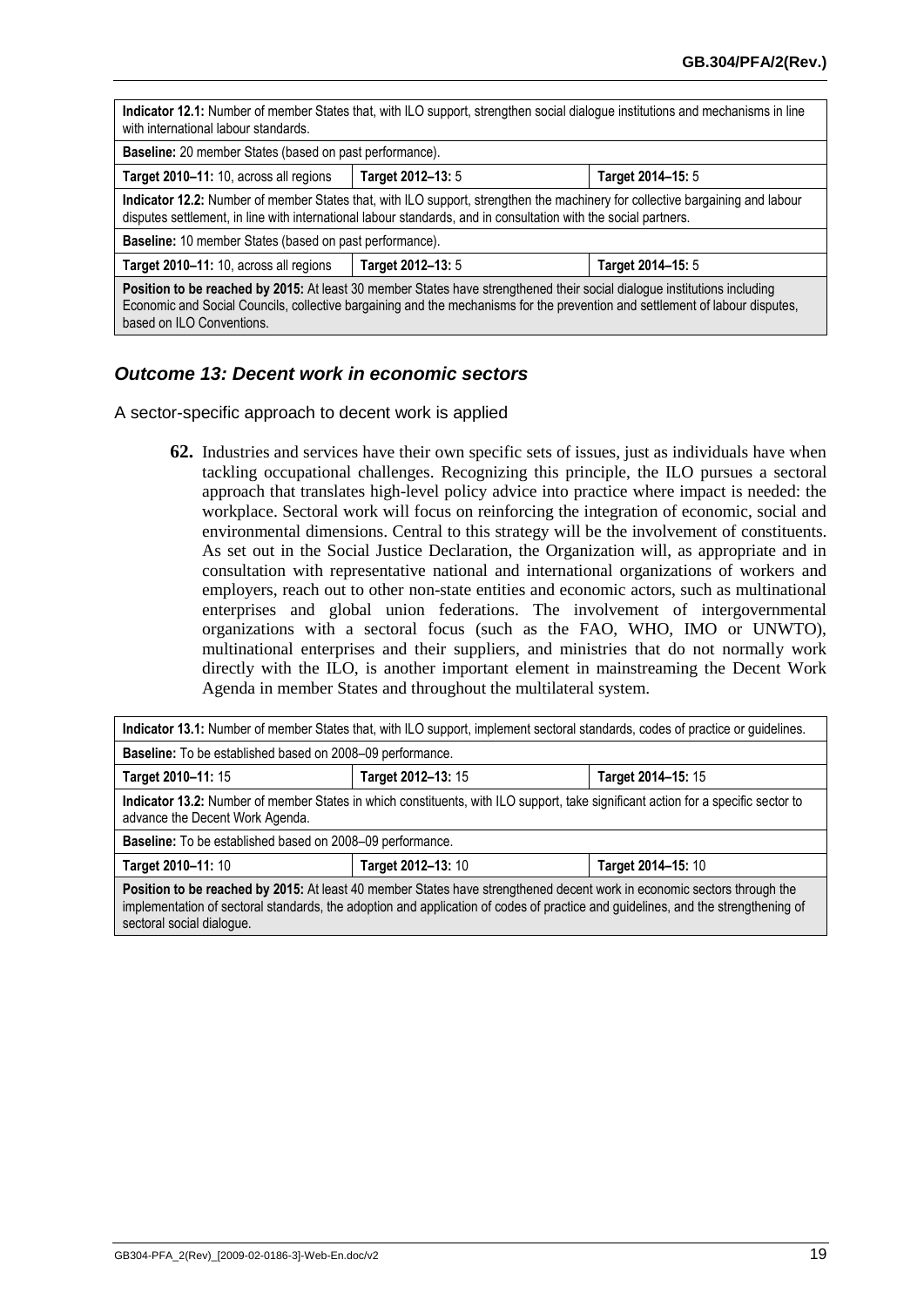#### **Strategic objective: Promote and realize standards and fundamental principles and rights at work**

- **63.** The Social Justice Declaration confirms the centrality of labour standards in the Decent Work Agenda. Thus, the unique rights-based approach offered by the 1998 Declaration and the ILO's instruments and procedures, including the MNE Declaration, defines strategy for building social cohesion and the rule of law through synergies between social dialogue and standards. The Social Justice Declaration makes it clear that "the violation of fundamental principles and rights at work cannot be involved or otherwise used as a legitimate comparative advantage and that labour standards should not be used for protectionist trade purposes". <sup>3</sup>
- **64.** Normative instruments provide the framework for national social policies. Freedom of association and the effective recognition of the right to collective bargaining are given particular importance in the Social Justice Declaration, while gender equality and nondiscrimination are cross-cutting.
- **65.** The Decent Work Agenda generates growing demand for guidance on labour standards internationally and in the private sector. It relies on social dialogue, implying worker and employer involvement in supervision, and promotion of updated instruments, beginning with standards most significant for governance (Conventions on employment policy, tripartite consultation and labour inspection).
- **66.** In the follow-up to the 1998 Declaration, promotional work will draw on technical cooperation and technical assistance.
- **67.** All regions identify priorities based on rights, but tools adapted to the different constituents are needed to ensure effective communication of international labour standards. Child labour is a global priority: the ILO has strong credentials in combining normative means with technical cooperation and user-friendly communications. This competence will be broadened. The forced labour programme exemplifies a well-focused effort to mobilize resources and address issues exposed by the supervisory process and the 1998 Declaration follow-up. Decent Work Country Programmes should ensure that normative considerations are included in fieldwork.
- **68.** Teamwork among technical units with consistent two-way dialogue to inform the supervisory bodies and monitor action will enhance effectiveness. Promotion of key equality Conventions should intensify: supervisory comments should employ gender analysis and gender-responsive language. Concrete assistance should be given, with the requisite social dialogue, to address problems raised.

#### *Outcome 14: Freedom of association and the right to collective bargaining*

The right to freedom of association and collective bargaining is widely known and exercised

> **69.** Freedom of association and the right to collective bargaining constitute the undeniable cornerstone of the ILO since they are essential to human rights and the social and economic development of countries. Conventions Nos 87 and 98 and their related instruments are the most far-reaching international instruments in this area and the ILO supervisory mechanisms which monitor progress in their application are the most advanced in the UN system. Nevertheless, despite the progress made, they remain the least ratified of the eight fundamental Conventions. There are significant weaknesses in their practical

<sup>&</sup>lt;sup>3</sup> ILO Declaration on Social Justice for a Fair Globalization,  $I(A)(IV)$ .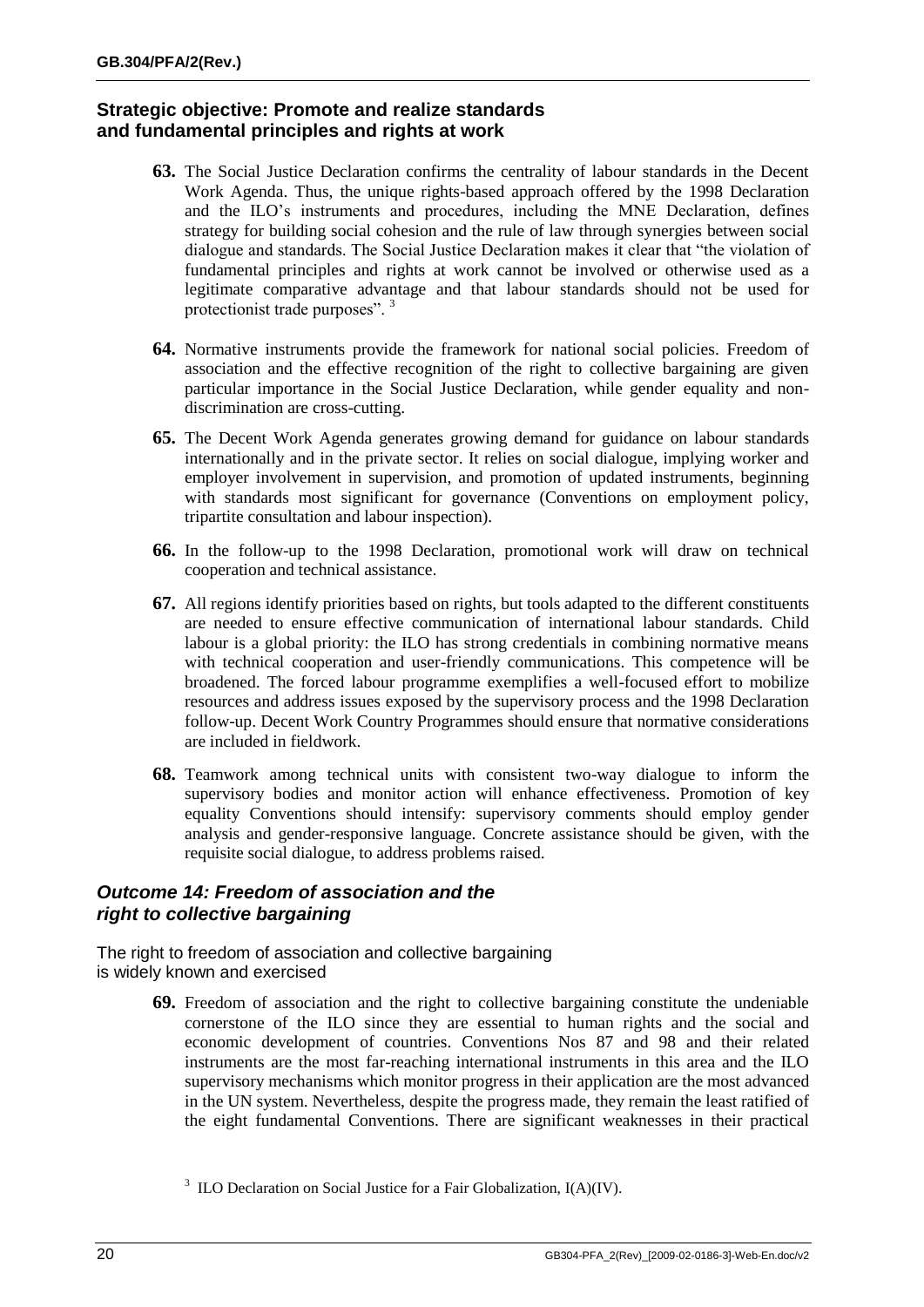application, particularly as regards vulnerable workers in EPZs, in agriculture, domestic and migrant workers. These often result in a noticeable rights gap for women. Achieving full respect of these rights requires long-term commitment and support. Within the context of Decent Work Country Programmes, work will focus on consolidating progress made and ensuring further advances through advocacy, legal reform and capacity-building of constituents, based on the priorities set by the ILO supervisory bodies, the reports of the 1998 Declaration follow-up, and the action plans approved by the Governing Body to enhance the impact of the standards system and to realize the fundamental principle of freedom of association and the right to collective bargaining.

| association and the right to collective bargaining.                                                                                                                                               | Indicator 14.1: Number of member States that, with ILO support, improve the application of basic rights on freedom of        |                    |
|---------------------------------------------------------------------------------------------------------------------------------------------------------------------------------------------------|------------------------------------------------------------------------------------------------------------------------------|--------------------|
|                                                                                                                                                                                                   | Baseline: To be established based on the 2008–09 reports of the Committee of Experts and the 1998 Declaration follow-up.     |                    |
| Target 2010-11: 10                                                                                                                                                                                | Target 2012-13: 10                                                                                                           | Target 2014-15: 10 |
| Indicator 14.2: Number of member States that, with ILO support, take significant action to introduce freedom of association and<br>the right to collective bargaining in export processing zones. |                                                                                                                              |                    |
| Baseline: To be established in 2010 based on replies to the 2009 general observation of the Committee of Experts.                                                                                 |                                                                                                                              |                    |
| Target 2010-11: 2 (to be reviewed upon<br>establishment of the baseline)                                                                                                                          | Target 2012-13: 2                                                                                                            | Target 2014-15: 2  |
| collective bargaining are applied, including in EPZs.                                                                                                                                             | Position to be reached by 2015: In at least 18 member States the basic principles of freedom of association and the right to |                    |

## *Outcome 15: Forced labour*

Forced labour is eliminated

**70.** The continued existence of forced labour, primarily in the private economy, represents a severe violation of the human rights of women, men and children, and a major impediment to poverty reduction across the world. Yet its eradication is achievable. The Forced Labour Convention, 1930 (No. 29), and the Abolition of Forced Labour Convention, 1957 (No. 105), are the most highly ratified of all ILO Conventions. Governments, employers' and workers' organizations are increasingly aware of the linked problems of forced labour and human trafficking, and committed to action to eliminate them. A concerted ILO strategy will include promoting universal ratification of Conventions Nos 29 and 105 and providing continued technical assistance for their application, for the establishment and effective enforcement of sound legal frameworks and for the design and implementation of policies and action plans against forced labour, fully capitalizing on the mutually reinforcing nature of the four fundamental principles and rights at work. Special attention will be given to knowledge generation and awareness raising for the prevention of forced labour, and to strengthening the capacity of governments and social partners for action against it. The ILO supervisory bodies will provide value added through the identification of specific problems and appropriate solutions. To ensure that forced labour and human trafficking issues are effectively addressed at the national level, the ILO will promote the inclusion of measures to combat forced labour and human trafficking in Decent Work Country Programmes with a focus on the needs and circumstances of different vulnerable groups in the specific country context.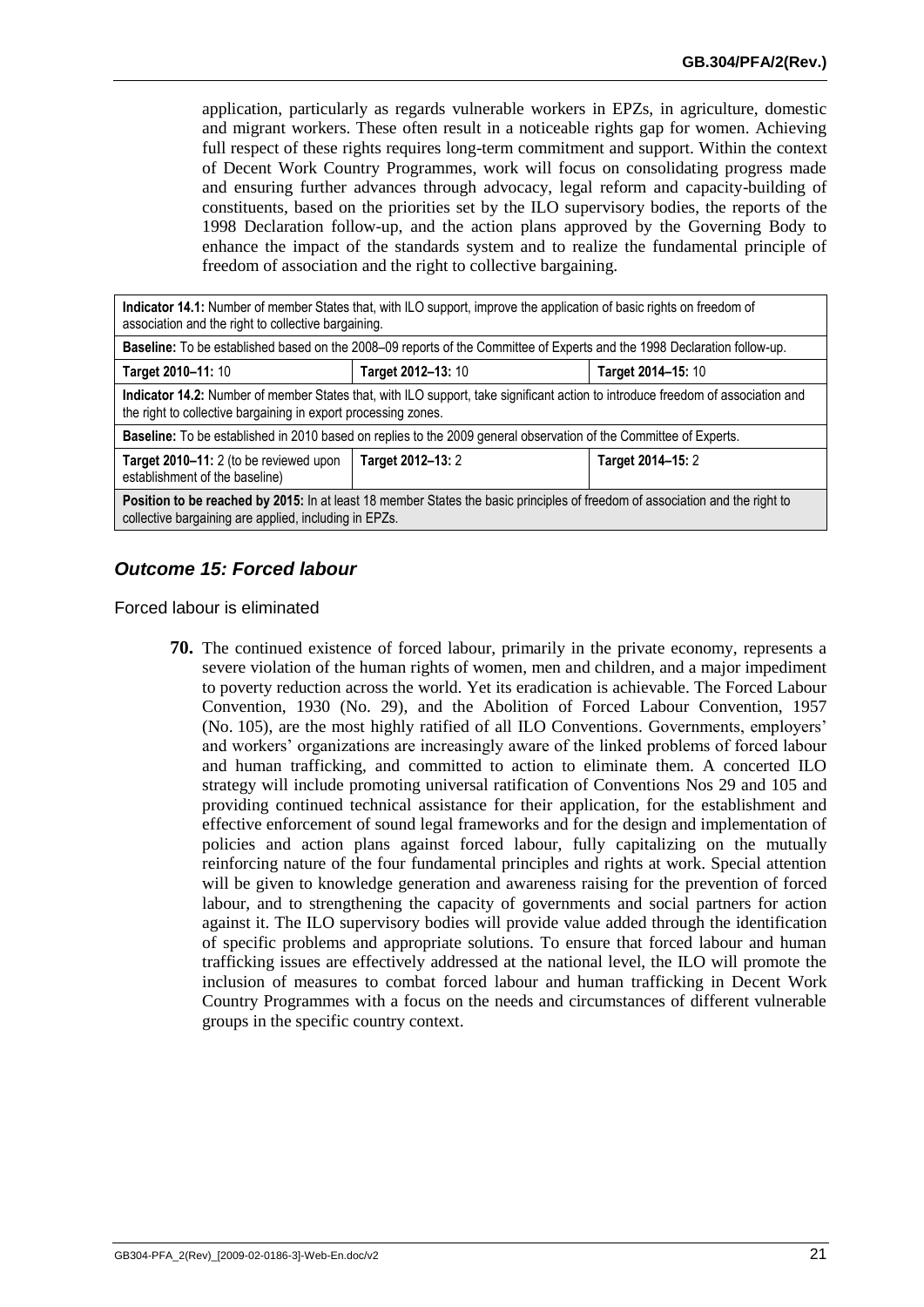<span id="page-23-0"></span>

| Indicator 15.1: Number of member States in which constituents, with ILO support, implement specific policies, programmes or<br>actions leading to improved application of Conventions, principles and rights on the elimination of forced labour. |                                        |  |  |
|---------------------------------------------------------------------------------------------------------------------------------------------------------------------------------------------------------------------------------------------------|----------------------------------------|--|--|
| <b>Baseline:</b> To be established based on 2008–09 performance.                                                                                                                                                                                  |                                        |  |  |
| Target 2010-11: 10                                                                                                                                                                                                                                | Target 2012-13: 8<br>Target 2014-15: 6 |  |  |
| Position to be reached by 2015: The tripartite constituents in at least 20 member States have implemented specific and effective<br>action to eliminate forced labour including human trafficking, consistent with ILO standards.                 |                                        |  |  |

#### *Outcome 16: Child labour*

Child labour is eliminated, with priority being given to the worst forms

> **71.** The continued existence of child labour represents a major obstacle to the realization of decent work for all. Ensuring that every child is free of the compulsion to work is thus a crucial first step towards achieving Decent Work. Experience shows that where child labour is practised, respect for other human rights at work is weak; but that with political will, the active support of the ILO's tripartite constituents, and access to funds, all countries can protect children from child labour. Recent progress achieved in the elimination of child labour is being put at stake by the social impact of the current global economic and financial crisis. A strategy consisting of complementary approaches is therefore required and will draw upon the extensive experience and knowledge gained through the ILO supervisory bodies and technical cooperation in member States around the world. The ILO will promote universal ratification of Conventions Nos 138 and 182, provide technical assistance to implement these Conventions and enhance the capacity of the tripartite constituents to develop effective policies and programmes for the elimination of child labour and provision of education for all, giving specific attention to the situation of girls and that of the African region. To avoid that children bear the burden of the pace of progress, capacity to take urgent measures to remove children from the worst forms of child labour will continue to be built and supported as key elements of national action plans against child labour. The ILO International Programme on the Elimination of Child Labour (IPEC) will continue to play a central role in the elimination of child labour in the context of the Global Action Plan endorsed by the ILO Governing Body in 2006.

| Indicator 16.1: Number of member States in which constituents, with ILO support, take significant policy and programme actions<br>to eliminate child labour in line with ILO Conventions and Recommendations.                                                                          |                    |                    |
|----------------------------------------------------------------------------------------------------------------------------------------------------------------------------------------------------------------------------------------------------------------------------------------|--------------------|--------------------|
| <b>Baseline: 32 member States in 2008.</b>                                                                                                                                                                                                                                             |                    |                    |
| <b>Target 2010–11: 45, of which 15 in</b><br>Africa                                                                                                                                                                                                                                    | Target 2012-13: 45 | Target 2014-15: 45 |
| Indicator 16.2: Number of member States in which constituents, with ILO support, take action to adopt or modify their legislation<br>or reinforce their knowledge base on child labour.                                                                                                |                    |                    |
| <b>Baseline:</b> 42 member States in 2008.                                                                                                                                                                                                                                             |                    |                    |
| Target 2010-11: 50                                                                                                                                                                                                                                                                     | Target 2012-13: 50 | Target 2014-15: 50 |
| Position to be reached by 2015: In at least 65 member States, ILO normative action or technical assistance have enabled the<br>tripartite constituents to implement specific new policies, programmes and other actions consistent with ILO Conventions, to<br>eliminate child labour. |                    |                    |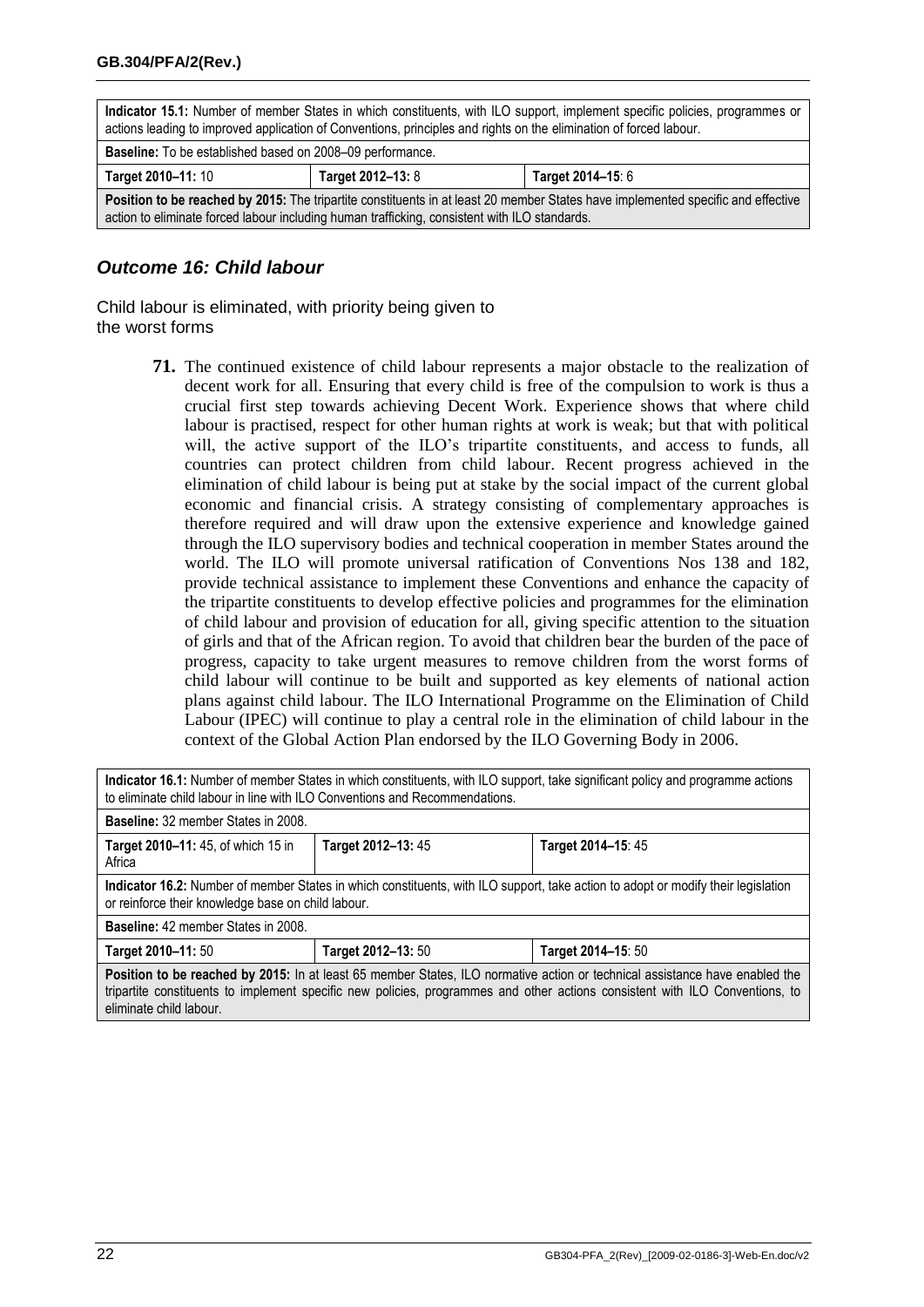## *Outcome 17: Discrimination at work*

Discrimination in employment and occupation is eliminated

**72.** While major advances in combating discrimination in employment and occupation have been achieved, including a high level of ratification of ILO Conventions Nos 100 and 111, the adoption of specific national legislation to address discrimination and promote equality, and the elaboration of national action plans and programmes, there still remain many obstacles to eliminating all forms of discrimination in employment and occupation. Newly acknowledged forms of discrimination being added to long recognized grounds, and multiple forms of discrimination leading to cumulative disadvantage need to be addressed. A focused multi-pronged strategy is therefore required, drawing upon the experience gained over the past years. The strategy will include promoting universal ratification of Conventions Nos 100 and 111 and providing technical assistance to implement these Conventions, particularly in the context of a national equality policy. Capacity building for governments and social partners, awareness-raising campaigns, sharing of information, research initiatives, and gathering of appropriate sex-disaggregated data, will be key elements of the strategy. To ensure that non-discrimination and equality issues are effectively addressed at the national level, the ILO will promote the inclusion of non-discrimination and equality in employment and occupation in Decent Work Country Programmes, with a focus on the needs and circumstances of different groups in the specific country context.

| Indicator 17.1: Number of member States in which constituents, with ILO support, implement specific laws, policies, programmes<br>or actions, leading to improved application of Conventions, principles and rights on non-discrimination.                                      |                                        |  |
|---------------------------------------------------------------------------------------------------------------------------------------------------------------------------------------------------------------------------------------------------------------------------------|----------------------------------------|--|
| <b>Baseline:</b> To be established based on 2008–09 performance.                                                                                                                                                                                                                |                                        |  |
| Target 2010-11: 5                                                                                                                                                                                                                                                               | Target 2012-13: 5<br>Target 2014-15: 5 |  |
| Position to be reached by 2015: ILO technical assistance will have enabled the tripartite constituents in at least 15 member<br>States to implement specific new policies, programmes and other actions consistent with ILO Conventions to eliminate<br>discrimination at work. |                                        |  |

#### *Outcome 18: International labour standards*

International labour standards are ratified and applied

**73.** International labour standards and the ILO's machinery for their supervision play a central role in achieving the Decent Work Agenda. The Plan of Action on the standards strategy adopted by the Governing Body will integrate the relevant elements of the follow-up to the Social Justice Declaration, including the selection of priorities for standards-related activities as a result of the recurrent discussions at the Conference. Based on priorities set by the supervisory bodies, provision of technical cooperation will be intensified, making full use of Decent Work Country Programme processes and ensuring further advances through advocacy, legislative reform and capacity building of constituents. This is a twoway relationship, in which standards and supervision set a rules-based framework, provide guidance for action and monitor performance. Simultaneously, the supervisory bodies are fully informed on national situations by the constituents and through technical cooperation. The impact of the supervisory mechanisms will benefit from more systematic mainstreaming of international labour standards within the ILO and in the work of partner organizations in the multilateral system. The application of standards on the ground and at shop-floor level will also benefit from other means, including those facilitated by the MNE Declaration and voluntary initiatives, which more generally underpin rights-based global and national development programmes.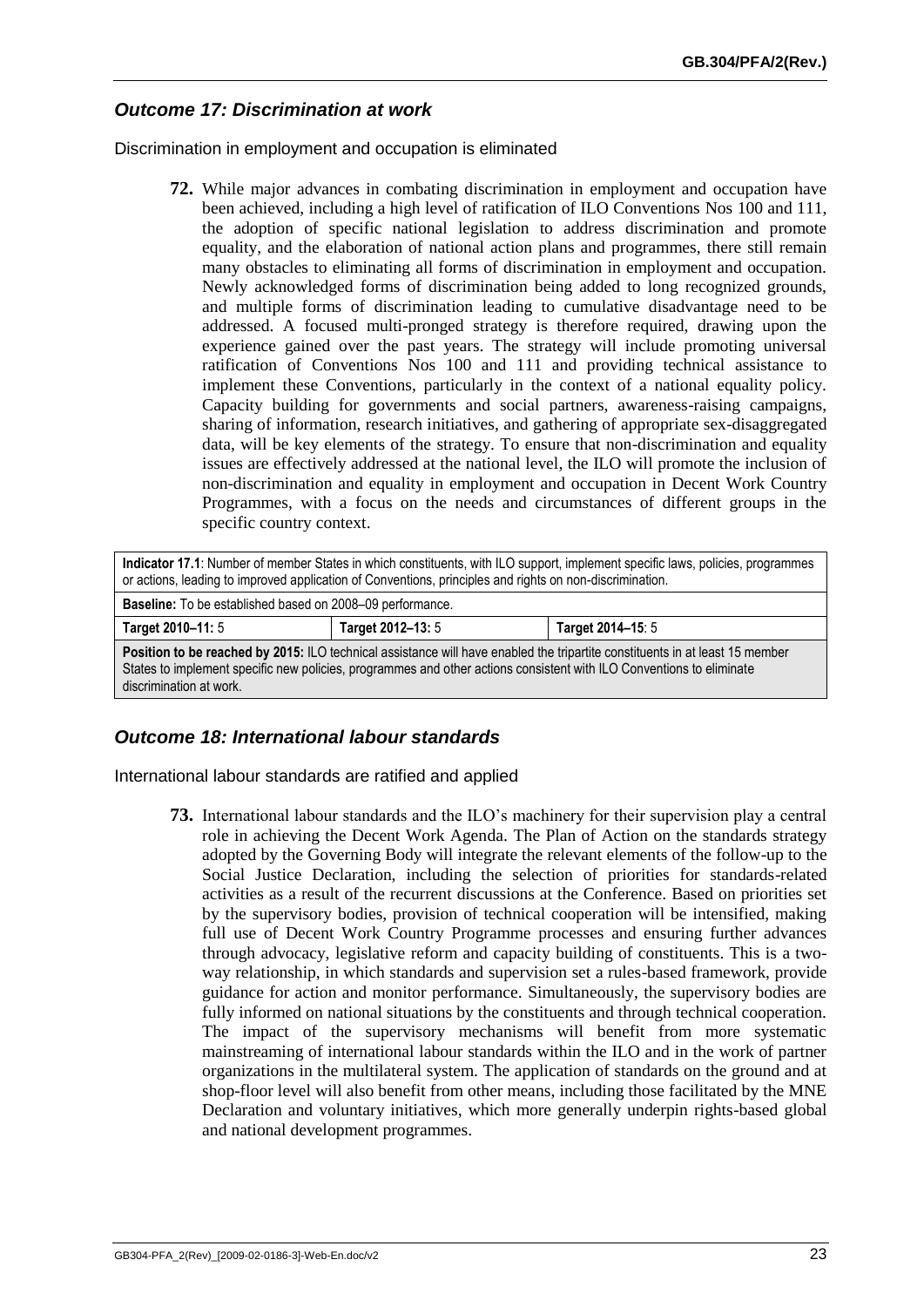| Indicator 18.1: Number of member States that, with ILO support, take action to apply international labour standards, in particular<br>in response to issues raised by the supervisory bodies.                                                                                                                                 |                                                                                                                                                                                                                                |                    |
|-------------------------------------------------------------------------------------------------------------------------------------------------------------------------------------------------------------------------------------------------------------------------------------------------------------------------------|--------------------------------------------------------------------------------------------------------------------------------------------------------------------------------------------------------------------------------|--------------------|
|                                                                                                                                                                                                                                                                                                                               | <b>Baseline:</b> To be established based on the comments of the supervisory bodies in the 2008–09 reports.                                                                                                                     |                    |
| Target 2010-11: 55                                                                                                                                                                                                                                                                                                            | Target 2012-13: 55                                                                                                                                                                                                             | Target 2014-15: 55 |
|                                                                                                                                                                                                                                                                                                                               | Indicator 18.2: Number of member States where, through ILO support, the principles and rights contained in international labour<br>standards are incorporated in development assistance frameworks or other major initiatives. |                    |
| <b>Baseline:</b> To be established based on 2008–09 performance.                                                                                                                                                                                                                                                              |                                                                                                                                                                                                                                |                    |
| Target 2010-11: 5                                                                                                                                                                                                                                                                                                             | Target 2012-13: 3                                                                                                                                                                                                              | Target 2014-15: 3  |
| Indicator 18.3: Number of member States that, with ILO support, improve ratification of up to date Conventions to include at least<br>the instruments classified as core labour standards, as well as those regarded as most significant from the viewpoint of<br>governance.                                                 |                                                                                                                                                                                                                                |                    |
| Baseline: 29 member States.                                                                                                                                                                                                                                                                                                   |                                                                                                                                                                                                                                |                    |
| Target 2010-11: 5                                                                                                                                                                                                                                                                                                             | Target 2012-13: 3                                                                                                                                                                                                              | Target 2014-15: 3  |
| Indicator 18.4: Number of member States that have a Decent Work Country Programme which includes a normative component<br>among the national priorities established by the tripartite constituents.                                                                                                                           |                                                                                                                                                                                                                                |                    |
| Baseline: To be established based on 2008-09 performance.                                                                                                                                                                                                                                                                     |                                                                                                                                                                                                                                |                    |
| Target 2010-11: 15                                                                                                                                                                                                                                                                                                            | Target 2012-13: 10                                                                                                                                                                                                             | Target 2014-15: 10 |
| Position to be reached by 2015: ILO normative action, supervision and technical cooperation are reinforced in their synergy to<br>provide an effective framework for national action towards full implementation of standards. As a result, specific standard-related<br>improvements are made in at least 100 member States. |                                                                                                                                                                                                                                |                    |

#### **Policy coherence**

**74.** The Social Justice Declaration emphasizes that, to optimize the impact of the four strategic objectives, efforts to promote them should be part of an ILO global and integrated strategy for decent work. Beyond the outcomes defined above, an additional outcome is established, which focuses on fostering policy coherence, partnerships and decent work outcomes in member States through an integrated approach to mainstreaming decent work.

#### *Outcome 19: Mainstreaming decent work*

Member States place an integrated approach to decent work at the heart of their economic and social policies, supported by key UN and other multilateral agencies

> **75.** The impact of the Decent Work Agenda is significantly improved when it is placed at the heart of economic and social policies for sustainable development. Members' capacity to achieve this objective is enhanced when UN and other multilateral organizations offer coherent policy advice and technical assistance that serve to promote an integrated approach to decent work. This calls for the strengthening of the informational and analytical underpinnings of integrated policies and programmes across the ILO's four strategic objectives within the overall framework of sustainable development. The ILO will therefore pursue a strategy for the mainstreaming of decent work in its collaboration with other international and regional organizations with mandates in closely related fields. In this connection, it is important to incorporate into the decent work approach the implications of environmental policies, especially on climate change.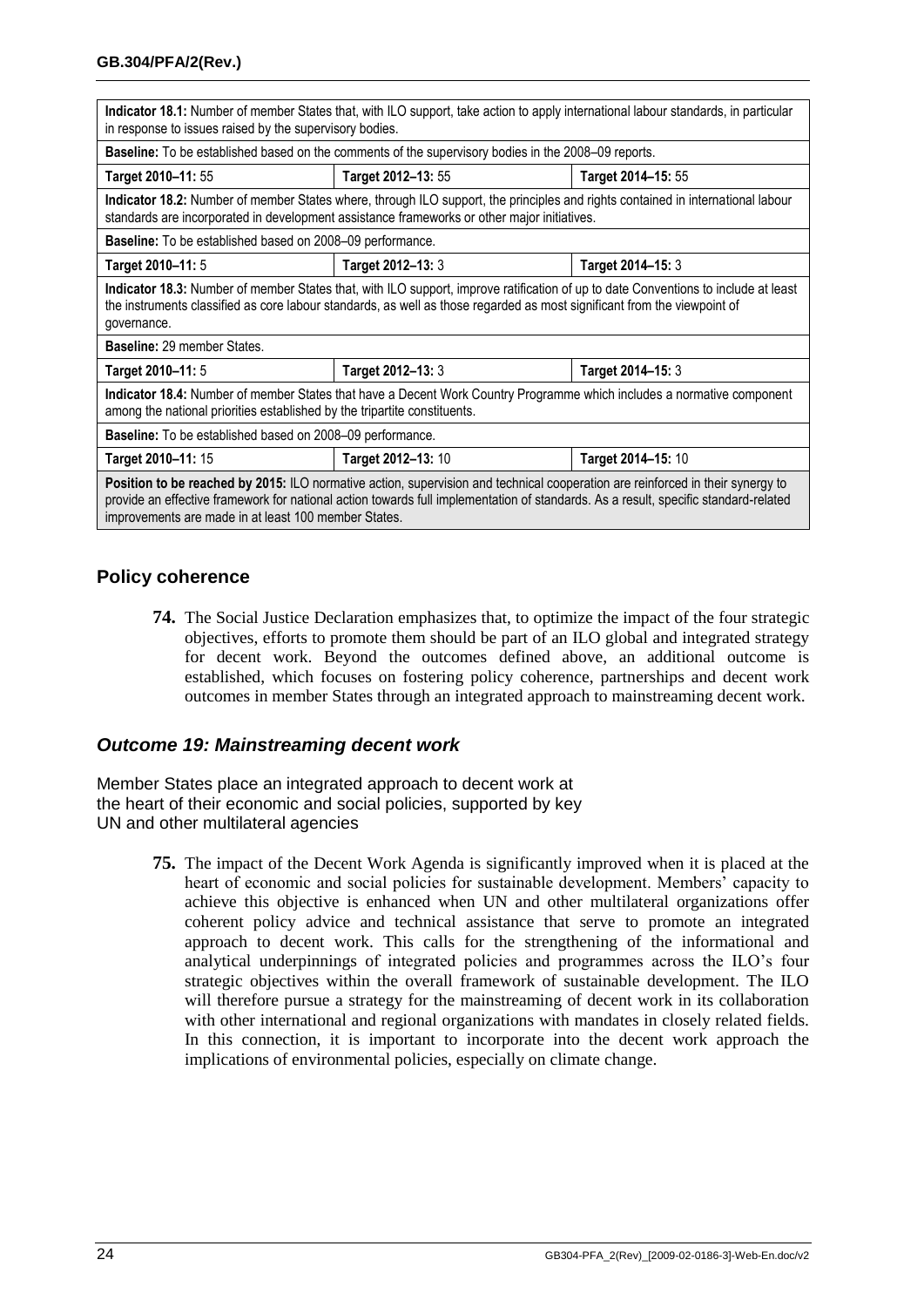| Indicator 19.1: Number of member States that, with ILO support, make the goal of decent work increasingly central to policy-<br>making.                                                                                                                                                                              |                    |                    |  |
|----------------------------------------------------------------------------------------------------------------------------------------------------------------------------------------------------------------------------------------------------------------------------------------------------------------------|--------------------|--------------------|--|
| Baseline: To be established based on an internal survey to be conducted through ILO field offices in 2009.                                                                                                                                                                                                           |                    |                    |  |
| Target 2010-11: 15, of which at least 4<br>in Africa and 2 in the other regions.                                                                                                                                                                                                                                     | Target 2012-13: 15 | Target 2014-15: 20 |  |
| Indicator 19.2: Number of key international agencies or multilateral institutions that, through collaboration with the ILO,<br>mainstream decent work in their policies and programmes.                                                                                                                              |                    |                    |  |
| Baseline: To be established based on an independent assessment in 2009.                                                                                                                                                                                                                                              |                    |                    |  |
| Target 2010-11: 5                                                                                                                                                                                                                                                                                                    | Target 2012-13: 5  | Target 2014-15: 5  |  |
| Position to be reached by 2015: In at least 50 member States, an integrated approach to decent work is embedded in UNDAFs<br>or equivalent national strategies. Key economic, social and environmental international agencies with mandates in decent work<br>related fields are promoting this integrated approach. |                    |                    |  |

# **III. Strengthening technical capacities**

#### **Knowledge base**

- **76.** In line with the Social Justice Declaration, a comprehensive results-based knowledge strategy for 2010–15 will be submitted to the Governing Body in November 2009. It will aim at strengthening the Office's knowledge base to better serve constituents through solid research and up to date statistics. The strategy will strengthen capacities in four areas: statistics, research, knowledge networks, and knowledge dissemination. Strengthening the knowledge base and knowledge sharing will also support change in working methods, in particular increased team working.
- **77.** Evidence-based research based on sex disaggregated data and analysis will help constituents make choices between the available policy options. The *World of Work Report* published by the International Institute for Labour Studies will examine interactions between financial policies and planks of the Decent Work Agenda. The Research and Publications Committee will ensure that major ILO projects respond to sound research criteria, maximize synergies, and draw upon the findings of earlier research and evaluations of research projects.
- **78.** The ILO will develop a stronger statistical foundation and an innovative approach to measuring the multiple facets of decent work, analysing and interpreting data in a genderresponsive and country-specific context. This work will draw from national sources, existing ILO databases, statistical indicators and information on rights at work and the legal framework for decent work for women and men. Decent Work Country Profiles and in-depth country studies will be key instruments. Knowledge generated will be shared with constituents in a timely, easily comprehensible and cost-effective way, and in formats and languages that meet their needs.

#### **Building the capacity of constituents**

**79.** The Social Justice Declaration emphasizes the need for the Organization to assist in developing the institutional capacity of member States, as well as representative organizations of employers and workers, in order for them to realize the vision of the Social Justice Declaration and to advance innovative decent work solutions to employment, labour and social challenges.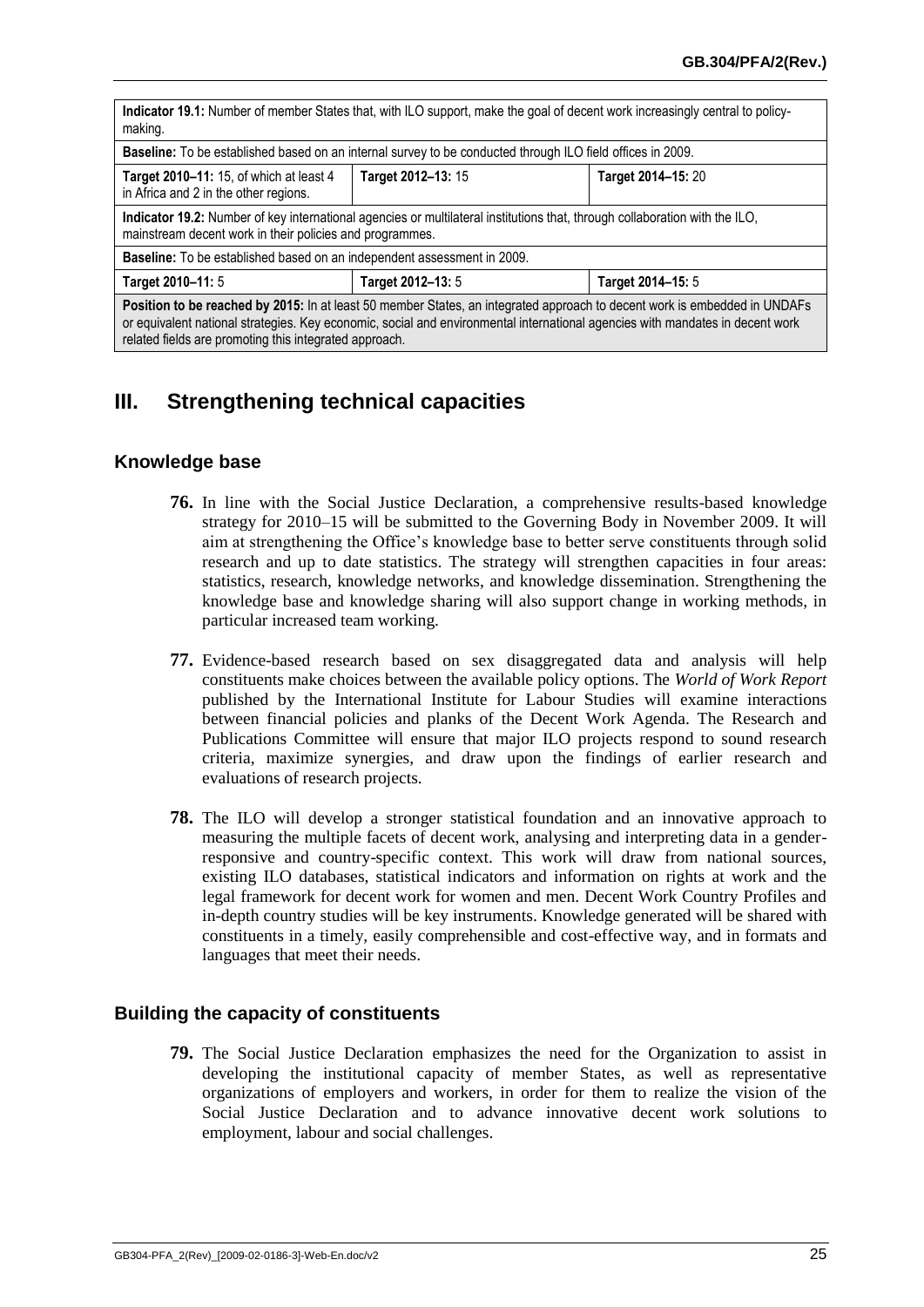- **80.** Capacity development for constituents will be a central component of all outcome strategies to be detailed in each programme and budget document over the planning period. The Turin Centre will be the main arm of the ILO in the delivery of capacity-building activities, working in close cooperation with technical sectors at headquarters and with regions. The workers' education programme and the employers' programme in the Centre will be an integral part of this work.
- **81.** Capacity development for workers' and employers' organizations will include training and other capacity-building initiatives based on needs assessments, carried out in cooperation with the relevant employers' and workers' organizations and with assistance from the Turin Centre. Ministries of labour or their equivalents will be supported in their efforts to take a comprehensive and integrated approach to their main functions, from labour administration to labour inspection and employment services. The ILO will develop tools and expertise to address capacity challenges of these related functions, including the need to strengthen social dialogue institutions. ILO internal expertise on capacity assessment and development will be strengthened so that specific capacity development results can be defined with constituents. This will require additional staff training, online tools and support networks and communities of practice, necessitating more cooperation across the Office, including with the Turin Centre.
- <span id="page-27-0"></span>**82.** The ILO will also work within the context of United Nations Development Assistance Framework and joint UN programmes to develop capacity in other government institutions regarding specific economic sectors that play a key role in delivering on Decent Work Country Programme results. Particular attention will be required to strengthen capacity for effective tripartite participation in UN country programmes.

#### **Partnerships and communication**

- **83.** The Social Justice Declaration calls for the promotion of effective partnerships within the UN and multilateral systems to strengthen ILO operational programmes and activities or otherwise promote ILO objectives. This will be pursued through active participation of the Office along with the constituents in the "Delivering as One" UN reform initiatives and the implementation of the 2007 General Assembly resolution on the Triennial Comprehensive Policy Review for 2007–10. The Decent Work Agenda will be mainstreamed through support to the UN system-wide application of the United Nations System Chief Executives Board for Coordination *Toolkit for mainstreaming employment and decent work* and of the ILO's gender audit tool.
- **84.** Developing new partnerships with non-state entities and economic actors at the sectoral, national and global levels, including multinational enterprises, will be conducted in consultation with representative national and international organizations of workers and employers. Public–private partnerships, South–South cooperation, partnerships with regional structures and national expertise and networks, all pursued in collaboration with constituents, will further enable constituents to obtain greater access to important decisionmaking circles.
- **85.** Communication and public information are the primary vehicles for conveying to the public how the Organization is analysing and tackling the main workplace challenges. Communication methodologies and tools will be applied to engage stakeholders, assess situations, share information on what works, where, under what conditions, and devise effective strategies to mobilize and extend international support for decent work. The ILO's global information network will strengthen knowledge and help provide highquality policy advice to constituents and partners. Advanced technology will be used to simplify access to ILO expertise, develop resource guides, and digitize ILO publications.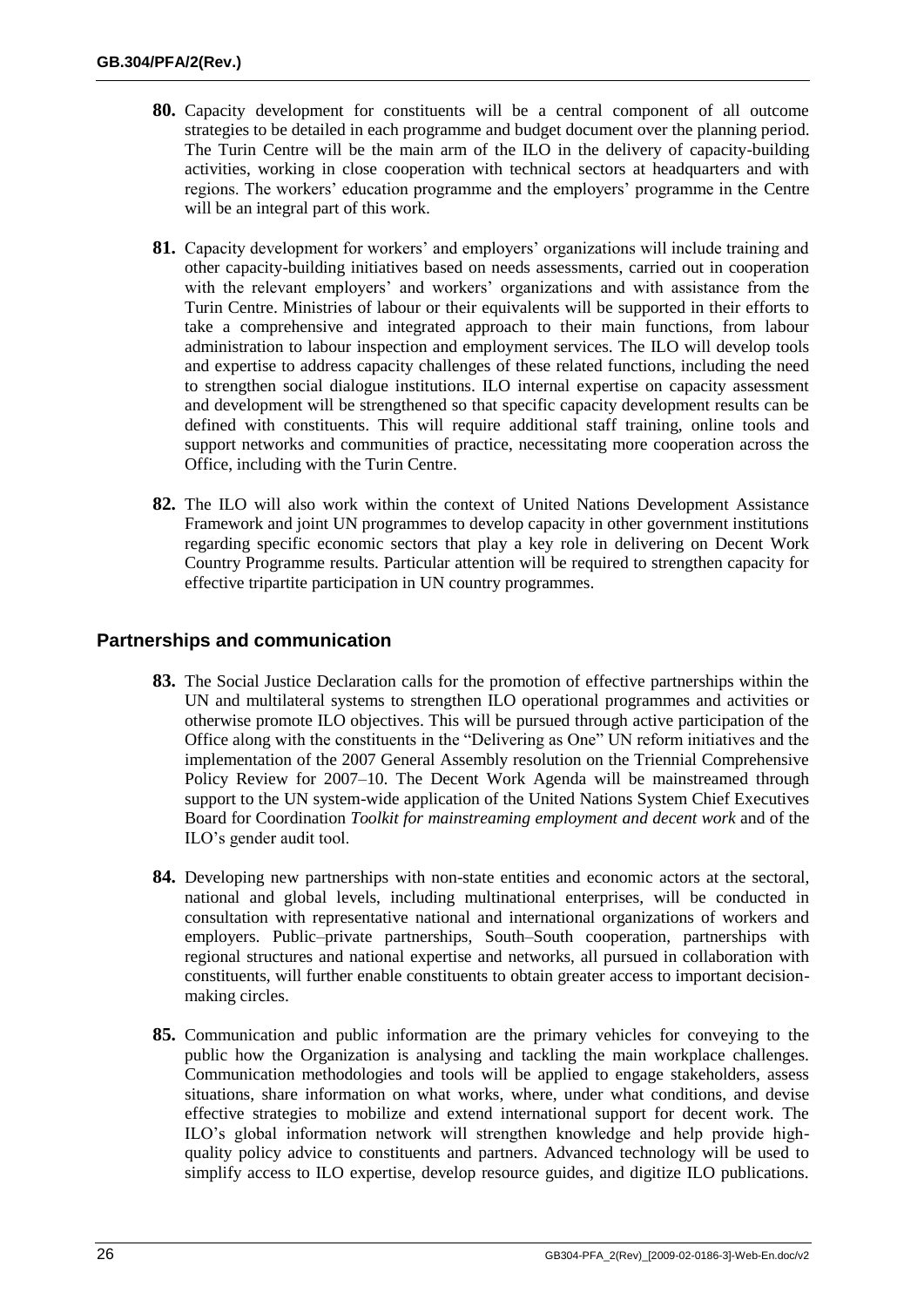The innovative communication and advocacy networks established in "Delivering as One" pilot countries will provide more effective opportunities to work with partners.

#### **Operational capacity**

- <span id="page-28-1"></span><span id="page-28-0"></span>**86.** The reinforcement of ILO capacity to serve constituents better also relies on a field structure that is fully suited to the operational needs of the Organization. Subject to the discussion at the current session of the Governing Body, particular attention will be given to the following measures, taking due account of differing regional situations:
	- Strengthening the technical support to Members in the regions through concentrating specialist technical capacity in fewer but larger decent work technical support teams servicing the needs of a number of countries. Such teams must work in close collaboration with, and rely on the support of, technical programmes at headquarters.
	- Establishing a single type of ILO field office which will specialize in servicing Members in one or several countries. Field offices will deliver ILO programmes and support Members, and their skills and composition will be aligned accordingly. In particular field offices should have full first-line responsibility to design and implement Decent Work Country Programmes.
	- Deploying ILO capacity more flexibly, for instance through the use of staff on tasks outside their geographical assignment.
	- Clarifying roles and responsibilities of regional offices, field offices, technical support teams and headquarters technical programmes.

## **IV. Strengthening governance, support and management**

- **87.** The Social Justice Declaration calls for the review and adaptation of ILO's institutional practices in order, among other matters, to improve efficiency and effectiveness in the use of ILO human and financial resources, reinforce management processes and enhance governance and capacity building with a view to better understanding its Members' needs and servicing them.
- **88.** Reinforcement of management will be necessary to ensure the comprehensive follow-up to the Social Justice Declaration and address key internal governance issues, as well as to meet other challenges facing the Office in the next few years, such as: enhanced competition around the ILO mandate; UN reform; departure of experienced staff; the headquarters renovation project; and continued pressure on resources for programme backstopping and delivery. In this regard, measures to further strengthen the role and assignment of the Senior Management Team will be introduced. Line managers will help strengthen the professional approach to results-based management. There will be a renewed focus on staff performance, risk management, and responsibility for promoting teamwork and efficiency.
- <span id="page-28-2"></span>**89.** An Office-wide change management and capacity-building programme will be implemented, building on the milestones of the results-based management roadmap, and supported by integrated management strategies. It will combine capacity-building elements and reinforced incentive structures to implement changes in the culture and practices of the Organization and the Office. This long-term process will require commitment to good governance and in-depth involvement of all constituents and staff, particularly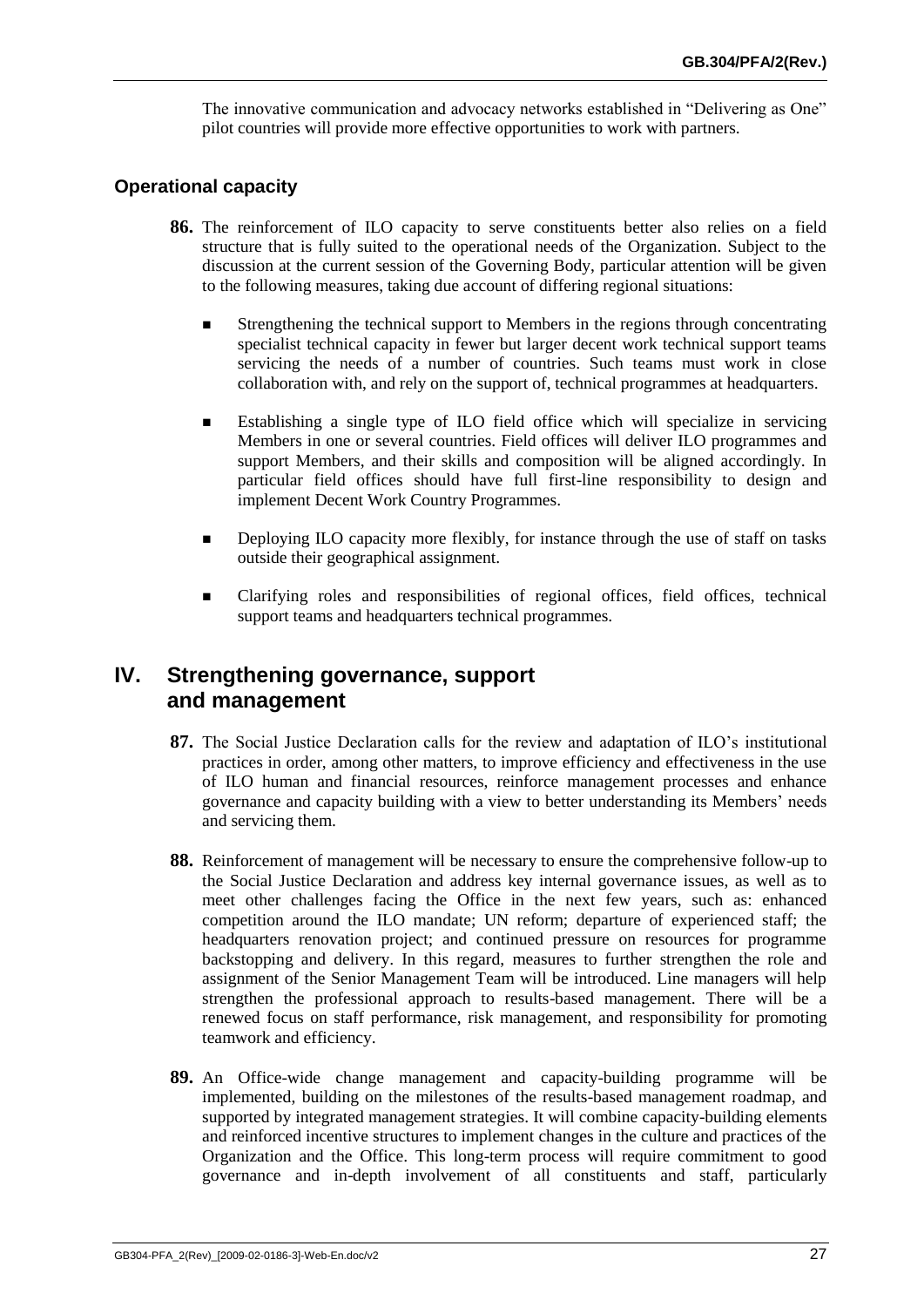management. The programme will target improvements of the following management dimensions: accountability; transparency; work-planning and organization of work; support for knowledge sharing; organizational learning; teamwork and core management competencies.

**90.** Two governance, support and management outcomes are proposed. Not all targets can be specified at this time because they relate to the achievement of milestones in the revised management strategies (human resources, information technology, resource mobilization and evaluation) to be submitted to the Governing Body for adoption in 2009 and 2011.

#### *Outcome 1: Effective and efficient utilization of all ILO resources*

**91.** This outcome concerns the effective and efficient utilization of the ILO's human, financial, physical and technological resources for ILO's technical programmes. Management strategies will be applied in support of this outcome in the areas of human resources, information technology and resource mobilization. The evaluation strategy and the field structure review will also play a major role. The effective use of resources will be supported through efforts to generate efficiencies from improvements in working methods and structures. Effective utilization of physical resources will be significantly affected by the headquarters renovation project. The Office will maintain an active role in relevant UN system bodies with a view to further harmonizing policies and practices where feasible. It aims to achieve climate neutrality by 2015.

<span id="page-29-0"></span>

| Indicator 1.1: Improved effectiveness in the management of human resources.                                                                                                                                                   |                                                                                                                    |                                                                                                                            |  |
|-------------------------------------------------------------------------------------------------------------------------------------------------------------------------------------------------------------------------------|--------------------------------------------------------------------------------------------------------------------|----------------------------------------------------------------------------------------------------------------------------|--|
| Baseline: Results reported to the Governing Body in November 2009 on the implementation of the 2006–09 Human Resources<br>Strategy.                                                                                           |                                                                                                                    |                                                                                                                            |  |
| Target 2010-11: Milestones in the<br>HR Strategy for 2010-15                                                                                                                                                                  | Target 2012-13: Milestones in the<br>HR Strategy for 2010-15                                                       | Target 2014-15: Milestones in the HR<br>Strategy for 2010-15                                                               |  |
|                                                                                                                                                                                                                               | Indicator 1.2: Improved effectiveness in the management of information technology.                                 |                                                                                                                            |  |
| Technology Strategy.                                                                                                                                                                                                          | Baseline: Results reported to the Governing Body in November 2009 on the implementation of the 2007-09 Information |                                                                                                                            |  |
| Target 2010–11: Milestones in the IT<br>Strategy for 2010-15                                                                                                                                                                  | Target 2012–13: Milestones in the IT<br>Strategy for 2010-15                                                       | <b>Target 2014–15:</b> Milestones in the IT Strategy<br>for 2010-15                                                        |  |
| Indicator 1.3: Alignment of extra-budgetary and regular budget supplementary account (RBSA) resources with decent work<br>outcomes at global, (sub)regional, and national level.                                              |                                                                                                                    |                                                                                                                            |  |
|                                                                                                                                                                                                                               |                                                                                                                    | Baseline: Results reported to the TC Committee on the implementation of the ILO's technical cooperation programme 2008–09. |  |
| Target 2010-11: Milestones in the<br>resource mobilization strategy for<br>2010-15                                                                                                                                            | Target 2012-13: Milestones in the<br>resource mobilization strategy for<br>2010-15                                 | Target 2014-15: Milestones in the resource<br>mobilization strategy for 2010-15                                            |  |
| Indicator 1.4: Improved maintenance and utilization of ILO Office facilities.                                                                                                                                                 |                                                                                                                    |                                                                                                                            |  |
| Baseline: To be established in 2009 after consultation with the Building Subcommittee.                                                                                                                                        |                                                                                                                    |                                                                                                                            |  |
| Targets 2010-11:<br>Timely implementation of the<br>(i)<br>headquarters renovation project<br>master plan<br>Targets on functional<br>(ii)<br>improvements determined based<br>on above data and modern building<br>standards | Target 2012-13: Developed based<br>on targets determined in 2010-11                                                | Target 2014-15: Developed based on targets<br>determined in 2010-11                                                        |  |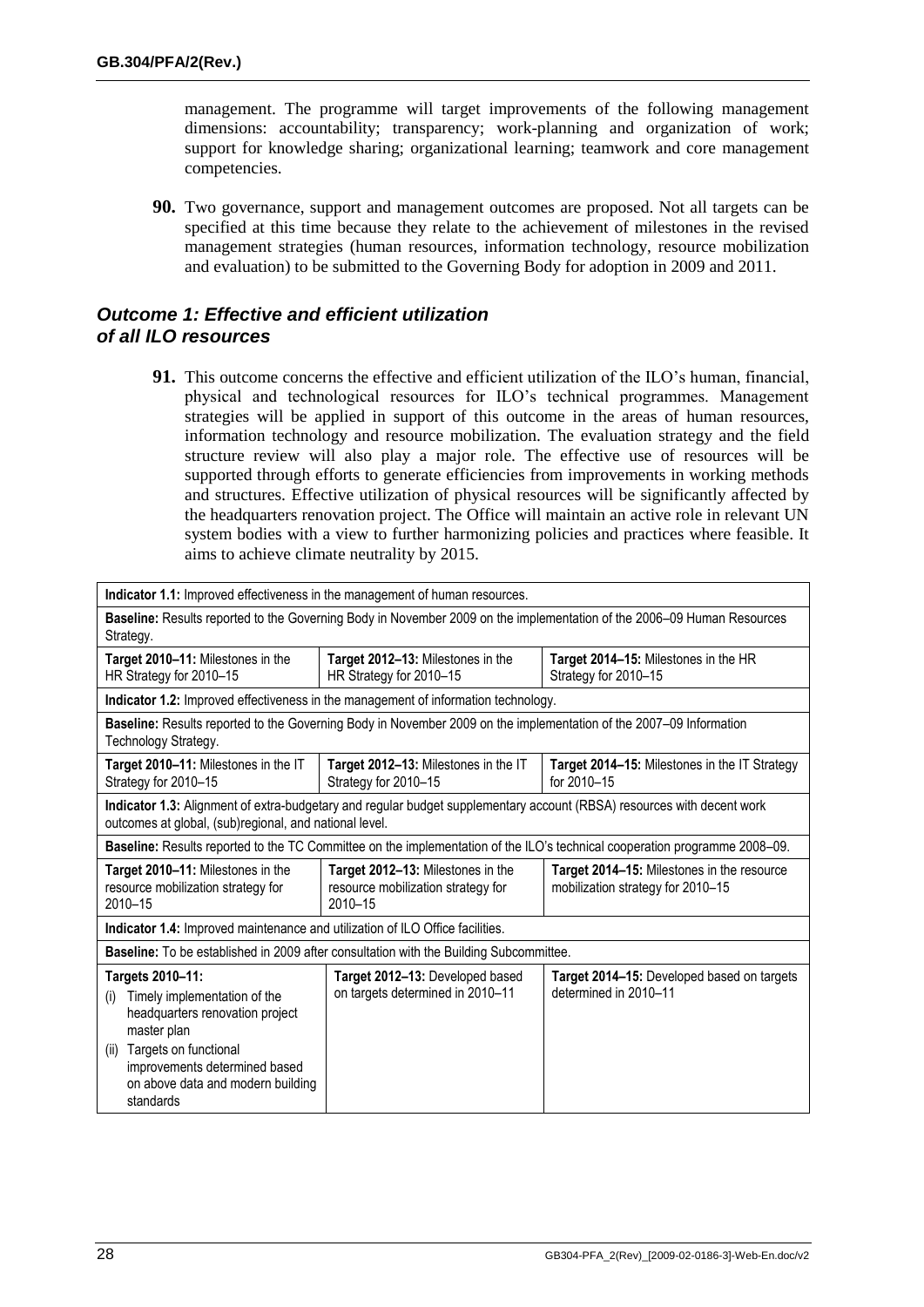<span id="page-30-0"></span>

| <b>Indicator 1.5:</b> Progress toward climate neutrality.                                                                                                                                                                                                                     |                                                                                                |                                             |  |
|-------------------------------------------------------------------------------------------------------------------------------------------------------------------------------------------------------------------------------------------------------------------------------|------------------------------------------------------------------------------------------------|---------------------------------------------|--|
| Baseline: 3.4 per cent of the regular budget spent in travel in 2006–07 and 350 video conferences conducted in 2008.                                                                                                                                                          |                                                                                                |                                             |  |
| Targets 2010-11:<br>Measures on energy savings,<br>recycling, waste management and<br>reduction of greenhouse gas<br>emissions implemented<br>Proportion of travel expenditures<br>under all sources of funds reduced<br>Use of video conferences<br>increased by 25 per cent | Target 2012-13: An environmental<br>audit introduced (subject to External<br>Auditor's advice) | Target 2014-15: Climate neutrality achieved |  |
| Position to be reached by 2015: All ILO's human, physical and technological resources will be utilized in a more effective and                                                                                                                                                |                                                                                                |                                             |  |

efficient manner.

#### *Outcome 2: Effective and efficient governance of the Organization*

- **92.** This outcome concerns the external and internal governance of the Organization. The outcome covers both the accountability of the Office in terms of the way it manages available resources, and the functioning of the ILO's governing organs, including Regional Meetings. A culture of transparency and accountability will be fostered through appropriate implementation of recommendations from internal and external audits and independent evaluations and their integration into programming and knowledge sharing. Legal, financial, safety and security risks and risks associated with business continuity will increasingly be integrated into the ILO's standard procedures and core processes.
- <span id="page-30-1"></span>**93.** Despite progress, there is a general feeling that the meetings of the Governing Body would be more effective if they concentrated more on the substance of the ILO's work. Agendas of committees could be streamlined. The role of the International Labour Conference and Regional Meetings could be improved. The demands of UN reform also underline the need for clarity regarding the functioning of the decision-making bodies of the ILO, so that its tripartite authority can be effectively recognized in the broad scope of questions which fall under its mandate.
- **94.** Improving the functioning of the International Labour Conference is a continuous goal. The challenges raised by the Social Justice Declaration call for a rethinking of the Governing Body's methods of work. A restructured, efficient Governing Body which can adequately deal with both governance and policy issues should be one of the aims of this Strategic Policy Framework. This should be realized by exploring different options in intensive tripartite consultations.

| Indicator 2.1: ILO constituents guide the implementation of ILO activities at the country level through Decent Work Country<br>Programmes. |                                                                                                                         |                                                                                                                  |  |  |  |  |
|--------------------------------------------------------------------------------------------------------------------------------------------|-------------------------------------------------------------------------------------------------------------------------|------------------------------------------------------------------------------------------------------------------|--|--|--|--|
| <b>Baseline:</b> To be determined.                                                                                                         |                                                                                                                         |                                                                                                                  |  |  |  |  |
| Target 2010-11: Constituents<br>involved in the development of<br>100 per cent of Decent Work<br><b>Country Programmes</b>                 | Target 2012-13: Constituents involved in the<br>development of 100 per cent of Decent Work<br><b>Country Programmes</b> | Target 2014-15: Constituents involved<br>in the development of 100 per cent of<br>Decent Work Country Programmes |  |  |  |  |
| Indicator 2.2: External Auditor's opinion on the ILO financial statements and on follow-up action.                                         |                                                                                                                         |                                                                                                                  |  |  |  |  |
| Baseline: Unqualified audit opinion issued for 2006-07.                                                                                    |                                                                                                                         |                                                                                                                  |  |  |  |  |
| Target 2010-11: Unqualified audit<br>opinion and successful<br>implementation of IPSAS                                                     | Target 2012-13: Unqualified audit opinion and<br>successful implementation of IPSAS                                     | Target 2014-15: Unqualified audit<br>opinion and successful implementation<br>of IPSAS                           |  |  |  |  |

**Indicator 2.1:** ILO constituents guide the implementation of ILO activities at the country level through Decent Work Country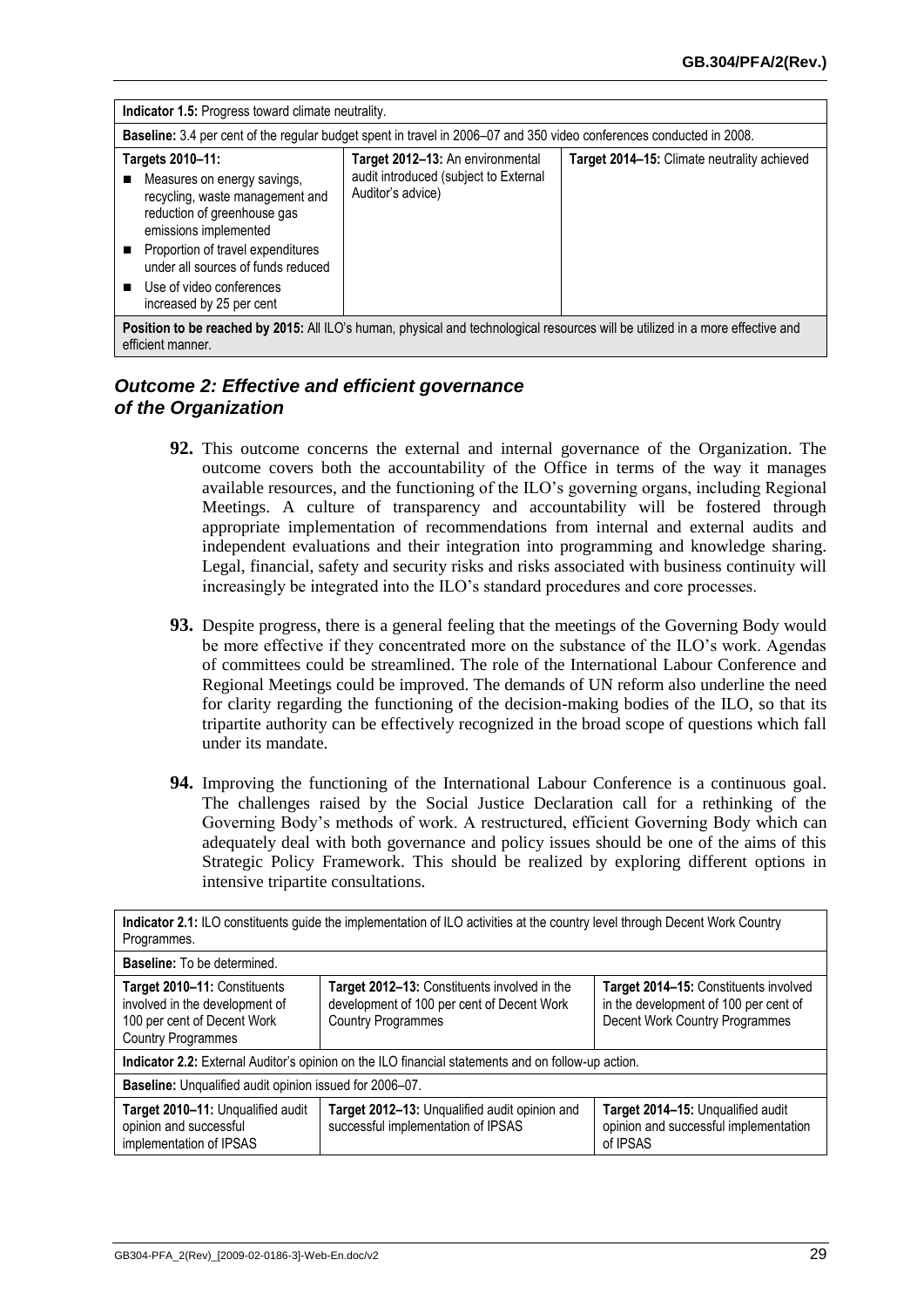| Indicator 2.3: Quality assessments provided in internal audit and independent evaluation reports and timely and effective<br>implementation of recommendations.                                                                                                      |                                                                                                                                                                                                                                                             |                                                                                                                                                                                                                                                                   |  |  |  |  |
|----------------------------------------------------------------------------------------------------------------------------------------------------------------------------------------------------------------------------------------------------------------------|-------------------------------------------------------------------------------------------------------------------------------------------------------------------------------------------------------------------------------------------------------------|-------------------------------------------------------------------------------------------------------------------------------------------------------------------------------------------------------------------------------------------------------------------|--|--|--|--|
| Baseline: To be determined.                                                                                                                                                                                                                                          |                                                                                                                                                                                                                                                             |                                                                                                                                                                                                                                                                   |  |  |  |  |
| Target 2010-11:<br>High-priority audit findings and<br>(i)<br>recommendations<br>implemented not later than<br>6 months of the audit report's<br>date<br>Other findings and<br>(ii)<br>recommendations<br>implemented within 12 months<br>of the audit report's date | Target 2012-13:<br>High-priority audit findings and<br>(i)<br>recommendations implemented not later<br>than 6 months of the audit report's date<br>Other findings and recommendations<br>(ii)<br>implemented within 12 months of the audit<br>report's date | Target 2014-15:<br>High-priority audit findings and<br>(i)<br>recommendations implemented not<br>later than 6 months of the audit<br>report's date<br>Other findings and<br>(ii)<br>recommendations implemented<br>within 12 months of the audit<br>report's date |  |  |  |  |
| Baseline: Results on the evaluation strategy reported to the Governing Body.                                                                                                                                                                                         |                                                                                                                                                                                                                                                             |                                                                                                                                                                                                                                                                   |  |  |  |  |
| Target 2010-11:<br>(i) 70 per cent of<br>recommendations<br>implemented in a satisfactory<br>manner within 12 months                                                                                                                                                 | Target 2012-13: Milestones of the Evaluation<br>Strategy for 2010-15                                                                                                                                                                                        | Target 2014-15: Milestones of the<br>Evaluation Strategy for 2010-15                                                                                                                                                                                              |  |  |  |  |
| (ii) An integrated evaluation<br>schedule and monitoring<br>system maintained for all<br>evaluation work<br>(iii) Lessons learned from<br>evaluations fully accessible<br>and used by regions to<br>innovate and improve their<br>programmes                         |                                                                                                                                                                                                                                                             |                                                                                                                                                                                                                                                                   |  |  |  |  |
| Indicator 2.4: Increased recognition and mitigation of risks.                                                                                                                                                                                                        |                                                                                                                                                                                                                                                             |                                                                                                                                                                                                                                                                   |  |  |  |  |
| Baseline: Office-wide risk management system operational in 2008-09.                                                                                                                                                                                                 |                                                                                                                                                                                                                                                             |                                                                                                                                                                                                                                                                   |  |  |  |  |
| Target 2010-11: All elements of<br>the system in place and<br>maintained                                                                                                                                                                                             | Target 2012-13: All elements of the system in<br>place and maintained                                                                                                                                                                                       | Target 2014-15: All elements of the<br>system in place and maintained                                                                                                                                                                                             |  |  |  |  |
| Indicator 2.5: Efficient planning, preparation and management of International Labour Conference and Governing Body sessions<br>and Regional Meetings.                                                                                                               |                                                                                                                                                                                                                                                             |                                                                                                                                                                                                                                                                   |  |  |  |  |
| Baseline: 65 per cent of official documents published on time.                                                                                                                                                                                                       |                                                                                                                                                                                                                                                             |                                                                                                                                                                                                                                                                   |  |  |  |  |
| Target 2010-11: 90 per cent                                                                                                                                                                                                                                          | Target 2012-13: 95 per cent                                                                                                                                                                                                                                 | Target 2014-15: 2012-13 status<br>maintained                                                                                                                                                                                                                      |  |  |  |  |
| Baseline: Legal advice to participants and in-Office preparations with significant legal implications, including documents to be<br>submitted, is on average adequate and timely.                                                                                    |                                                                                                                                                                                                                                                             |                                                                                                                                                                                                                                                                   |  |  |  |  |
| Target 2010-11: Provision of<br>adequate and timely legal advice in<br>all cases                                                                                                                                                                                     | Target 2012-13: Provision of adequate and<br>timely legal advice in all cases                                                                                                                                                                               | Target 2014-15: Provision of adequate<br>and timely legal advice in all cases                                                                                                                                                                                     |  |  |  |  |
|                                                                                                                                                                                                                                                                      | Indicator 2.6: Enhanced governance and policy-setting functions of ILO organs.                                                                                                                                                                              |                                                                                                                                                                                                                                                                   |  |  |  |  |
| Baseline: Current functioning and time frame of the Governing Body and its committees.                                                                                                                                                                               |                                                                                                                                                                                                                                                             |                                                                                                                                                                                                                                                                   |  |  |  |  |
| Target 2010-11: Consensus on<br>revised methods of work, content<br>of Governing Body sessions and<br>time frame reached                                                                                                                                             | Target 2012-13: Revised methods of work,<br>content of Governing Body sessions and time<br>frame introduced                                                                                                                                                 | Target 2014-15: Revised methods of<br>work, content of Governing Body<br>sessions and time frame fully<br>implemented                                                                                                                                             |  |  |  |  |
| Position to be reached by 2015: Efficient and effective internal and external governance assist constituents in applying decent<br>work policies and programmes.                                                                                                     |                                                                                                                                                                                                                                                             |                                                                                                                                                                                                                                                                   |  |  |  |  |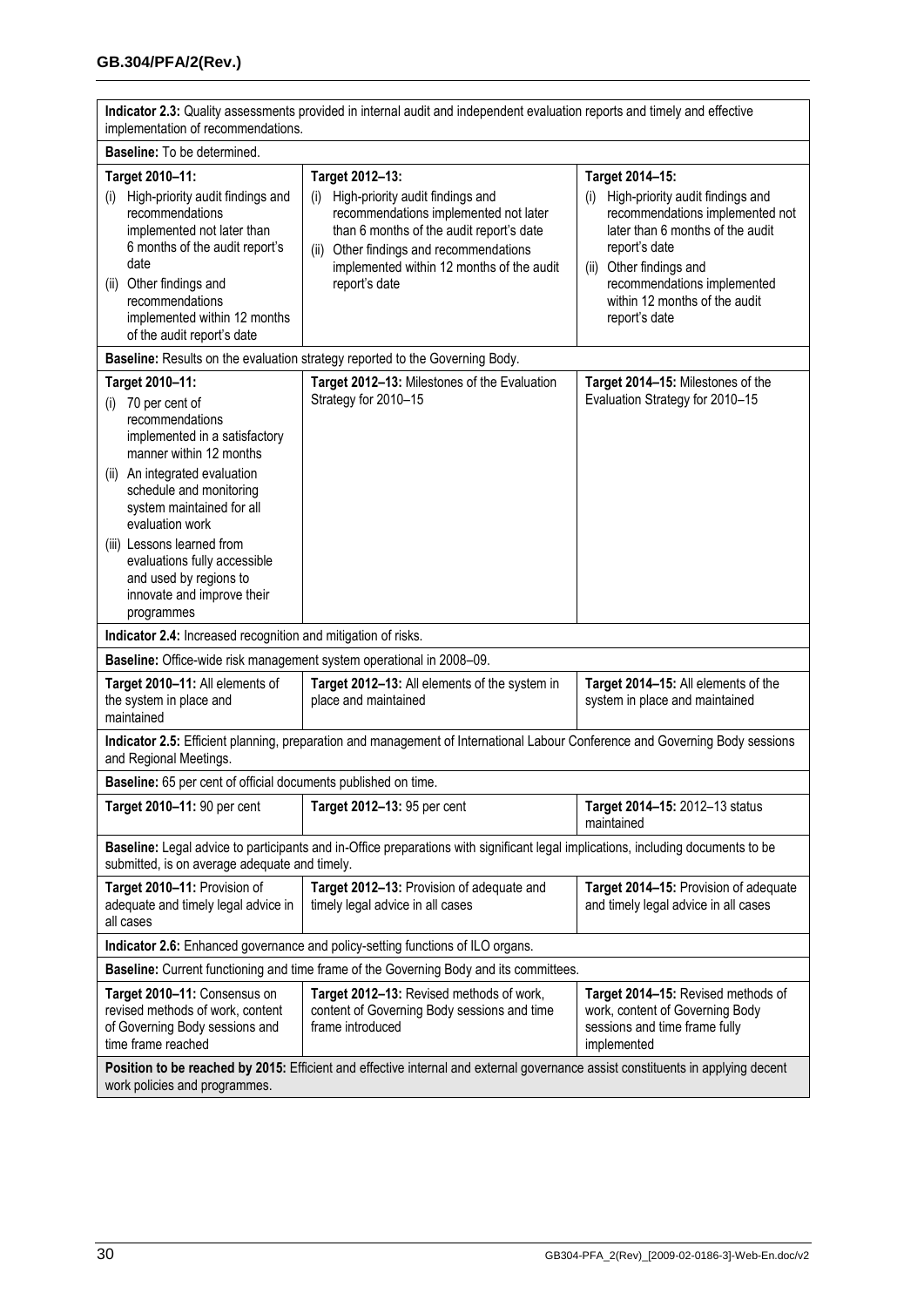# **V. Resources for the planning period**

- **95.** Regular budget resources have stayed close to zero real growth for well over a decade, with differences in the nominal level due primarily to exchange rate fluctuations. Extrabudgetary resources have almost doubled over the last seven years in nominal dollar terms. Extra-budgetary resources are unevenly distributed between countries and regions, even when population and poverty are taken into account. While there has been a modest increase in total resources in real terms, it has been far from sufficient to respond to increasing demands from constituents and Decent Work Country Programme resource gaps.
- **96.** The Office has been seeking ways to redress this imbalance. A major innovation was introduced during the 2008–09 biennium with the creation of the regular budget supplementary account (RBSA), which can be used flexibly and at lower administrative cost.
- **97.** An expanded RBSA could be an important part of the response to resource gaps. There are a number of lessons that promise greater efficiency and effectiveness in the future, including the need for more flexible earmarking, for assured resources available early in the biennium and for a better balance of operational activities with investments in knowledge, tools and technical support.
- **98.** It is increasingly recognized that the Decent Work Agenda is an effective response to problems of poverty and unbalanced globalization. The financial and economic crisis has multiplied needs. At the same time the crisis has led to uncertainty about prospects for additional voluntary resources. The need for a solution to this problem is well recognized by donors: predictable resources are a key principle of the new aid architecture.
- **99.** In line with the Social Justice Declaration, the resource mobilization strategy is being reviewed and even more strongly oriented towards assistance to constituents. Donors will be encouraged to shift towards un-earmarked and predictable multi-annual partnership agreements and to contribute to the RBSA.
- **100.** The Office plans to concentrate available resources on a small number of larger, more strategic programmes. They will focus on core areas of the ILO's work, cut across the strategic objectives, foster teamwork and highlight practical solutions to Members' needs. Large programmes in areas such as measurement of decent work, labour administration and sustainable SMEs would be more efficient to implement and easier to align with larger UN initiatives.
- **101.** The table below illustrates a possible resource scenario, based on zero real growth for the regular budget in 2010–11, followed by a real growth of some 1.5 per cent in 2012–13 and some 2 per cent in 2014–15. Technical cooperation resource growth is estimated at some 7 per cent per year, based on recent experience, while RBSA is estimated to reach \$90 million in 2010–11 and increases at 50 per cent per biennium thereafter. This scenario may require revision over the planning period, but the strong role the Decent Work Agenda is expected to play in crisis response suggests that cautious optimism is reasonable at this stage.